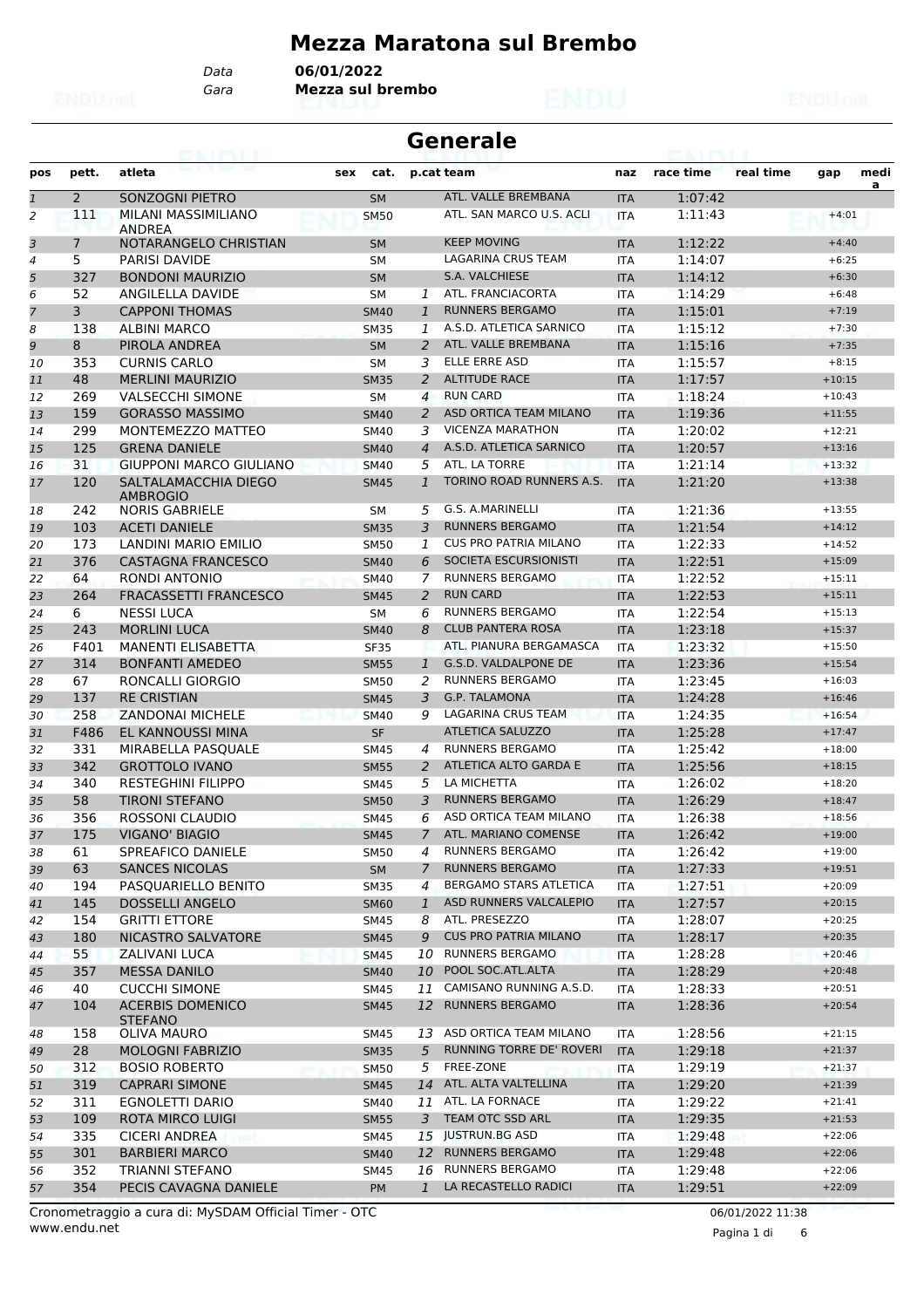| <b>G.S. ZELOFORAMAGNO</b><br><b>TININI SERGIO</b><br>6<br>1:30:03<br>$+22:22$<br>178<br><b>SM50</b><br><b>ITA</b><br>58<br><b>RUN CARD</b><br>329<br>$\overline{7}$<br>1:30:32<br>59<br><b>VESCOVI CRISTIANO</b><br><b>SM50</b><br>ITA<br>$+22:51$<br>326<br>LA MICHETTA<br><b>CAIRONI MARIO</b><br>13<br>1:30:36<br>$+22:54$<br>60<br><b>SM40</b><br><b>ITA</b><br>203<br><b>CORTI ERNESTO</b><br>ASD ATLETICA STEZZANO<br>1:30:38<br>$+22:57$<br>61<br><b>SM55</b><br>$\overline{4}$<br><b>ITA</b><br>C.B.A. CINISELLO BALSAMO<br>13<br>ROSSETTI ALESSANDRO<br><b>SM40</b><br><b>ITA</b><br>1:30:45<br>62<br>14<br>$+23:03$<br>ATL. FRANCIACORTA<br>29<br>DI BEO MATTIA<br>1:30:47<br>63<br><b>SM35</b><br>6<br><b>ITA</b><br>$+23:05$<br><b>RUNNERS BERGAMO</b><br>365<br><b>FERRARI PIER MARIA</b><br>5<br><b>SM55</b><br><b>ITA</b><br>1:30:49<br>$+23:07$<br>64<br><b>RUN CARD</b><br>322<br><b>GAGGIOTTI MARCO</b><br>1:30:55<br>17<br><b>ITA</b><br>$+23:13$<br>65<br><b>SM45</b><br>374<br><b>STRALENO</b><br><b>GALLINA MASSIMO</b><br>1:31:03<br>$+23:21$<br>66<br><b>SM50</b><br>8<br><b>ITA</b><br>GRUPPO PODISTICO MELZO A.<br>330<br>1:31:08<br>$+23:26$<br>67<br><b>DANI DAVIDE</b><br><b>SM40</b><br>15<br><b>ITA</b><br>CAMISANO RUNNING A.S.D.<br>36<br>1:31:18<br><b>TRANCHIDA LUCA</b><br>$\overline{7}$<br>$+23:37$<br><b>SM35</b><br><b>ITA</b><br>68<br><b>RUN CARD</b><br>21<br>DATO CARMELO<br>1:31:22<br>69<br>SM45<br>18<br><b>ITA</b><br>$+23:40$<br><b>CAIELLI STEFANO</b><br>EUROATLETICA 2002<br>1:31:24<br>$+23:42$<br>140<br><b>SM55</b><br>6<br>70<br><b>ITA</b><br>71<br>93<br><b>ERLI FILIPPO</b><br><b>RUNNERS BERGAMO</b><br>1:31:25<br><b>SM</b><br>8<br>$+23:43$<br>ITA<br>15<br><b>GALLI FABIO</b><br><b>RUN CARD</b><br>16<br>1:31:42<br>72<br>$+24:01$<br><b>SM40</b><br><b>ITA</b><br><b>BERGAMO STARS ATLETICA</b><br>PARLAGRECO ALESSANDRO<br>1:31:50<br>$+24:08$<br>73<br>205<br>19<br><b>SM45</b><br><b>ITA</b><br>121<br><b>CROTTI ROBERTO</b><br>ATL. PRESEZZO<br>1:31:57<br>74<br><b>SM40</b><br>17<br><b>ITA</b><br>$+24:15$<br>76<br><b>RUNNERS BERGAMO</b><br><b>NESSI CLAUDIO</b><br>1:32:00<br>75<br>$SM65+$<br>1<br>$+24:18$<br><b>ITA</b><br>96<br><b>CARRARA MASSIMILIANO</b><br><b>RUNNERS BERGAMO</b><br>1:32:17<br>76<br><b>SM50</b><br>9<br><b>ITA</b><br>$+24:35$<br>F403<br><b>ACERBIS MONIA</b><br><b>RUNNERS BERGAMO</b><br>1:32:21<br>77<br><b>ITA</b><br><b>SF50</b><br>$+24:40$<br><b>MARCHESI ROBERTO</b><br><b>RUNNERS DESIO</b><br>1:32:25<br>293<br><b>SM</b><br>9<br>$+24:44$<br>78<br><b>ITA</b><br><b>RUN CARD</b><br>26<br><b>MACARIO LUCA</b><br>1:32:35<br>79<br><b>SM45</b><br>20<br>$+24:53$<br><b>ITA</b><br><b>RUNNERS BERGAMO</b><br>1:32:38<br>367<br><b>VITALI GIANMAURO</b><br>10<br>$+24:56$<br>80<br><b>SM50</b><br><b>ITA</b><br><b>RUN CARD</b><br>105<br>QUARESIMA GIOVANNI<br>1:32:44<br>$+25:02$<br><b>SM45</b><br>21<br><b>ITA</b><br>81<br>84<br><b>LOCATELLI MIRCKO</b><br>18 RUNNERS BERGAMO<br>1:32:45<br>$+25:03$<br>82<br><b>SM40</b><br><b>ITA</b><br>F429<br>PAPETTI HELENE<br>ATL. VALLE BREMBANA<br>1:33:11<br>83<br>$+25:29$<br><b>SF45</b><br><b>ITA</b><br>ATLETICA 42195 'BLU FRIDA'<br>1:33:16<br>F427<br>REDAELLI CLAUDIA<br><b>SF45</b><br>$+25:35$<br>84<br><b>ITA</b><br>ATL. TREVIGLIO<br>129<br><b>VALSECCHI PIERANGELO</b><br>1:33:26<br>$+25:44$<br>85<br><b>SM50</b><br>11<br><b>ITA</b><br>46<br><b>ABRAMI FRANCESCO</b><br>CAMISANO RUNNING A.S.D.<br>1:33:31<br><b>SM40</b><br>$+25:50$<br>86<br>19<br><b>ITA</b><br>12 ASD ORTICA TEAM MILANO<br>162<br><b>BIONDI STEFANO</b><br>1:33:40<br>$+25:59$<br><b>SM50</b><br><b>ITA</b><br>87<br>13 FO' DI PE<br>324<br><b>SALA LUCA</b><br>1:33:45<br><b>SM50</b><br><b>ITA</b><br>$+26:04$<br>88<br>208<br><b>MARNI SAMUELE</b><br>22 BERGAMO STARS ATLETICA<br>1:33:46<br>$+26:05$<br>89<br>SM45<br><b>ITA</b><br>69<br><b>PELLEGRINELLI MICHELE</b><br><b>RUNNERS BERGAMO</b><br>1:33:52<br><b>SM40</b><br>20<br>$+26:10$<br>90<br><b>ITA</b><br>204<br><b>SECRETI FRANCESCO</b><br>ASD AVIS OGGIONO<br>1:34:08<br>91<br><b>SM55</b><br>$\overline{7}$<br><b>ITA</b><br>$+26:26$<br>147<br>DE MASI FILIPPO<br>ASD ATLETICA STEZZANO<br>1:34:19<br>$+26:37$<br>92<br><b>SM40</b><br>21<br><b>ITA</b><br>CAMISANO RUNNING A.S.D.<br>22<br><b>PAGLIARI STEFANO</b><br>1:34:26<br>$+26:44$<br>93<br>22<br><b>ITA</b><br><b>SM40</b><br><b>RUNNER VARESE</b><br>PILEGGIO IVANOVIC<br>23<br>1:34:29<br>94<br>216<br><b>SM40</b><br><b>ITA</b><br>$+26:47$<br>79<br><b>RUNNERS BERGAMO</b><br><b>MARI FEDERICO</b><br>1:34:32<br>95<br><b>SM</b><br>10<br><b>ITA</b><br>$+26:50$<br>325<br>ROAD RUNNERS CLUB MILANO<br>96<br><b>SCALA STEFANO</b><br>14<br>1:34:33<br>$+26:51$<br><b>SM50</b><br><b>ITA</b><br>23 RUN CARD<br><b>MAGGIONI MATTEO</b><br>240<br>1:34:40<br>SM45<br>ITA<br>$+26:59$<br>97<br>15 ATL. LA TORRE<br>30<br><b>MAFFEIS WILMER</b><br><b>SM50</b><br>1:34:41<br>$+26:59$<br><b>ITA</b><br>98<br>24 G.P. MARCIATORI COGLIATE<br>$+27:01$<br>150<br>FERRARIO EMILIO MARIA<br>1:34:42<br>99<br>SM45<br><b>ITA</b><br>25 VERDE PISELLO GROUP<br>184<br><b>GENTILI GRAZIANO</b><br>1:34:57<br>$+27:15$<br><b>SM45</b><br><b>ITA</b><br>100<br>16 RUNNING SARONNO<br>118<br><b>ZANATTA LUCA</b><br>1:35:04<br>$+27:23$<br><b>SM50</b><br><b>ITA</b><br>101<br>234<br>ATL. VILLONGO<br><b>VIGANI ROBERTO</b><br>1:35:07<br>$+27:25$<br>102<br><b>SM55</b><br>8<br><b>ITA</b><br>320<br>ATLETICA ALTO LARIO<br><b>MARGOLFO CARLO</b><br>1:35:25<br>$+27:43$<br>103<br><b>SM55</b><br>9<br>ITA<br><b>RUNNERS BERGAMO</b><br>91<br><b>GAMBIRASIO DAVIDE</b><br>1:35:35<br>$+27:54$<br>104<br><b>SM</b><br>11<br><b>ITA</b><br>17 ATL. PRESEZZO<br>$+27:54$<br>211<br>ROSSI LUCA<br>1:35:36<br>105<br><b>SM50</b><br>ITA<br>179<br>BERGAMO STARS ATLETICA<br>1:35:41<br><b>ALBANI IVAN</b><br>18<br>$+27:59$<br>106<br><b>SM50</b><br><b>ITA</b><br>250<br>12 RUN CARD<br><b>SM</b><br>1:35:42<br>$+28:00$<br>107<br><b>CARRARO MIRKO</b><br>ITA<br>ASD ORTICA TEAM MILANO<br>$+28:00$<br>F436<br><b>GALLI LAURA</b><br>$\mathbf{1}$<br>1:35:42<br>108<br><b>SF40</b><br><b>ITA</b><br><b>CANTONI ROBERTO</b><br>GRUPPO PODISTICO MELZO A.<br>224<br>10<br>1:35:46<br>$+28:04$<br>109<br><b>SM55</b><br><b>ITA</b><br>377<br><b>DEI CAS ENRICO</b><br>19 G.S. VALGEROLA CIAPPARELLI<br>1:35:53<br>$+28:11$<br><b>SM50</b><br><b>ITA</b><br>110<br>26 RUNNERS BERGAMO<br>$+28:21$<br>68<br><b>RASMO GIUSEPPE</b><br>1:36:03<br>111<br>SM45<br>ITA<br>32<br>27 ATL. LA TORRE<br><b>TEDESCHI SAVINO</b><br>1:36:09<br>$+28:27$<br>112<br><b>SM45</b><br><b>ITA</b><br>13 RUN CARD<br>323<br>LONATI DENIS<br>1:36:30<br>$+28:49$<br>113<br>SM<br>ITA<br>24 ASD ORTICA TEAM MILANO<br><b>GALASSI DAVIDE GABRIELE</b><br>160<br>1:36:37<br>$+28:56$<br>114<br><b>SM40</b><br><b>ITA</b><br>222<br><b>GRUPPO PODISTICO MELZO A.</b><br><b>BENVENUTO FRANCESCO</b><br>28<br>1:36:40<br>$+28:58$<br>115<br><b>SM45</b><br>ITA<br>16<br><b>TRUSSARDI RICCARDO</b><br>POOL SOC.ATL.ALTA<br>1:36:47<br>$+29:05$<br>$SM65+$<br>2<br>116<br><b>ITA</b><br>20 RUNNERS BERGAMO<br>$+29:06$<br>345<br>BELOTTI PAOLO GIOVANNI<br>1:36:47<br>117<br><b>SM50</b><br>ITA<br>25 RUNNERS BERGAMO<br>294<br><b>GRITTI LUCA</b><br>1:36:55<br>$+29:14$<br>118<br><b>SM40</b><br><b>ITA</b><br>14 ATL. ESTRADA<br>126<br>ROSSONI CLAUDIO<br>1:37:00<br>$+29:18$<br>119<br>SM<br>ITA<br><b>RUN CARD</b><br><b>FUGAZZOLA MARCO</b><br>$+29:18$<br>115<br>15<br>1:37:00<br>120<br><b>SM</b><br><b>ITA</b><br><b>RUNNERS BERGAMO</b><br>366<br>MARCANDALLI ALFREDO<br>26<br>1:37:01<br>SM40<br>$+29:19$<br>121<br>ITA | pos | pett. | atleta | cat.<br>sex | p.cat team | naz | race time | real time | gap | medi<br>a |
|--------------------------------------------------------------------------------------------------------------------------------------------------------------------------------------------------------------------------------------------------------------------------------------------------------------------------------------------------------------------------------------------------------------------------------------------------------------------------------------------------------------------------------------------------------------------------------------------------------------------------------------------------------------------------------------------------------------------------------------------------------------------------------------------------------------------------------------------------------------------------------------------------------------------------------------------------------------------------------------------------------------------------------------------------------------------------------------------------------------------------------------------------------------------------------------------------------------------------------------------------------------------------------------------------------------------------------------------------------------------------------------------------------------------------------------------------------------------------------------------------------------------------------------------------------------------------------------------------------------------------------------------------------------------------------------------------------------------------------------------------------------------------------------------------------------------------------------------------------------------------------------------------------------------------------------------------------------------------------------------------------------------------------------------------------------------------------------------------------------------------------------------------------------------------------------------------------------------------------------------------------------------------------------------------------------------------------------------------------------------------------------------------------------------------------------------------------------------------------------------------------------------------------------------------------------------------------------------------------------------------------------------------------------------------------------------------------------------------------------------------------------------------------------------------------------------------------------------------------------------------------------------------------------------------------------------------------------------------------------------------------------------------------------------------------------------------------------------------------------------------------------------------------------------------------------------------------------------------------------------------------------------------------------------------------------------------------------------------------------------------------------------------------------------------------------------------------------------------------------------------------------------------------------------------------------------------------------------------------------------------------------------------------------------------------------------------------------------------------------------------------------------------------------------------------------------------------------------------------------------------------------------------------------------------------------------------------------------------------------------------------------------------------------------------------------------------------------------------------------------------------------------------------------------------------------------------------------------------------------------------------------------------------------------------------------------------------------------------------------------------------------------------------------------------------------------------------------------------------------------------------------------------------------------------------------------------------------------------------------------------------------------------------------------------------------------------------------------------------------------------------------------------------------------------------------------------------------------------------------------------------------------------------------------------------------------------------------------------------------------------------------------------------------------------------------------------------------------------------------------------------------------------------------------------------------------------------------------------------------------------------------------------------------------------------------------------------------------------------------------------------------------------------------------------------------------------------------------------------------------------------------------------------------------------------------------------------------------------------------------------------------------------------------------------------------------------------------------------------------------------------------------------------------------------------------------------------------------------------------------------------------------------------------------------------------------------------------------------------------------------------------------------------------------------------------------------------------------------------------------------------------------------------------------------------------------------------------------------------------------------------------------------------------------------------------------------------------------------------------------------------------------------------------------------------------------------------------------------------------------------------------------------------------------------------------------------------------------------------------------------------------------------------------------------------------------------------------------------------------------------------------------------------------------------------------------------------------------------------------------------------------------------------------------------------------------------------------------------------------------------------------------------------------------------------------------------------------------------------------------------------------------------------------------------------------------------------------------------------------------------------------------------------------------------------------------------------------------------------------------------------------------------------------------------------------------------------------------------------------------------------------------------------------------------------------------------------------------------------------------------------------------------------------------------|-----|-------|--------|-------------|------------|-----|-----------|-----------|-----|-----------|
|                                                                                                                                                                                                                                                                                                                                                                                                                                                                                                                                                                                                                                                                                                                                                                                                                                                                                                                                                                                                                                                                                                                                                                                                                                                                                                                                                                                                                                                                                                                                                                                                                                                                                                                                                                                                                                                                                                                                                                                                                                                                                                                                                                                                                                                                                                                                                                                                                                                                                                                                                                                                                                                                                                                                                                                                                                                                                                                                                                                                                                                                                                                                                                                                                                                                                                                                                                                                                                                                                                                                                                                                                                                                                                                                                                                                                                                                                                                                                                                                                                                                                                                                                                                                                                                                                                                                                                                                                                                                                                                                                                                                                                                                                                                                                                                                                                                                                                                                                                                                                                                                                                                                                                                                                                                                                                                                                                                                                                                                                                                                                                                                                                                                                                                                                                                                                                                                                                                                                                                                                                                                                                                                                                                                                                                                                                                                                                                                                                                                                                                                                                                                                                                                                                                                                                                                                                                                                                                                                                                                                                                                                                                                                                                                                                                                                                                                                                                                                                                                                                                                                                                                                                                                          |     |       |        |             |            |     |           |           |     |           |
|                                                                                                                                                                                                                                                                                                                                                                                                                                                                                                                                                                                                                                                                                                                                                                                                                                                                                                                                                                                                                                                                                                                                                                                                                                                                                                                                                                                                                                                                                                                                                                                                                                                                                                                                                                                                                                                                                                                                                                                                                                                                                                                                                                                                                                                                                                                                                                                                                                                                                                                                                                                                                                                                                                                                                                                                                                                                                                                                                                                                                                                                                                                                                                                                                                                                                                                                                                                                                                                                                                                                                                                                                                                                                                                                                                                                                                                                                                                                                                                                                                                                                                                                                                                                                                                                                                                                                                                                                                                                                                                                                                                                                                                                                                                                                                                                                                                                                                                                                                                                                                                                                                                                                                                                                                                                                                                                                                                                                                                                                                                                                                                                                                                                                                                                                                                                                                                                                                                                                                                                                                                                                                                                                                                                                                                                                                                                                                                                                                                                                                                                                                                                                                                                                                                                                                                                                                                                                                                                                                                                                                                                                                                                                                                                                                                                                                                                                                                                                                                                                                                                                                                                                                                                          |     |       |        |             |            |     |           |           |     |           |
|                                                                                                                                                                                                                                                                                                                                                                                                                                                                                                                                                                                                                                                                                                                                                                                                                                                                                                                                                                                                                                                                                                                                                                                                                                                                                                                                                                                                                                                                                                                                                                                                                                                                                                                                                                                                                                                                                                                                                                                                                                                                                                                                                                                                                                                                                                                                                                                                                                                                                                                                                                                                                                                                                                                                                                                                                                                                                                                                                                                                                                                                                                                                                                                                                                                                                                                                                                                                                                                                                                                                                                                                                                                                                                                                                                                                                                                                                                                                                                                                                                                                                                                                                                                                                                                                                                                                                                                                                                                                                                                                                                                                                                                                                                                                                                                                                                                                                                                                                                                                                                                                                                                                                                                                                                                                                                                                                                                                                                                                                                                                                                                                                                                                                                                                                                                                                                                                                                                                                                                                                                                                                                                                                                                                                                                                                                                                                                                                                                                                                                                                                                                                                                                                                                                                                                                                                                                                                                                                                                                                                                                                                                                                                                                                                                                                                                                                                                                                                                                                                                                                                                                                                                                                          |     |       |        |             |            |     |           |           |     |           |
|                                                                                                                                                                                                                                                                                                                                                                                                                                                                                                                                                                                                                                                                                                                                                                                                                                                                                                                                                                                                                                                                                                                                                                                                                                                                                                                                                                                                                                                                                                                                                                                                                                                                                                                                                                                                                                                                                                                                                                                                                                                                                                                                                                                                                                                                                                                                                                                                                                                                                                                                                                                                                                                                                                                                                                                                                                                                                                                                                                                                                                                                                                                                                                                                                                                                                                                                                                                                                                                                                                                                                                                                                                                                                                                                                                                                                                                                                                                                                                                                                                                                                                                                                                                                                                                                                                                                                                                                                                                                                                                                                                                                                                                                                                                                                                                                                                                                                                                                                                                                                                                                                                                                                                                                                                                                                                                                                                                                                                                                                                                                                                                                                                                                                                                                                                                                                                                                                                                                                                                                                                                                                                                                                                                                                                                                                                                                                                                                                                                                                                                                                                                                                                                                                                                                                                                                                                                                                                                                                                                                                                                                                                                                                                                                                                                                                                                                                                                                                                                                                                                                                                                                                                                                          |     |       |        |             |            |     |           |           |     |           |
|                                                                                                                                                                                                                                                                                                                                                                                                                                                                                                                                                                                                                                                                                                                                                                                                                                                                                                                                                                                                                                                                                                                                                                                                                                                                                                                                                                                                                                                                                                                                                                                                                                                                                                                                                                                                                                                                                                                                                                                                                                                                                                                                                                                                                                                                                                                                                                                                                                                                                                                                                                                                                                                                                                                                                                                                                                                                                                                                                                                                                                                                                                                                                                                                                                                                                                                                                                                                                                                                                                                                                                                                                                                                                                                                                                                                                                                                                                                                                                                                                                                                                                                                                                                                                                                                                                                                                                                                                                                                                                                                                                                                                                                                                                                                                                                                                                                                                                                                                                                                                                                                                                                                                                                                                                                                                                                                                                                                                                                                                                                                                                                                                                                                                                                                                                                                                                                                                                                                                                                                                                                                                                                                                                                                                                                                                                                                                                                                                                                                                                                                                                                                                                                                                                                                                                                                                                                                                                                                                                                                                                                                                                                                                                                                                                                                                                                                                                                                                                                                                                                                                                                                                                                                          |     |       |        |             |            |     |           |           |     |           |
|                                                                                                                                                                                                                                                                                                                                                                                                                                                                                                                                                                                                                                                                                                                                                                                                                                                                                                                                                                                                                                                                                                                                                                                                                                                                                                                                                                                                                                                                                                                                                                                                                                                                                                                                                                                                                                                                                                                                                                                                                                                                                                                                                                                                                                                                                                                                                                                                                                                                                                                                                                                                                                                                                                                                                                                                                                                                                                                                                                                                                                                                                                                                                                                                                                                                                                                                                                                                                                                                                                                                                                                                                                                                                                                                                                                                                                                                                                                                                                                                                                                                                                                                                                                                                                                                                                                                                                                                                                                                                                                                                                                                                                                                                                                                                                                                                                                                                                                                                                                                                                                                                                                                                                                                                                                                                                                                                                                                                                                                                                                                                                                                                                                                                                                                                                                                                                                                                                                                                                                                                                                                                                                                                                                                                                                                                                                                                                                                                                                                                                                                                                                                                                                                                                                                                                                                                                                                                                                                                                                                                                                                                                                                                                                                                                                                                                                                                                                                                                                                                                                                                                                                                                                                          |     |       |        |             |            |     |           |           |     |           |
|                                                                                                                                                                                                                                                                                                                                                                                                                                                                                                                                                                                                                                                                                                                                                                                                                                                                                                                                                                                                                                                                                                                                                                                                                                                                                                                                                                                                                                                                                                                                                                                                                                                                                                                                                                                                                                                                                                                                                                                                                                                                                                                                                                                                                                                                                                                                                                                                                                                                                                                                                                                                                                                                                                                                                                                                                                                                                                                                                                                                                                                                                                                                                                                                                                                                                                                                                                                                                                                                                                                                                                                                                                                                                                                                                                                                                                                                                                                                                                                                                                                                                                                                                                                                                                                                                                                                                                                                                                                                                                                                                                                                                                                                                                                                                                                                                                                                                                                                                                                                                                                                                                                                                                                                                                                                                                                                                                                                                                                                                                                                                                                                                                                                                                                                                                                                                                                                                                                                                                                                                                                                                                                                                                                                                                                                                                                                                                                                                                                                                                                                                                                                                                                                                                                                                                                                                                                                                                                                                                                                                                                                                                                                                                                                                                                                                                                                                                                                                                                                                                                                                                                                                                                                          |     |       |        |             |            |     |           |           |     |           |
|                                                                                                                                                                                                                                                                                                                                                                                                                                                                                                                                                                                                                                                                                                                                                                                                                                                                                                                                                                                                                                                                                                                                                                                                                                                                                                                                                                                                                                                                                                                                                                                                                                                                                                                                                                                                                                                                                                                                                                                                                                                                                                                                                                                                                                                                                                                                                                                                                                                                                                                                                                                                                                                                                                                                                                                                                                                                                                                                                                                                                                                                                                                                                                                                                                                                                                                                                                                                                                                                                                                                                                                                                                                                                                                                                                                                                                                                                                                                                                                                                                                                                                                                                                                                                                                                                                                                                                                                                                                                                                                                                                                                                                                                                                                                                                                                                                                                                                                                                                                                                                                                                                                                                                                                                                                                                                                                                                                                                                                                                                                                                                                                                                                                                                                                                                                                                                                                                                                                                                                                                                                                                                                                                                                                                                                                                                                                                                                                                                                                                                                                                                                                                                                                                                                                                                                                                                                                                                                                                                                                                                                                                                                                                                                                                                                                                                                                                                                                                                                                                                                                                                                                                                                                          |     |       |        |             |            |     |           |           |     |           |
|                                                                                                                                                                                                                                                                                                                                                                                                                                                                                                                                                                                                                                                                                                                                                                                                                                                                                                                                                                                                                                                                                                                                                                                                                                                                                                                                                                                                                                                                                                                                                                                                                                                                                                                                                                                                                                                                                                                                                                                                                                                                                                                                                                                                                                                                                                                                                                                                                                                                                                                                                                                                                                                                                                                                                                                                                                                                                                                                                                                                                                                                                                                                                                                                                                                                                                                                                                                                                                                                                                                                                                                                                                                                                                                                                                                                                                                                                                                                                                                                                                                                                                                                                                                                                                                                                                                                                                                                                                                                                                                                                                                                                                                                                                                                                                                                                                                                                                                                                                                                                                                                                                                                                                                                                                                                                                                                                                                                                                                                                                                                                                                                                                                                                                                                                                                                                                                                                                                                                                                                                                                                                                                                                                                                                                                                                                                                                                                                                                                                                                                                                                                                                                                                                                                                                                                                                                                                                                                                                                                                                                                                                                                                                                                                                                                                                                                                                                                                                                                                                                                                                                                                                                                                          |     |       |        |             |            |     |           |           |     |           |
|                                                                                                                                                                                                                                                                                                                                                                                                                                                                                                                                                                                                                                                                                                                                                                                                                                                                                                                                                                                                                                                                                                                                                                                                                                                                                                                                                                                                                                                                                                                                                                                                                                                                                                                                                                                                                                                                                                                                                                                                                                                                                                                                                                                                                                                                                                                                                                                                                                                                                                                                                                                                                                                                                                                                                                                                                                                                                                                                                                                                                                                                                                                                                                                                                                                                                                                                                                                                                                                                                                                                                                                                                                                                                                                                                                                                                                                                                                                                                                                                                                                                                                                                                                                                                                                                                                                                                                                                                                                                                                                                                                                                                                                                                                                                                                                                                                                                                                                                                                                                                                                                                                                                                                                                                                                                                                                                                                                                                                                                                                                                                                                                                                                                                                                                                                                                                                                                                                                                                                                                                                                                                                                                                                                                                                                                                                                                                                                                                                                                                                                                                                                                                                                                                                                                                                                                                                                                                                                                                                                                                                                                                                                                                                                                                                                                                                                                                                                                                                                                                                                                                                                                                                                                          |     |       |        |             |            |     |           |           |     |           |
|                                                                                                                                                                                                                                                                                                                                                                                                                                                                                                                                                                                                                                                                                                                                                                                                                                                                                                                                                                                                                                                                                                                                                                                                                                                                                                                                                                                                                                                                                                                                                                                                                                                                                                                                                                                                                                                                                                                                                                                                                                                                                                                                                                                                                                                                                                                                                                                                                                                                                                                                                                                                                                                                                                                                                                                                                                                                                                                                                                                                                                                                                                                                                                                                                                                                                                                                                                                                                                                                                                                                                                                                                                                                                                                                                                                                                                                                                                                                                                                                                                                                                                                                                                                                                                                                                                                                                                                                                                                                                                                                                                                                                                                                                                                                                                                                                                                                                                                                                                                                                                                                                                                                                                                                                                                                                                                                                                                                                                                                                                                                                                                                                                                                                                                                                                                                                                                                                                                                                                                                                                                                                                                                                                                                                                                                                                                                                                                                                                                                                                                                                                                                                                                                                                                                                                                                                                                                                                                                                                                                                                                                                                                                                                                                                                                                                                                                                                                                                                                                                                                                                                                                                                                                          |     |       |        |             |            |     |           |           |     |           |
|                                                                                                                                                                                                                                                                                                                                                                                                                                                                                                                                                                                                                                                                                                                                                                                                                                                                                                                                                                                                                                                                                                                                                                                                                                                                                                                                                                                                                                                                                                                                                                                                                                                                                                                                                                                                                                                                                                                                                                                                                                                                                                                                                                                                                                                                                                                                                                                                                                                                                                                                                                                                                                                                                                                                                                                                                                                                                                                                                                                                                                                                                                                                                                                                                                                                                                                                                                                                                                                                                                                                                                                                                                                                                                                                                                                                                                                                                                                                                                                                                                                                                                                                                                                                                                                                                                                                                                                                                                                                                                                                                                                                                                                                                                                                                                                                                                                                                                                                                                                                                                                                                                                                                                                                                                                                                                                                                                                                                                                                                                                                                                                                                                                                                                                                                                                                                                                                                                                                                                                                                                                                                                                                                                                                                                                                                                                                                                                                                                                                                                                                                                                                                                                                                                                                                                                                                                                                                                                                                                                                                                                                                                                                                                                                                                                                                                                                                                                                                                                                                                                                                                                                                                                                          |     |       |        |             |            |     |           |           |     |           |
|                                                                                                                                                                                                                                                                                                                                                                                                                                                                                                                                                                                                                                                                                                                                                                                                                                                                                                                                                                                                                                                                                                                                                                                                                                                                                                                                                                                                                                                                                                                                                                                                                                                                                                                                                                                                                                                                                                                                                                                                                                                                                                                                                                                                                                                                                                                                                                                                                                                                                                                                                                                                                                                                                                                                                                                                                                                                                                                                                                                                                                                                                                                                                                                                                                                                                                                                                                                                                                                                                                                                                                                                                                                                                                                                                                                                                                                                                                                                                                                                                                                                                                                                                                                                                                                                                                                                                                                                                                                                                                                                                                                                                                                                                                                                                                                                                                                                                                                                                                                                                                                                                                                                                                                                                                                                                                                                                                                                                                                                                                                                                                                                                                                                                                                                                                                                                                                                                                                                                                                                                                                                                                                                                                                                                                                                                                                                                                                                                                                                                                                                                                                                                                                                                                                                                                                                                                                                                                                                                                                                                                                                                                                                                                                                                                                                                                                                                                                                                                                                                                                                                                                                                                                                          |     |       |        |             |            |     |           |           |     |           |
|                                                                                                                                                                                                                                                                                                                                                                                                                                                                                                                                                                                                                                                                                                                                                                                                                                                                                                                                                                                                                                                                                                                                                                                                                                                                                                                                                                                                                                                                                                                                                                                                                                                                                                                                                                                                                                                                                                                                                                                                                                                                                                                                                                                                                                                                                                                                                                                                                                                                                                                                                                                                                                                                                                                                                                                                                                                                                                                                                                                                                                                                                                                                                                                                                                                                                                                                                                                                                                                                                                                                                                                                                                                                                                                                                                                                                                                                                                                                                                                                                                                                                                                                                                                                                                                                                                                                                                                                                                                                                                                                                                                                                                                                                                                                                                                                                                                                                                                                                                                                                                                                                                                                                                                                                                                                                                                                                                                                                                                                                                                                                                                                                                                                                                                                                                                                                                                                                                                                                                                                                                                                                                                                                                                                                                                                                                                                                                                                                                                                                                                                                                                                                                                                                                                                                                                                                                                                                                                                                                                                                                                                                                                                                                                                                                                                                                                                                                                                                                                                                                                                                                                                                                                                          |     |       |        |             |            |     |           |           |     |           |
|                                                                                                                                                                                                                                                                                                                                                                                                                                                                                                                                                                                                                                                                                                                                                                                                                                                                                                                                                                                                                                                                                                                                                                                                                                                                                                                                                                                                                                                                                                                                                                                                                                                                                                                                                                                                                                                                                                                                                                                                                                                                                                                                                                                                                                                                                                                                                                                                                                                                                                                                                                                                                                                                                                                                                                                                                                                                                                                                                                                                                                                                                                                                                                                                                                                                                                                                                                                                                                                                                                                                                                                                                                                                                                                                                                                                                                                                                                                                                                                                                                                                                                                                                                                                                                                                                                                                                                                                                                                                                                                                                                                                                                                                                                                                                                                                                                                                                                                                                                                                                                                                                                                                                                                                                                                                                                                                                                                                                                                                                                                                                                                                                                                                                                                                                                                                                                                                                                                                                                                                                                                                                                                                                                                                                                                                                                                                                                                                                                                                                                                                                                                                                                                                                                                                                                                                                                                                                                                                                                                                                                                                                                                                                                                                                                                                                                                                                                                                                                                                                                                                                                                                                                                                          |     |       |        |             |            |     |           |           |     |           |
|                                                                                                                                                                                                                                                                                                                                                                                                                                                                                                                                                                                                                                                                                                                                                                                                                                                                                                                                                                                                                                                                                                                                                                                                                                                                                                                                                                                                                                                                                                                                                                                                                                                                                                                                                                                                                                                                                                                                                                                                                                                                                                                                                                                                                                                                                                                                                                                                                                                                                                                                                                                                                                                                                                                                                                                                                                                                                                                                                                                                                                                                                                                                                                                                                                                                                                                                                                                                                                                                                                                                                                                                                                                                                                                                                                                                                                                                                                                                                                                                                                                                                                                                                                                                                                                                                                                                                                                                                                                                                                                                                                                                                                                                                                                                                                                                                                                                                                                                                                                                                                                                                                                                                                                                                                                                                                                                                                                                                                                                                                                                                                                                                                                                                                                                                                                                                                                                                                                                                                                                                                                                                                                                                                                                                                                                                                                                                                                                                                                                                                                                                                                                                                                                                                                                                                                                                                                                                                                                                                                                                                                                                                                                                                                                                                                                                                                                                                                                                                                                                                                                                                                                                                                                          |     |       |        |             |            |     |           |           |     |           |
|                                                                                                                                                                                                                                                                                                                                                                                                                                                                                                                                                                                                                                                                                                                                                                                                                                                                                                                                                                                                                                                                                                                                                                                                                                                                                                                                                                                                                                                                                                                                                                                                                                                                                                                                                                                                                                                                                                                                                                                                                                                                                                                                                                                                                                                                                                                                                                                                                                                                                                                                                                                                                                                                                                                                                                                                                                                                                                                                                                                                                                                                                                                                                                                                                                                                                                                                                                                                                                                                                                                                                                                                                                                                                                                                                                                                                                                                                                                                                                                                                                                                                                                                                                                                                                                                                                                                                                                                                                                                                                                                                                                                                                                                                                                                                                                                                                                                                                                                                                                                                                                                                                                                                                                                                                                                                                                                                                                                                                                                                                                                                                                                                                                                                                                                                                                                                                                                                                                                                                                                                                                                                                                                                                                                                                                                                                                                                                                                                                                                                                                                                                                                                                                                                                                                                                                                                                                                                                                                                                                                                                                                                                                                                                                                                                                                                                                                                                                                                                                                                                                                                                                                                                                                          |     |       |        |             |            |     |           |           |     |           |
|                                                                                                                                                                                                                                                                                                                                                                                                                                                                                                                                                                                                                                                                                                                                                                                                                                                                                                                                                                                                                                                                                                                                                                                                                                                                                                                                                                                                                                                                                                                                                                                                                                                                                                                                                                                                                                                                                                                                                                                                                                                                                                                                                                                                                                                                                                                                                                                                                                                                                                                                                                                                                                                                                                                                                                                                                                                                                                                                                                                                                                                                                                                                                                                                                                                                                                                                                                                                                                                                                                                                                                                                                                                                                                                                                                                                                                                                                                                                                                                                                                                                                                                                                                                                                                                                                                                                                                                                                                                                                                                                                                                                                                                                                                                                                                                                                                                                                                                                                                                                                                                                                                                                                                                                                                                                                                                                                                                                                                                                                                                                                                                                                                                                                                                                                                                                                                                                                                                                                                                                                                                                                                                                                                                                                                                                                                                                                                                                                                                                                                                                                                                                                                                                                                                                                                                                                                                                                                                                                                                                                                                                                                                                                                                                                                                                                                                                                                                                                                                                                                                                                                                                                                                                          |     |       |        |             |            |     |           |           |     |           |
|                                                                                                                                                                                                                                                                                                                                                                                                                                                                                                                                                                                                                                                                                                                                                                                                                                                                                                                                                                                                                                                                                                                                                                                                                                                                                                                                                                                                                                                                                                                                                                                                                                                                                                                                                                                                                                                                                                                                                                                                                                                                                                                                                                                                                                                                                                                                                                                                                                                                                                                                                                                                                                                                                                                                                                                                                                                                                                                                                                                                                                                                                                                                                                                                                                                                                                                                                                                                                                                                                                                                                                                                                                                                                                                                                                                                                                                                                                                                                                                                                                                                                                                                                                                                                                                                                                                                                                                                                                                                                                                                                                                                                                                                                                                                                                                                                                                                                                                                                                                                                                                                                                                                                                                                                                                                                                                                                                                                                                                                                                                                                                                                                                                                                                                                                                                                                                                                                                                                                                                                                                                                                                                                                                                                                                                                                                                                                                                                                                                                                                                                                                                                                                                                                                                                                                                                                                                                                                                                                                                                                                                                                                                                                                                                                                                                                                                                                                                                                                                                                                                                                                                                                                                                          |     |       |        |             |            |     |           |           |     |           |
|                                                                                                                                                                                                                                                                                                                                                                                                                                                                                                                                                                                                                                                                                                                                                                                                                                                                                                                                                                                                                                                                                                                                                                                                                                                                                                                                                                                                                                                                                                                                                                                                                                                                                                                                                                                                                                                                                                                                                                                                                                                                                                                                                                                                                                                                                                                                                                                                                                                                                                                                                                                                                                                                                                                                                                                                                                                                                                                                                                                                                                                                                                                                                                                                                                                                                                                                                                                                                                                                                                                                                                                                                                                                                                                                                                                                                                                                                                                                                                                                                                                                                                                                                                                                                                                                                                                                                                                                                                                                                                                                                                                                                                                                                                                                                                                                                                                                                                                                                                                                                                                                                                                                                                                                                                                                                                                                                                                                                                                                                                                                                                                                                                                                                                                                                                                                                                                                                                                                                                                                                                                                                                                                                                                                                                                                                                                                                                                                                                                                                                                                                                                                                                                                                                                                                                                                                                                                                                                                                                                                                                                                                                                                                                                                                                                                                                                                                                                                                                                                                                                                                                                                                                                                          |     |       |        |             |            |     |           |           |     |           |
|                                                                                                                                                                                                                                                                                                                                                                                                                                                                                                                                                                                                                                                                                                                                                                                                                                                                                                                                                                                                                                                                                                                                                                                                                                                                                                                                                                                                                                                                                                                                                                                                                                                                                                                                                                                                                                                                                                                                                                                                                                                                                                                                                                                                                                                                                                                                                                                                                                                                                                                                                                                                                                                                                                                                                                                                                                                                                                                                                                                                                                                                                                                                                                                                                                                                                                                                                                                                                                                                                                                                                                                                                                                                                                                                                                                                                                                                                                                                                                                                                                                                                                                                                                                                                                                                                                                                                                                                                                                                                                                                                                                                                                                                                                                                                                                                                                                                                                                                                                                                                                                                                                                                                                                                                                                                                                                                                                                                                                                                                                                                                                                                                                                                                                                                                                                                                                                                                                                                                                                                                                                                                                                                                                                                                                                                                                                                                                                                                                                                                                                                                                                                                                                                                                                                                                                                                                                                                                                                                                                                                                                                                                                                                                                                                                                                                                                                                                                                                                                                                                                                                                                                                                                                          |     |       |        |             |            |     |           |           |     |           |
|                                                                                                                                                                                                                                                                                                                                                                                                                                                                                                                                                                                                                                                                                                                                                                                                                                                                                                                                                                                                                                                                                                                                                                                                                                                                                                                                                                                                                                                                                                                                                                                                                                                                                                                                                                                                                                                                                                                                                                                                                                                                                                                                                                                                                                                                                                                                                                                                                                                                                                                                                                                                                                                                                                                                                                                                                                                                                                                                                                                                                                                                                                                                                                                                                                                                                                                                                                                                                                                                                                                                                                                                                                                                                                                                                                                                                                                                                                                                                                                                                                                                                                                                                                                                                                                                                                                                                                                                                                                                                                                                                                                                                                                                                                                                                                                                                                                                                                                                                                                                                                                                                                                                                                                                                                                                                                                                                                                                                                                                                                                                                                                                                                                                                                                                                                                                                                                                                                                                                                                                                                                                                                                                                                                                                                                                                                                                                                                                                                                                                                                                                                                                                                                                                                                                                                                                                                                                                                                                                                                                                                                                                                                                                                                                                                                                                                                                                                                                                                                                                                                                                                                                                                                                          |     |       |        |             |            |     |           |           |     |           |
|                                                                                                                                                                                                                                                                                                                                                                                                                                                                                                                                                                                                                                                                                                                                                                                                                                                                                                                                                                                                                                                                                                                                                                                                                                                                                                                                                                                                                                                                                                                                                                                                                                                                                                                                                                                                                                                                                                                                                                                                                                                                                                                                                                                                                                                                                                                                                                                                                                                                                                                                                                                                                                                                                                                                                                                                                                                                                                                                                                                                                                                                                                                                                                                                                                                                                                                                                                                                                                                                                                                                                                                                                                                                                                                                                                                                                                                                                                                                                                                                                                                                                                                                                                                                                                                                                                                                                                                                                                                                                                                                                                                                                                                                                                                                                                                                                                                                                                                                                                                                                                                                                                                                                                                                                                                                                                                                                                                                                                                                                                                                                                                                                                                                                                                                                                                                                                                                                                                                                                                                                                                                                                                                                                                                                                                                                                                                                                                                                                                                                                                                                                                                                                                                                                                                                                                                                                                                                                                                                                                                                                                                                                                                                                                                                                                                                                                                                                                                                                                                                                                                                                                                                                                                          |     |       |        |             |            |     |           |           |     |           |
|                                                                                                                                                                                                                                                                                                                                                                                                                                                                                                                                                                                                                                                                                                                                                                                                                                                                                                                                                                                                                                                                                                                                                                                                                                                                                                                                                                                                                                                                                                                                                                                                                                                                                                                                                                                                                                                                                                                                                                                                                                                                                                                                                                                                                                                                                                                                                                                                                                                                                                                                                                                                                                                                                                                                                                                                                                                                                                                                                                                                                                                                                                                                                                                                                                                                                                                                                                                                                                                                                                                                                                                                                                                                                                                                                                                                                                                                                                                                                                                                                                                                                                                                                                                                                                                                                                                                                                                                                                                                                                                                                                                                                                                                                                                                                                                                                                                                                                                                                                                                                                                                                                                                                                                                                                                                                                                                                                                                                                                                                                                                                                                                                                                                                                                                                                                                                                                                                                                                                                                                                                                                                                                                                                                                                                                                                                                                                                                                                                                                                                                                                                                                                                                                                                                                                                                                                                                                                                                                                                                                                                                                                                                                                                                                                                                                                                                                                                                                                                                                                                                                                                                                                                                                          |     |       |        |             |            |     |           |           |     |           |
|                                                                                                                                                                                                                                                                                                                                                                                                                                                                                                                                                                                                                                                                                                                                                                                                                                                                                                                                                                                                                                                                                                                                                                                                                                                                                                                                                                                                                                                                                                                                                                                                                                                                                                                                                                                                                                                                                                                                                                                                                                                                                                                                                                                                                                                                                                                                                                                                                                                                                                                                                                                                                                                                                                                                                                                                                                                                                                                                                                                                                                                                                                                                                                                                                                                                                                                                                                                                                                                                                                                                                                                                                                                                                                                                                                                                                                                                                                                                                                                                                                                                                                                                                                                                                                                                                                                                                                                                                                                                                                                                                                                                                                                                                                                                                                                                                                                                                                                                                                                                                                                                                                                                                                                                                                                                                                                                                                                                                                                                                                                                                                                                                                                                                                                                                                                                                                                                                                                                                                                                                                                                                                                                                                                                                                                                                                                                                                                                                                                                                                                                                                                                                                                                                                                                                                                                                                                                                                                                                                                                                                                                                                                                                                                                                                                                                                                                                                                                                                                                                                                                                                                                                                                                          |     |       |        |             |            |     |           |           |     |           |
|                                                                                                                                                                                                                                                                                                                                                                                                                                                                                                                                                                                                                                                                                                                                                                                                                                                                                                                                                                                                                                                                                                                                                                                                                                                                                                                                                                                                                                                                                                                                                                                                                                                                                                                                                                                                                                                                                                                                                                                                                                                                                                                                                                                                                                                                                                                                                                                                                                                                                                                                                                                                                                                                                                                                                                                                                                                                                                                                                                                                                                                                                                                                                                                                                                                                                                                                                                                                                                                                                                                                                                                                                                                                                                                                                                                                                                                                                                                                                                                                                                                                                                                                                                                                                                                                                                                                                                                                                                                                                                                                                                                                                                                                                                                                                                                                                                                                                                                                                                                                                                                                                                                                                                                                                                                                                                                                                                                                                                                                                                                                                                                                                                                                                                                                                                                                                                                                                                                                                                                                                                                                                                                                                                                                                                                                                                                                                                                                                                                                                                                                                                                                                                                                                                                                                                                                                                                                                                                                                                                                                                                                                                                                                                                                                                                                                                                                                                                                                                                                                                                                                                                                                                                                          |     |       |        |             |            |     |           |           |     |           |
|                                                                                                                                                                                                                                                                                                                                                                                                                                                                                                                                                                                                                                                                                                                                                                                                                                                                                                                                                                                                                                                                                                                                                                                                                                                                                                                                                                                                                                                                                                                                                                                                                                                                                                                                                                                                                                                                                                                                                                                                                                                                                                                                                                                                                                                                                                                                                                                                                                                                                                                                                                                                                                                                                                                                                                                                                                                                                                                                                                                                                                                                                                                                                                                                                                                                                                                                                                                                                                                                                                                                                                                                                                                                                                                                                                                                                                                                                                                                                                                                                                                                                                                                                                                                                                                                                                                                                                                                                                                                                                                                                                                                                                                                                                                                                                                                                                                                                                                                                                                                                                                                                                                                                                                                                                                                                                                                                                                                                                                                                                                                                                                                                                                                                                                                                                                                                                                                                                                                                                                                                                                                                                                                                                                                                                                                                                                                                                                                                                                                                                                                                                                                                                                                                                                                                                                                                                                                                                                                                                                                                                                                                                                                                                                                                                                                                                                                                                                                                                                                                                                                                                                                                                                                          |     |       |        |             |            |     |           |           |     |           |
|                                                                                                                                                                                                                                                                                                                                                                                                                                                                                                                                                                                                                                                                                                                                                                                                                                                                                                                                                                                                                                                                                                                                                                                                                                                                                                                                                                                                                                                                                                                                                                                                                                                                                                                                                                                                                                                                                                                                                                                                                                                                                                                                                                                                                                                                                                                                                                                                                                                                                                                                                                                                                                                                                                                                                                                                                                                                                                                                                                                                                                                                                                                                                                                                                                                                                                                                                                                                                                                                                                                                                                                                                                                                                                                                                                                                                                                                                                                                                                                                                                                                                                                                                                                                                                                                                                                                                                                                                                                                                                                                                                                                                                                                                                                                                                                                                                                                                                                                                                                                                                                                                                                                                                                                                                                                                                                                                                                                                                                                                                                                                                                                                                                                                                                                                                                                                                                                                                                                                                                                                                                                                                                                                                                                                                                                                                                                                                                                                                                                                                                                                                                                                                                                                                                                                                                                                                                                                                                                                                                                                                                                                                                                                                                                                                                                                                                                                                                                                                                                                                                                                                                                                                                                          |     |       |        |             |            |     |           |           |     |           |
|                                                                                                                                                                                                                                                                                                                                                                                                                                                                                                                                                                                                                                                                                                                                                                                                                                                                                                                                                                                                                                                                                                                                                                                                                                                                                                                                                                                                                                                                                                                                                                                                                                                                                                                                                                                                                                                                                                                                                                                                                                                                                                                                                                                                                                                                                                                                                                                                                                                                                                                                                                                                                                                                                                                                                                                                                                                                                                                                                                                                                                                                                                                                                                                                                                                                                                                                                                                                                                                                                                                                                                                                                                                                                                                                                                                                                                                                                                                                                                                                                                                                                                                                                                                                                                                                                                                                                                                                                                                                                                                                                                                                                                                                                                                                                                                                                                                                                                                                                                                                                                                                                                                                                                                                                                                                                                                                                                                                                                                                                                                                                                                                                                                                                                                                                                                                                                                                                                                                                                                                                                                                                                                                                                                                                                                                                                                                                                                                                                                                                                                                                                                                                                                                                                                                                                                                                                                                                                                                                                                                                                                                                                                                                                                                                                                                                                                                                                                                                                                                                                                                                                                                                                                                          |     |       |        |             |            |     |           |           |     |           |
|                                                                                                                                                                                                                                                                                                                                                                                                                                                                                                                                                                                                                                                                                                                                                                                                                                                                                                                                                                                                                                                                                                                                                                                                                                                                                                                                                                                                                                                                                                                                                                                                                                                                                                                                                                                                                                                                                                                                                                                                                                                                                                                                                                                                                                                                                                                                                                                                                                                                                                                                                                                                                                                                                                                                                                                                                                                                                                                                                                                                                                                                                                                                                                                                                                                                                                                                                                                                                                                                                                                                                                                                                                                                                                                                                                                                                                                                                                                                                                                                                                                                                                                                                                                                                                                                                                                                                                                                                                                                                                                                                                                                                                                                                                                                                                                                                                                                                                                                                                                                                                                                                                                                                                                                                                                                                                                                                                                                                                                                                                                                                                                                                                                                                                                                                                                                                                                                                                                                                                                                                                                                                                                                                                                                                                                                                                                                                                                                                                                                                                                                                                                                                                                                                                                                                                                                                                                                                                                                                                                                                                                                                                                                                                                                                                                                                                                                                                                                                                                                                                                                                                                                                                                                          |     |       |        |             |            |     |           |           |     |           |
|                                                                                                                                                                                                                                                                                                                                                                                                                                                                                                                                                                                                                                                                                                                                                                                                                                                                                                                                                                                                                                                                                                                                                                                                                                                                                                                                                                                                                                                                                                                                                                                                                                                                                                                                                                                                                                                                                                                                                                                                                                                                                                                                                                                                                                                                                                                                                                                                                                                                                                                                                                                                                                                                                                                                                                                                                                                                                                                                                                                                                                                                                                                                                                                                                                                                                                                                                                                                                                                                                                                                                                                                                                                                                                                                                                                                                                                                                                                                                                                                                                                                                                                                                                                                                                                                                                                                                                                                                                                                                                                                                                                                                                                                                                                                                                                                                                                                                                                                                                                                                                                                                                                                                                                                                                                                                                                                                                                                                                                                                                                                                                                                                                                                                                                                                                                                                                                                                                                                                                                                                                                                                                                                                                                                                                                                                                                                                                                                                                                                                                                                                                                                                                                                                                                                                                                                                                                                                                                                                                                                                                                                                                                                                                                                                                                                                                                                                                                                                                                                                                                                                                                                                                                                          |     |       |        |             |            |     |           |           |     |           |
|                                                                                                                                                                                                                                                                                                                                                                                                                                                                                                                                                                                                                                                                                                                                                                                                                                                                                                                                                                                                                                                                                                                                                                                                                                                                                                                                                                                                                                                                                                                                                                                                                                                                                                                                                                                                                                                                                                                                                                                                                                                                                                                                                                                                                                                                                                                                                                                                                                                                                                                                                                                                                                                                                                                                                                                                                                                                                                                                                                                                                                                                                                                                                                                                                                                                                                                                                                                                                                                                                                                                                                                                                                                                                                                                                                                                                                                                                                                                                                                                                                                                                                                                                                                                                                                                                                                                                                                                                                                                                                                                                                                                                                                                                                                                                                                                                                                                                                                                                                                                                                                                                                                                                                                                                                                                                                                                                                                                                                                                                                                                                                                                                                                                                                                                                                                                                                                                                                                                                                                                                                                                                                                                                                                                                                                                                                                                                                                                                                                                                                                                                                                                                                                                                                                                                                                                                                                                                                                                                                                                                                                                                                                                                                                                                                                                                                                                                                                                                                                                                                                                                                                                                                                                          |     |       |        |             |            |     |           |           |     |           |
|                                                                                                                                                                                                                                                                                                                                                                                                                                                                                                                                                                                                                                                                                                                                                                                                                                                                                                                                                                                                                                                                                                                                                                                                                                                                                                                                                                                                                                                                                                                                                                                                                                                                                                                                                                                                                                                                                                                                                                                                                                                                                                                                                                                                                                                                                                                                                                                                                                                                                                                                                                                                                                                                                                                                                                                                                                                                                                                                                                                                                                                                                                                                                                                                                                                                                                                                                                                                                                                                                                                                                                                                                                                                                                                                                                                                                                                                                                                                                                                                                                                                                                                                                                                                                                                                                                                                                                                                                                                                                                                                                                                                                                                                                                                                                                                                                                                                                                                                                                                                                                                                                                                                                                                                                                                                                                                                                                                                                                                                                                                                                                                                                                                                                                                                                                                                                                                                                                                                                                                                                                                                                                                                                                                                                                                                                                                                                                                                                                                                                                                                                                                                                                                                                                                                                                                                                                                                                                                                                                                                                                                                                                                                                                                                                                                                                                                                                                                                                                                                                                                                                                                                                                                                          |     |       |        |             |            |     |           |           |     |           |
|                                                                                                                                                                                                                                                                                                                                                                                                                                                                                                                                                                                                                                                                                                                                                                                                                                                                                                                                                                                                                                                                                                                                                                                                                                                                                                                                                                                                                                                                                                                                                                                                                                                                                                                                                                                                                                                                                                                                                                                                                                                                                                                                                                                                                                                                                                                                                                                                                                                                                                                                                                                                                                                                                                                                                                                                                                                                                                                                                                                                                                                                                                                                                                                                                                                                                                                                                                                                                                                                                                                                                                                                                                                                                                                                                                                                                                                                                                                                                                                                                                                                                                                                                                                                                                                                                                                                                                                                                                                                                                                                                                                                                                                                                                                                                                                                                                                                                                                                                                                                                                                                                                                                                                                                                                                                                                                                                                                                                                                                                                                                                                                                                                                                                                                                                                                                                                                                                                                                                                                                                                                                                                                                                                                                                                                                                                                                                                                                                                                                                                                                                                                                                                                                                                                                                                                                                                                                                                                                                                                                                                                                                                                                                                                                                                                                                                                                                                                                                                                                                                                                                                                                                                                                          |     |       |        |             |            |     |           |           |     |           |
|                                                                                                                                                                                                                                                                                                                                                                                                                                                                                                                                                                                                                                                                                                                                                                                                                                                                                                                                                                                                                                                                                                                                                                                                                                                                                                                                                                                                                                                                                                                                                                                                                                                                                                                                                                                                                                                                                                                                                                                                                                                                                                                                                                                                                                                                                                                                                                                                                                                                                                                                                                                                                                                                                                                                                                                                                                                                                                                                                                                                                                                                                                                                                                                                                                                                                                                                                                                                                                                                                                                                                                                                                                                                                                                                                                                                                                                                                                                                                                                                                                                                                                                                                                                                                                                                                                                                                                                                                                                                                                                                                                                                                                                                                                                                                                                                                                                                                                                                                                                                                                                                                                                                                                                                                                                                                                                                                                                                                                                                                                                                                                                                                                                                                                                                                                                                                                                                                                                                                                                                                                                                                                                                                                                                                                                                                                                                                                                                                                                                                                                                                                                                                                                                                                                                                                                                                                                                                                                                                                                                                                                                                                                                                                                                                                                                                                                                                                                                                                                                                                                                                                                                                                                                          |     |       |        |             |            |     |           |           |     |           |
|                                                                                                                                                                                                                                                                                                                                                                                                                                                                                                                                                                                                                                                                                                                                                                                                                                                                                                                                                                                                                                                                                                                                                                                                                                                                                                                                                                                                                                                                                                                                                                                                                                                                                                                                                                                                                                                                                                                                                                                                                                                                                                                                                                                                                                                                                                                                                                                                                                                                                                                                                                                                                                                                                                                                                                                                                                                                                                                                                                                                                                                                                                                                                                                                                                                                                                                                                                                                                                                                                                                                                                                                                                                                                                                                                                                                                                                                                                                                                                                                                                                                                                                                                                                                                                                                                                                                                                                                                                                                                                                                                                                                                                                                                                                                                                                                                                                                                                                                                                                                                                                                                                                                                                                                                                                                                                                                                                                                                                                                                                                                                                                                                                                                                                                                                                                                                                                                                                                                                                                                                                                                                                                                                                                                                                                                                                                                                                                                                                                                                                                                                                                                                                                                                                                                                                                                                                                                                                                                                                                                                                                                                                                                                                                                                                                                                                                                                                                                                                                                                                                                                                                                                                                                          |     |       |        |             |            |     |           |           |     |           |
|                                                                                                                                                                                                                                                                                                                                                                                                                                                                                                                                                                                                                                                                                                                                                                                                                                                                                                                                                                                                                                                                                                                                                                                                                                                                                                                                                                                                                                                                                                                                                                                                                                                                                                                                                                                                                                                                                                                                                                                                                                                                                                                                                                                                                                                                                                                                                                                                                                                                                                                                                                                                                                                                                                                                                                                                                                                                                                                                                                                                                                                                                                                                                                                                                                                                                                                                                                                                                                                                                                                                                                                                                                                                                                                                                                                                                                                                                                                                                                                                                                                                                                                                                                                                                                                                                                                                                                                                                                                                                                                                                                                                                                                                                                                                                                                                                                                                                                                                                                                                                                                                                                                                                                                                                                                                                                                                                                                                                                                                                                                                                                                                                                                                                                                                                                                                                                                                                                                                                                                                                                                                                                                                                                                                                                                                                                                                                                                                                                                                                                                                                                                                                                                                                                                                                                                                                                                                                                                                                                                                                                                                                                                                                                                                                                                                                                                                                                                                                                                                                                                                                                                                                                                                          |     |       |        |             |            |     |           |           |     |           |
|                                                                                                                                                                                                                                                                                                                                                                                                                                                                                                                                                                                                                                                                                                                                                                                                                                                                                                                                                                                                                                                                                                                                                                                                                                                                                                                                                                                                                                                                                                                                                                                                                                                                                                                                                                                                                                                                                                                                                                                                                                                                                                                                                                                                                                                                                                                                                                                                                                                                                                                                                                                                                                                                                                                                                                                                                                                                                                                                                                                                                                                                                                                                                                                                                                                                                                                                                                                                                                                                                                                                                                                                                                                                                                                                                                                                                                                                                                                                                                                                                                                                                                                                                                                                                                                                                                                                                                                                                                                                                                                                                                                                                                                                                                                                                                                                                                                                                                                                                                                                                                                                                                                                                                                                                                                                                                                                                                                                                                                                                                                                                                                                                                                                                                                                                                                                                                                                                                                                                                                                                                                                                                                                                                                                                                                                                                                                                                                                                                                                                                                                                                                                                                                                                                                                                                                                                                                                                                                                                                                                                                                                                                                                                                                                                                                                                                                                                                                                                                                                                                                                                                                                                                                                          |     |       |        |             |            |     |           |           |     |           |
|                                                                                                                                                                                                                                                                                                                                                                                                                                                                                                                                                                                                                                                                                                                                                                                                                                                                                                                                                                                                                                                                                                                                                                                                                                                                                                                                                                                                                                                                                                                                                                                                                                                                                                                                                                                                                                                                                                                                                                                                                                                                                                                                                                                                                                                                                                                                                                                                                                                                                                                                                                                                                                                                                                                                                                                                                                                                                                                                                                                                                                                                                                                                                                                                                                                                                                                                                                                                                                                                                                                                                                                                                                                                                                                                                                                                                                                                                                                                                                                                                                                                                                                                                                                                                                                                                                                                                                                                                                                                                                                                                                                                                                                                                                                                                                                                                                                                                                                                                                                                                                                                                                                                                                                                                                                                                                                                                                                                                                                                                                                                                                                                                                                                                                                                                                                                                                                                                                                                                                                                                                                                                                                                                                                                                                                                                                                                                                                                                                                                                                                                                                                                                                                                                                                                                                                                                                                                                                                                                                                                                                                                                                                                                                                                                                                                                                                                                                                                                                                                                                                                                                                                                                                                          |     |       |        |             |            |     |           |           |     |           |
|                                                                                                                                                                                                                                                                                                                                                                                                                                                                                                                                                                                                                                                                                                                                                                                                                                                                                                                                                                                                                                                                                                                                                                                                                                                                                                                                                                                                                                                                                                                                                                                                                                                                                                                                                                                                                                                                                                                                                                                                                                                                                                                                                                                                                                                                                                                                                                                                                                                                                                                                                                                                                                                                                                                                                                                                                                                                                                                                                                                                                                                                                                                                                                                                                                                                                                                                                                                                                                                                                                                                                                                                                                                                                                                                                                                                                                                                                                                                                                                                                                                                                                                                                                                                                                                                                                                                                                                                                                                                                                                                                                                                                                                                                                                                                                                                                                                                                                                                                                                                                                                                                                                                                                                                                                                                                                                                                                                                                                                                                                                                                                                                                                                                                                                                                                                                                                                                                                                                                                                                                                                                                                                                                                                                                                                                                                                                                                                                                                                                                                                                                                                                                                                                                                                                                                                                                                                                                                                                                                                                                                                                                                                                                                                                                                                                                                                                                                                                                                                                                                                                                                                                                                                                          |     |       |        |             |            |     |           |           |     |           |
|                                                                                                                                                                                                                                                                                                                                                                                                                                                                                                                                                                                                                                                                                                                                                                                                                                                                                                                                                                                                                                                                                                                                                                                                                                                                                                                                                                                                                                                                                                                                                                                                                                                                                                                                                                                                                                                                                                                                                                                                                                                                                                                                                                                                                                                                                                                                                                                                                                                                                                                                                                                                                                                                                                                                                                                                                                                                                                                                                                                                                                                                                                                                                                                                                                                                                                                                                                                                                                                                                                                                                                                                                                                                                                                                                                                                                                                                                                                                                                                                                                                                                                                                                                                                                                                                                                                                                                                                                                                                                                                                                                                                                                                                                                                                                                                                                                                                                                                                                                                                                                                                                                                                                                                                                                                                                                                                                                                                                                                                                                                                                                                                                                                                                                                                                                                                                                                                                                                                                                                                                                                                                                                                                                                                                                                                                                                                                                                                                                                                                                                                                                                                                                                                                                                                                                                                                                                                                                                                                                                                                                                                                                                                                                                                                                                                                                                                                                                                                                                                                                                                                                                                                                                                          |     |       |        |             |            |     |           |           |     |           |
|                                                                                                                                                                                                                                                                                                                                                                                                                                                                                                                                                                                                                                                                                                                                                                                                                                                                                                                                                                                                                                                                                                                                                                                                                                                                                                                                                                                                                                                                                                                                                                                                                                                                                                                                                                                                                                                                                                                                                                                                                                                                                                                                                                                                                                                                                                                                                                                                                                                                                                                                                                                                                                                                                                                                                                                                                                                                                                                                                                                                                                                                                                                                                                                                                                                                                                                                                                                                                                                                                                                                                                                                                                                                                                                                                                                                                                                                                                                                                                                                                                                                                                                                                                                                                                                                                                                                                                                                                                                                                                                                                                                                                                                                                                                                                                                                                                                                                                                                                                                                                                                                                                                                                                                                                                                                                                                                                                                                                                                                                                                                                                                                                                                                                                                                                                                                                                                                                                                                                                                                                                                                                                                                                                                                                                                                                                                                                                                                                                                                                                                                                                                                                                                                                                                                                                                                                                                                                                                                                                                                                                                                                                                                                                                                                                                                                                                                                                                                                                                                                                                                                                                                                                                                          |     |       |        |             |            |     |           |           |     |           |
|                                                                                                                                                                                                                                                                                                                                                                                                                                                                                                                                                                                                                                                                                                                                                                                                                                                                                                                                                                                                                                                                                                                                                                                                                                                                                                                                                                                                                                                                                                                                                                                                                                                                                                                                                                                                                                                                                                                                                                                                                                                                                                                                                                                                                                                                                                                                                                                                                                                                                                                                                                                                                                                                                                                                                                                                                                                                                                                                                                                                                                                                                                                                                                                                                                                                                                                                                                                                                                                                                                                                                                                                                                                                                                                                                                                                                                                                                                                                                                                                                                                                                                                                                                                                                                                                                                                                                                                                                                                                                                                                                                                                                                                                                                                                                                                                                                                                                                                                                                                                                                                                                                                                                                                                                                                                                                                                                                                                                                                                                                                                                                                                                                                                                                                                                                                                                                                                                                                                                                                                                                                                                                                                                                                                                                                                                                                                                                                                                                                                                                                                                                                                                                                                                                                                                                                                                                                                                                                                                                                                                                                                                                                                                                                                                                                                                                                                                                                                                                                                                                                                                                                                                                                                          |     |       |        |             |            |     |           |           |     |           |
|                                                                                                                                                                                                                                                                                                                                                                                                                                                                                                                                                                                                                                                                                                                                                                                                                                                                                                                                                                                                                                                                                                                                                                                                                                                                                                                                                                                                                                                                                                                                                                                                                                                                                                                                                                                                                                                                                                                                                                                                                                                                                                                                                                                                                                                                                                                                                                                                                                                                                                                                                                                                                                                                                                                                                                                                                                                                                                                                                                                                                                                                                                                                                                                                                                                                                                                                                                                                                                                                                                                                                                                                                                                                                                                                                                                                                                                                                                                                                                                                                                                                                                                                                                                                                                                                                                                                                                                                                                                                                                                                                                                                                                                                                                                                                                                                                                                                                                                                                                                                                                                                                                                                                                                                                                                                                                                                                                                                                                                                                                                                                                                                                                                                                                                                                                                                                                                                                                                                                                                                                                                                                                                                                                                                                                                                                                                                                                                                                                                                                                                                                                                                                                                                                                                                                                                                                                                                                                                                                                                                                                                                                                                                                                                                                                                                                                                                                                                                                                                                                                                                                                                                                                                                          |     |       |        |             |            |     |           |           |     |           |
|                                                                                                                                                                                                                                                                                                                                                                                                                                                                                                                                                                                                                                                                                                                                                                                                                                                                                                                                                                                                                                                                                                                                                                                                                                                                                                                                                                                                                                                                                                                                                                                                                                                                                                                                                                                                                                                                                                                                                                                                                                                                                                                                                                                                                                                                                                                                                                                                                                                                                                                                                                                                                                                                                                                                                                                                                                                                                                                                                                                                                                                                                                                                                                                                                                                                                                                                                                                                                                                                                                                                                                                                                                                                                                                                                                                                                                                                                                                                                                                                                                                                                                                                                                                                                                                                                                                                                                                                                                                                                                                                                                                                                                                                                                                                                                                                                                                                                                                                                                                                                                                                                                                                                                                                                                                                                                                                                                                                                                                                                                                                                                                                                                                                                                                                                                                                                                                                                                                                                                                                                                                                                                                                                                                                                                                                                                                                                                                                                                                                                                                                                                                                                                                                                                                                                                                                                                                                                                                                                                                                                                                                                                                                                                                                                                                                                                                                                                                                                                                                                                                                                                                                                                                                          |     |       |        |             |            |     |           |           |     |           |
|                                                                                                                                                                                                                                                                                                                                                                                                                                                                                                                                                                                                                                                                                                                                                                                                                                                                                                                                                                                                                                                                                                                                                                                                                                                                                                                                                                                                                                                                                                                                                                                                                                                                                                                                                                                                                                                                                                                                                                                                                                                                                                                                                                                                                                                                                                                                                                                                                                                                                                                                                                                                                                                                                                                                                                                                                                                                                                                                                                                                                                                                                                                                                                                                                                                                                                                                                                                                                                                                                                                                                                                                                                                                                                                                                                                                                                                                                                                                                                                                                                                                                                                                                                                                                                                                                                                                                                                                                                                                                                                                                                                                                                                                                                                                                                                                                                                                                                                                                                                                                                                                                                                                                                                                                                                                                                                                                                                                                                                                                                                                                                                                                                                                                                                                                                                                                                                                                                                                                                                                                                                                                                                                                                                                                                                                                                                                                                                                                                                                                                                                                                                                                                                                                                                                                                                                                                                                                                                                                                                                                                                                                                                                                                                                                                                                                                                                                                                                                                                                                                                                                                                                                                                                          |     |       |        |             |            |     |           |           |     |           |
|                                                                                                                                                                                                                                                                                                                                                                                                                                                                                                                                                                                                                                                                                                                                                                                                                                                                                                                                                                                                                                                                                                                                                                                                                                                                                                                                                                                                                                                                                                                                                                                                                                                                                                                                                                                                                                                                                                                                                                                                                                                                                                                                                                                                                                                                                                                                                                                                                                                                                                                                                                                                                                                                                                                                                                                                                                                                                                                                                                                                                                                                                                                                                                                                                                                                                                                                                                                                                                                                                                                                                                                                                                                                                                                                                                                                                                                                                                                                                                                                                                                                                                                                                                                                                                                                                                                                                                                                                                                                                                                                                                                                                                                                                                                                                                                                                                                                                                                                                                                                                                                                                                                                                                                                                                                                                                                                                                                                                                                                                                                                                                                                                                                                                                                                                                                                                                                                                                                                                                                                                                                                                                                                                                                                                                                                                                                                                                                                                                                                                                                                                                                                                                                                                                                                                                                                                                                                                                                                                                                                                                                                                                                                                                                                                                                                                                                                                                                                                                                                                                                                                                                                                                                                          |     |       |        |             |            |     |           |           |     |           |
|                                                                                                                                                                                                                                                                                                                                                                                                                                                                                                                                                                                                                                                                                                                                                                                                                                                                                                                                                                                                                                                                                                                                                                                                                                                                                                                                                                                                                                                                                                                                                                                                                                                                                                                                                                                                                                                                                                                                                                                                                                                                                                                                                                                                                                                                                                                                                                                                                                                                                                                                                                                                                                                                                                                                                                                                                                                                                                                                                                                                                                                                                                                                                                                                                                                                                                                                                                                                                                                                                                                                                                                                                                                                                                                                                                                                                                                                                                                                                                                                                                                                                                                                                                                                                                                                                                                                                                                                                                                                                                                                                                                                                                                                                                                                                                                                                                                                                                                                                                                                                                                                                                                                                                                                                                                                                                                                                                                                                                                                                                                                                                                                                                                                                                                                                                                                                                                                                                                                                                                                                                                                                                                                                                                                                                                                                                                                                                                                                                                                                                                                                                                                                                                                                                                                                                                                                                                                                                                                                                                                                                                                                                                                                                                                                                                                                                                                                                                                                                                                                                                                                                                                                                                                          |     |       |        |             |            |     |           |           |     |           |
|                                                                                                                                                                                                                                                                                                                                                                                                                                                                                                                                                                                                                                                                                                                                                                                                                                                                                                                                                                                                                                                                                                                                                                                                                                                                                                                                                                                                                                                                                                                                                                                                                                                                                                                                                                                                                                                                                                                                                                                                                                                                                                                                                                                                                                                                                                                                                                                                                                                                                                                                                                                                                                                                                                                                                                                                                                                                                                                                                                                                                                                                                                                                                                                                                                                                                                                                                                                                                                                                                                                                                                                                                                                                                                                                                                                                                                                                                                                                                                                                                                                                                                                                                                                                                                                                                                                                                                                                                                                                                                                                                                                                                                                                                                                                                                                                                                                                                                                                                                                                                                                                                                                                                                                                                                                                                                                                                                                                                                                                                                                                                                                                                                                                                                                                                                                                                                                                                                                                                                                                                                                                                                                                                                                                                                                                                                                                                                                                                                                                                                                                                                                                                                                                                                                                                                                                                                                                                                                                                                                                                                                                                                                                                                                                                                                                                                                                                                                                                                                                                                                                                                                                                                                                          |     |       |        |             |            |     |           |           |     |           |
|                                                                                                                                                                                                                                                                                                                                                                                                                                                                                                                                                                                                                                                                                                                                                                                                                                                                                                                                                                                                                                                                                                                                                                                                                                                                                                                                                                                                                                                                                                                                                                                                                                                                                                                                                                                                                                                                                                                                                                                                                                                                                                                                                                                                                                                                                                                                                                                                                                                                                                                                                                                                                                                                                                                                                                                                                                                                                                                                                                                                                                                                                                                                                                                                                                                                                                                                                                                                                                                                                                                                                                                                                                                                                                                                                                                                                                                                                                                                                                                                                                                                                                                                                                                                                                                                                                                                                                                                                                                                                                                                                                                                                                                                                                                                                                                                                                                                                                                                                                                                                                                                                                                                                                                                                                                                                                                                                                                                                                                                                                                                                                                                                                                                                                                                                                                                                                                                                                                                                                                                                                                                                                                                                                                                                                                                                                                                                                                                                                                                                                                                                                                                                                                                                                                                                                                                                                                                                                                                                                                                                                                                                                                                                                                                                                                                                                                                                                                                                                                                                                                                                                                                                                                                          |     |       |        |             |            |     |           |           |     |           |
|                                                                                                                                                                                                                                                                                                                                                                                                                                                                                                                                                                                                                                                                                                                                                                                                                                                                                                                                                                                                                                                                                                                                                                                                                                                                                                                                                                                                                                                                                                                                                                                                                                                                                                                                                                                                                                                                                                                                                                                                                                                                                                                                                                                                                                                                                                                                                                                                                                                                                                                                                                                                                                                                                                                                                                                                                                                                                                                                                                                                                                                                                                                                                                                                                                                                                                                                                                                                                                                                                                                                                                                                                                                                                                                                                                                                                                                                                                                                                                                                                                                                                                                                                                                                                                                                                                                                                                                                                                                                                                                                                                                                                                                                                                                                                                                                                                                                                                                                                                                                                                                                                                                                                                                                                                                                                                                                                                                                                                                                                                                                                                                                                                                                                                                                                                                                                                                                                                                                                                                                                                                                                                                                                                                                                                                                                                                                                                                                                                                                                                                                                                                                                                                                                                                                                                                                                                                                                                                                                                                                                                                                                                                                                                                                                                                                                                                                                                                                                                                                                                                                                                                                                                                                          |     |       |        |             |            |     |           |           |     |           |
|                                                                                                                                                                                                                                                                                                                                                                                                                                                                                                                                                                                                                                                                                                                                                                                                                                                                                                                                                                                                                                                                                                                                                                                                                                                                                                                                                                                                                                                                                                                                                                                                                                                                                                                                                                                                                                                                                                                                                                                                                                                                                                                                                                                                                                                                                                                                                                                                                                                                                                                                                                                                                                                                                                                                                                                                                                                                                                                                                                                                                                                                                                                                                                                                                                                                                                                                                                                                                                                                                                                                                                                                                                                                                                                                                                                                                                                                                                                                                                                                                                                                                                                                                                                                                                                                                                                                                                                                                                                                                                                                                                                                                                                                                                                                                                                                                                                                                                                                                                                                                                                                                                                                                                                                                                                                                                                                                                                                                                                                                                                                                                                                                                                                                                                                                                                                                                                                                                                                                                                                                                                                                                                                                                                                                                                                                                                                                                                                                                                                                                                                                                                                                                                                                                                                                                                                                                                                                                                                                                                                                                                                                                                                                                                                                                                                                                                                                                                                                                                                                                                                                                                                                                                                          |     |       |        |             |            |     |           |           |     |           |
|                                                                                                                                                                                                                                                                                                                                                                                                                                                                                                                                                                                                                                                                                                                                                                                                                                                                                                                                                                                                                                                                                                                                                                                                                                                                                                                                                                                                                                                                                                                                                                                                                                                                                                                                                                                                                                                                                                                                                                                                                                                                                                                                                                                                                                                                                                                                                                                                                                                                                                                                                                                                                                                                                                                                                                                                                                                                                                                                                                                                                                                                                                                                                                                                                                                                                                                                                                                                                                                                                                                                                                                                                                                                                                                                                                                                                                                                                                                                                                                                                                                                                                                                                                                                                                                                                                                                                                                                                                                                                                                                                                                                                                                                                                                                                                                                                                                                                                                                                                                                                                                                                                                                                                                                                                                                                                                                                                                                                                                                                                                                                                                                                                                                                                                                                                                                                                                                                                                                                                                                                                                                                                                                                                                                                                                                                                                                                                                                                                                                                                                                                                                                                                                                                                                                                                                                                                                                                                                                                                                                                                                                                                                                                                                                                                                                                                                                                                                                                                                                                                                                                                                                                                                                          |     |       |        |             |            |     |           |           |     |           |
|                                                                                                                                                                                                                                                                                                                                                                                                                                                                                                                                                                                                                                                                                                                                                                                                                                                                                                                                                                                                                                                                                                                                                                                                                                                                                                                                                                                                                                                                                                                                                                                                                                                                                                                                                                                                                                                                                                                                                                                                                                                                                                                                                                                                                                                                                                                                                                                                                                                                                                                                                                                                                                                                                                                                                                                                                                                                                                                                                                                                                                                                                                                                                                                                                                                                                                                                                                                                                                                                                                                                                                                                                                                                                                                                                                                                                                                                                                                                                                                                                                                                                                                                                                                                                                                                                                                                                                                                                                                                                                                                                                                                                                                                                                                                                                                                                                                                                                                                                                                                                                                                                                                                                                                                                                                                                                                                                                                                                                                                                                                                                                                                                                                                                                                                                                                                                                                                                                                                                                                                                                                                                                                                                                                                                                                                                                                                                                                                                                                                                                                                                                                                                                                                                                                                                                                                                                                                                                                                                                                                                                                                                                                                                                                                                                                                                                                                                                                                                                                                                                                                                                                                                                                                          |     |       |        |             |            |     |           |           |     |           |
|                                                                                                                                                                                                                                                                                                                                                                                                                                                                                                                                                                                                                                                                                                                                                                                                                                                                                                                                                                                                                                                                                                                                                                                                                                                                                                                                                                                                                                                                                                                                                                                                                                                                                                                                                                                                                                                                                                                                                                                                                                                                                                                                                                                                                                                                                                                                                                                                                                                                                                                                                                                                                                                                                                                                                                                                                                                                                                                                                                                                                                                                                                                                                                                                                                                                                                                                                                                                                                                                                                                                                                                                                                                                                                                                                                                                                                                                                                                                                                                                                                                                                                                                                                                                                                                                                                                                                                                                                                                                                                                                                                                                                                                                                                                                                                                                                                                                                                                                                                                                                                                                                                                                                                                                                                                                                                                                                                                                                                                                                                                                                                                                                                                                                                                                                                                                                                                                                                                                                                                                                                                                                                                                                                                                                                                                                                                                                                                                                                                                                                                                                                                                                                                                                                                                                                                                                                                                                                                                                                                                                                                                                                                                                                                                                                                                                                                                                                                                                                                                                                                                                                                                                                                                          |     |       |        |             |            |     |           |           |     |           |
|                                                                                                                                                                                                                                                                                                                                                                                                                                                                                                                                                                                                                                                                                                                                                                                                                                                                                                                                                                                                                                                                                                                                                                                                                                                                                                                                                                                                                                                                                                                                                                                                                                                                                                                                                                                                                                                                                                                                                                                                                                                                                                                                                                                                                                                                                                                                                                                                                                                                                                                                                                                                                                                                                                                                                                                                                                                                                                                                                                                                                                                                                                                                                                                                                                                                                                                                                                                                                                                                                                                                                                                                                                                                                                                                                                                                                                                                                                                                                                                                                                                                                                                                                                                                                                                                                                                                                                                                                                                                                                                                                                                                                                                                                                                                                                                                                                                                                                                                                                                                                                                                                                                                                                                                                                                                                                                                                                                                                                                                                                                                                                                                                                                                                                                                                                                                                                                                                                                                                                                                                                                                                                                                                                                                                                                                                                                                                                                                                                                                                                                                                                                                                                                                                                                                                                                                                                                                                                                                                                                                                                                                                                                                                                                                                                                                                                                                                                                                                                                                                                                                                                                                                                                                          |     |       |        |             |            |     |           |           |     |           |
|                                                                                                                                                                                                                                                                                                                                                                                                                                                                                                                                                                                                                                                                                                                                                                                                                                                                                                                                                                                                                                                                                                                                                                                                                                                                                                                                                                                                                                                                                                                                                                                                                                                                                                                                                                                                                                                                                                                                                                                                                                                                                                                                                                                                                                                                                                                                                                                                                                                                                                                                                                                                                                                                                                                                                                                                                                                                                                                                                                                                                                                                                                                                                                                                                                                                                                                                                                                                                                                                                                                                                                                                                                                                                                                                                                                                                                                                                                                                                                                                                                                                                                                                                                                                                                                                                                                                                                                                                                                                                                                                                                                                                                                                                                                                                                                                                                                                                                                                                                                                                                                                                                                                                                                                                                                                                                                                                                                                                                                                                                                                                                                                                                                                                                                                                                                                                                                                                                                                                                                                                                                                                                                                                                                                                                                                                                                                                                                                                                                                                                                                                                                                                                                                                                                                                                                                                                                                                                                                                                                                                                                                                                                                                                                                                                                                                                                                                                                                                                                                                                                                                                                                                                                                          |     |       |        |             |            |     |           |           |     |           |
|                                                                                                                                                                                                                                                                                                                                                                                                                                                                                                                                                                                                                                                                                                                                                                                                                                                                                                                                                                                                                                                                                                                                                                                                                                                                                                                                                                                                                                                                                                                                                                                                                                                                                                                                                                                                                                                                                                                                                                                                                                                                                                                                                                                                                                                                                                                                                                                                                                                                                                                                                                                                                                                                                                                                                                                                                                                                                                                                                                                                                                                                                                                                                                                                                                                                                                                                                                                                                                                                                                                                                                                                                                                                                                                                                                                                                                                                                                                                                                                                                                                                                                                                                                                                                                                                                                                                                                                                                                                                                                                                                                                                                                                                                                                                                                                                                                                                                                                                                                                                                                                                                                                                                                                                                                                                                                                                                                                                                                                                                                                                                                                                                                                                                                                                                                                                                                                                                                                                                                                                                                                                                                                                                                                                                                                                                                                                                                                                                                                                                                                                                                                                                                                                                                                                                                                                                                                                                                                                                                                                                                                                                                                                                                                                                                                                                                                                                                                                                                                                                                                                                                                                                                                                          |     |       |        |             |            |     |           |           |     |           |
|                                                                                                                                                                                                                                                                                                                                                                                                                                                                                                                                                                                                                                                                                                                                                                                                                                                                                                                                                                                                                                                                                                                                                                                                                                                                                                                                                                                                                                                                                                                                                                                                                                                                                                                                                                                                                                                                                                                                                                                                                                                                                                                                                                                                                                                                                                                                                                                                                                                                                                                                                                                                                                                                                                                                                                                                                                                                                                                                                                                                                                                                                                                                                                                                                                                                                                                                                                                                                                                                                                                                                                                                                                                                                                                                                                                                                                                                                                                                                                                                                                                                                                                                                                                                                                                                                                                                                                                                                                                                                                                                                                                                                                                                                                                                                                                                                                                                                                                                                                                                                                                                                                                                                                                                                                                                                                                                                                                                                                                                                                                                                                                                                                                                                                                                                                                                                                                                                                                                                                                                                                                                                                                                                                                                                                                                                                                                                                                                                                                                                                                                                                                                                                                                                                                                                                                                                                                                                                                                                                                                                                                                                                                                                                                                                                                                                                                                                                                                                                                                                                                                                                                                                                                                          |     |       |        |             |            |     |           |           |     |           |
|                                                                                                                                                                                                                                                                                                                                                                                                                                                                                                                                                                                                                                                                                                                                                                                                                                                                                                                                                                                                                                                                                                                                                                                                                                                                                                                                                                                                                                                                                                                                                                                                                                                                                                                                                                                                                                                                                                                                                                                                                                                                                                                                                                                                                                                                                                                                                                                                                                                                                                                                                                                                                                                                                                                                                                                                                                                                                                                                                                                                                                                                                                                                                                                                                                                                                                                                                                                                                                                                                                                                                                                                                                                                                                                                                                                                                                                                                                                                                                                                                                                                                                                                                                                                                                                                                                                                                                                                                                                                                                                                                                                                                                                                                                                                                                                                                                                                                                                                                                                                                                                                                                                                                                                                                                                                                                                                                                                                                                                                                                                                                                                                                                                                                                                                                                                                                                                                                                                                                                                                                                                                                                                                                                                                                                                                                                                                                                                                                                                                                                                                                                                                                                                                                                                                                                                                                                                                                                                                                                                                                                                                                                                                                                                                                                                                                                                                                                                                                                                                                                                                                                                                                                                                          |     |       |        |             |            |     |           |           |     |           |
|                                                                                                                                                                                                                                                                                                                                                                                                                                                                                                                                                                                                                                                                                                                                                                                                                                                                                                                                                                                                                                                                                                                                                                                                                                                                                                                                                                                                                                                                                                                                                                                                                                                                                                                                                                                                                                                                                                                                                                                                                                                                                                                                                                                                                                                                                                                                                                                                                                                                                                                                                                                                                                                                                                                                                                                                                                                                                                                                                                                                                                                                                                                                                                                                                                                                                                                                                                                                                                                                                                                                                                                                                                                                                                                                                                                                                                                                                                                                                                                                                                                                                                                                                                                                                                                                                                                                                                                                                                                                                                                                                                                                                                                                                                                                                                                                                                                                                                                                                                                                                                                                                                                                                                                                                                                                                                                                                                                                                                                                                                                                                                                                                                                                                                                                                                                                                                                                                                                                                                                                                                                                                                                                                                                                                                                                                                                                                                                                                                                                                                                                                                                                                                                                                                                                                                                                                                                                                                                                                                                                                                                                                                                                                                                                                                                                                                                                                                                                                                                                                                                                                                                                                                                                          |     |       |        |             |            |     |           |           |     |           |
|                                                                                                                                                                                                                                                                                                                                                                                                                                                                                                                                                                                                                                                                                                                                                                                                                                                                                                                                                                                                                                                                                                                                                                                                                                                                                                                                                                                                                                                                                                                                                                                                                                                                                                                                                                                                                                                                                                                                                                                                                                                                                                                                                                                                                                                                                                                                                                                                                                                                                                                                                                                                                                                                                                                                                                                                                                                                                                                                                                                                                                                                                                                                                                                                                                                                                                                                                                                                                                                                                                                                                                                                                                                                                                                                                                                                                                                                                                                                                                                                                                                                                                                                                                                                                                                                                                                                                                                                                                                                                                                                                                                                                                                                                                                                                                                                                                                                                                                                                                                                                                                                                                                                                                                                                                                                                                                                                                                                                                                                                                                                                                                                                                                                                                                                                                                                                                                                                                                                                                                                                                                                                                                                                                                                                                                                                                                                                                                                                                                                                                                                                                                                                                                                                                                                                                                                                                                                                                                                                                                                                                                                                                                                                                                                                                                                                                                                                                                                                                                                                                                                                                                                                                                                          |     |       |        |             |            |     |           |           |     |           |
|                                                                                                                                                                                                                                                                                                                                                                                                                                                                                                                                                                                                                                                                                                                                                                                                                                                                                                                                                                                                                                                                                                                                                                                                                                                                                                                                                                                                                                                                                                                                                                                                                                                                                                                                                                                                                                                                                                                                                                                                                                                                                                                                                                                                                                                                                                                                                                                                                                                                                                                                                                                                                                                                                                                                                                                                                                                                                                                                                                                                                                                                                                                                                                                                                                                                                                                                                                                                                                                                                                                                                                                                                                                                                                                                                                                                                                                                                                                                                                                                                                                                                                                                                                                                                                                                                                                                                                                                                                                                                                                                                                                                                                                                                                                                                                                                                                                                                                                                                                                                                                                                                                                                                                                                                                                                                                                                                                                                                                                                                                                                                                                                                                                                                                                                                                                                                                                                                                                                                                                                                                                                                                                                                                                                                                                                                                                                                                                                                                                                                                                                                                                                                                                                                                                                                                                                                                                                                                                                                                                                                                                                                                                                                                                                                                                                                                                                                                                                                                                                                                                                                                                                                                                                          |     |       |        |             |            |     |           |           |     |           |
|                                                                                                                                                                                                                                                                                                                                                                                                                                                                                                                                                                                                                                                                                                                                                                                                                                                                                                                                                                                                                                                                                                                                                                                                                                                                                                                                                                                                                                                                                                                                                                                                                                                                                                                                                                                                                                                                                                                                                                                                                                                                                                                                                                                                                                                                                                                                                                                                                                                                                                                                                                                                                                                                                                                                                                                                                                                                                                                                                                                                                                                                                                                                                                                                                                                                                                                                                                                                                                                                                                                                                                                                                                                                                                                                                                                                                                                                                                                                                                                                                                                                                                                                                                                                                                                                                                                                                                                                                                                                                                                                                                                                                                                                                                                                                                                                                                                                                                                                                                                                                                                                                                                                                                                                                                                                                                                                                                                                                                                                                                                                                                                                                                                                                                                                                                                                                                                                                                                                                                                                                                                                                                                                                                                                                                                                                                                                                                                                                                                                                                                                                                                                                                                                                                                                                                                                                                                                                                                                                                                                                                                                                                                                                                                                                                                                                                                                                                                                                                                                                                                                                                                                                                                                          |     |       |        |             |            |     |           |           |     |           |

Pagina 2 di 6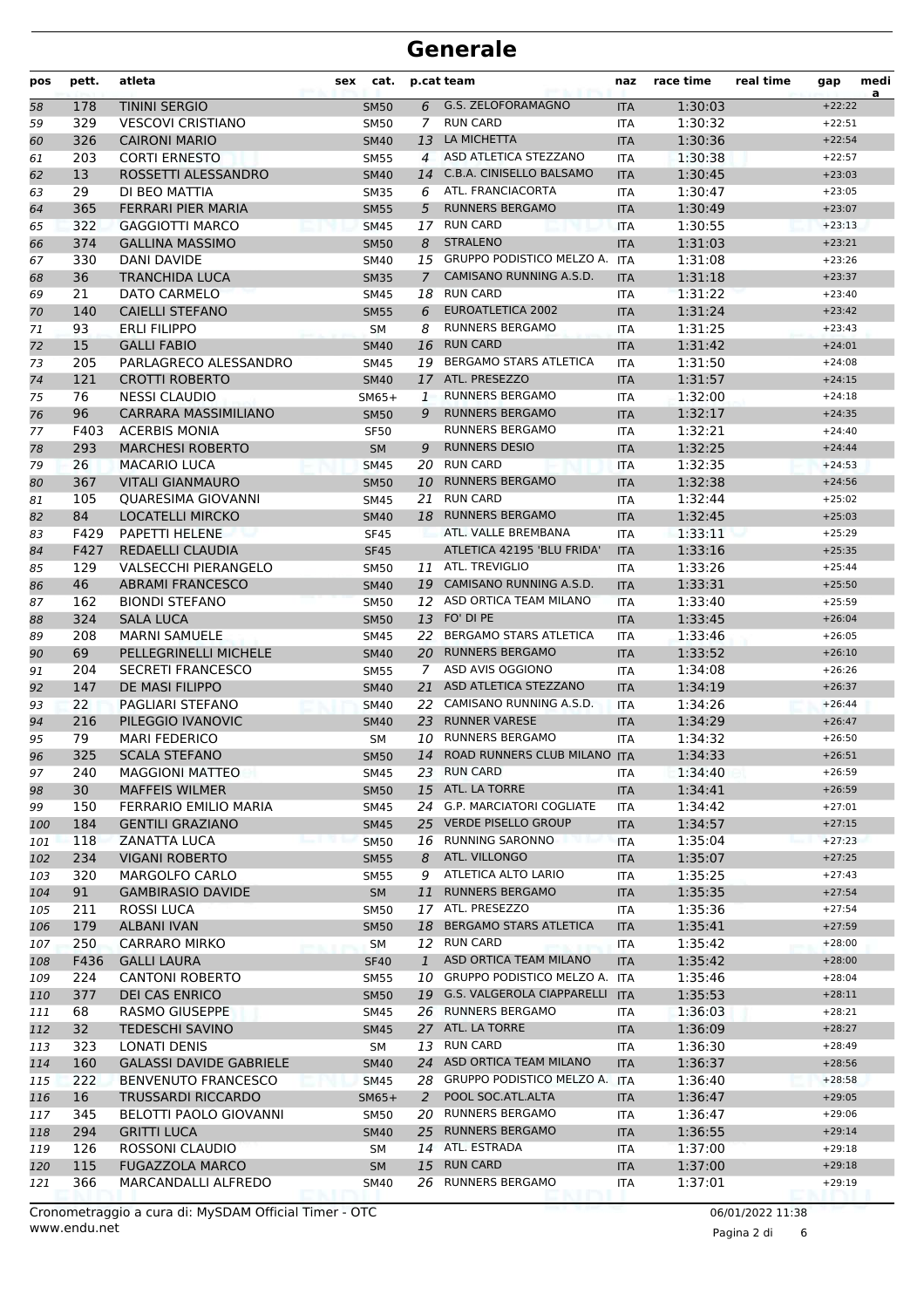| pos | pett.       | atleta                                       | sex | cat.        |                | p.cat team                                          | naz        | race time          | real time | gap                  | medi<br>a |
|-----|-------------|----------------------------------------------|-----|-------------|----------------|-----------------------------------------------------|------------|--------------------|-----------|----------------------|-----------|
| 122 | 62          | <b>SALVI LUCA</b>                            |     | <b>SM45</b> |                | 29 RUNNERS BERGAMO                                  | <b>ITA</b> | 1:37:07            |           | $+29:25$             |           |
| 123 | 207         | <b>GUARNIERI CORRADO</b>                     |     | <b>SM50</b> | 21             | <b>BERGAMO STARS ATLETICA</b>                       | <b>ITA</b> | 1:37:20            |           | $+29:39$             |           |
| 124 | 34          | <b>GIUDICI MARCO</b>                         |     | <b>SM35</b> | 8              | A.S.D. ATLETICA SARNICO                             | <b>ITA</b> | 1:37:36            |           | $+29:54$             |           |
| 125 | 281         | <b>ARPAIA DOMENICO</b>                       |     | <b>SM50</b> | 22             | 9,92 RUNNING ASD                                    | ITA        | 1:37:38            |           | $+29:56$             |           |
| 126 | 364         | LOCATELLI PAOLO                              |     | <b>SM45</b> |                | 30 RUNNERS BERGAMO                                  | <b>ITA</b> | 1:37:45            |           | $+30:04$             |           |
| 127 | 157         | <b>BIGGIO FIORENZO</b>                       |     | SM50        |                | 23 ASD ORTICA TEAM MILANO                           | <b>ITA</b> | 1:37:47            |           | $+30:06$             |           |
| 128 | 333         | <b>ZANFORLIN IVAN</b>                        |     | <b>SM45</b> | 31             | A.L.S. CREMELLA                                     | <b>ITA</b> | 1:37:55            |           | $+30:13$             |           |
| 129 | F458        | DADDA DANIELA ELENA                          |     | <b>SF50</b> | 1              | ATL. VALLE BREMBANA                                 | <b>ITA</b> | 1:37:56            |           | $+30:15$             |           |
| 130 | F459        | <b>ACCORIGI ILARIA</b>                       |     | <b>SF</b>   | $\mathbf{1}$   | <b>RUN CARD</b>                                     | <b>ITA</b> | 1:38:04            |           | $+30:23$             |           |
| 131 | 277         | <b>BASSANESI ANDREA</b>                      |     | <b>SM60</b> | 2              | G.S. ZELOFORAMAGNO                                  | ITA        | 1:38:07            |           | $+30:25$             |           |
| 132 | 99          | <b>BELOTTI GIUSEPPE</b>                      |     | <b>SM50</b> | 24             | <b>RUNNERS BERGAMO</b>                              | <b>ITA</b> | 1:38:15            |           | $+30:33$             |           |
| 133 | 110         | <b>CARBOLLI GIANPIETRO</b>                   |     | SM50        |                | 25 ATL. CASTEL ROZZONE                              | <b>ITA</b> | 1:38:22            |           | $+30:41$             |           |
| 134 | 212         | <b>VACCARI MICHELE</b>                       |     | <b>SM50</b> | 26             | <b>CIRCOLO AMATORI PODISTI</b>                      | <b>ITA</b> | 1:38:27            |           | $+30:45$             |           |
| 135 | 213         | <b>BALDASSARI LUCA</b>                       |     | SM40        |                | 27 U.S. SERLE                                       | ITA        | 1:38:46            |           | $+31:05$             |           |
| 136 | F491        | <b>GUZZI MARIA CRISTINA</b>                  |     | <b>SF50</b> | 2              | ATL. SAN MARCO U.S. ACLI                            | <b>ITA</b> | 1:38:48            |           | $+31:07$             |           |
| 137 | 124         | <b>MORBI GIAMPAOLO</b>                       |     | <b>SM55</b> | 11             | A.S.D. ATLETICA SARNICO                             | ITA        | 1:38:49            |           | $+31:08$             |           |
| 138 | 163         | <b>TAVEGGIA ALESSANDRO</b>                   |     | <b>SM55</b> |                | 12 ASD ORTICA TEAM MILANO                           | <b>ITA</b> | 1:38:53            |           | $+31:11$             |           |
| 139 | F433        | PERSICO PAOLA                                |     | <b>SF45</b> | 1              | <b>ATLETICA MARATHON</b>                            | <b>ITA</b> | 1:38:59            |           | $+31:17$             |           |
| 140 | 369         | <b>ROTA SIMONE</b>                           |     | <b>SM45</b> | 32             | <b>RUNNERS BERGAMO</b>                              | <b>ITA</b> | 1:39:00            |           | $+31:18$             |           |
| 141 | 149         | SAVIO NICOLA                                 |     | <b>SM45</b> |                | 33 RUN CARD                                         | <b>ITA</b> | 1:39:08            |           | $+31:26$             |           |
| 142 | 113         | <b>BONINI DAVIDE</b>                         |     | <b>SM55</b> | 13             | P&C PODISMOECAZZEGGIO                               | <b>ITA</b> | 1:39:14            |           | $+31:33$             |           |
| 143 | 102         | ALBORGHETTI PATRIZIO                         |     | <b>SM55</b> | 14             | <b>RUNNERS BERGAMO</b>                              | <b>ITA</b> | 1:39:19            |           | $+31:37$             |           |
| 144 | F481        | <b>SCANZIANI SOFIA</b>                       |     | <b>SF45</b> | 2              | ROAD RUNNERS CLUB MILANO                            | <b>ITA</b> | 1:39:21            |           | $+31:39$             |           |
| 145 | 368         | CARRARA DAVIDE                               |     | SM45        | 34             | <b>RUNNERS BERGAMO</b>                              | <b>ITA</b> | 1:39:21            |           | $+31:40$             |           |
| 146 | 83          | <b>LOCATELLI SAMUELE</b><br><b>EMILIO</b>    |     | <b>SM45</b> | 35             | <b>RUNNERS BERGAMO</b>                              | <b>ITA</b> | 1:39:22            |           | $+31:40$             |           |
| 147 | 77          | <b>NAVA MATTEO</b>                           |     | <b>SM45</b> |                | 36 RUNNERS BERGAMO                                  | ITA        | 1:39:35            |           | $+31:53$             |           |
| 148 | 263         | <b>MOSCARELLI RICCARDO</b>                   |     | <b>SM35</b> | 9              | <b>RUN CARD</b>                                     | <b>ITA</b> | 1:39:47            |           | $+32:05$             |           |
| 149 | F423        | <b>GATTI CECILIA</b>                         |     | <b>SF</b>   | 2              | <b>RUNNERS BERGAMO</b>                              | <b>ITA</b> | 1:39:56            |           | $+32:14$             |           |
| 150 | 247         | SOLAZZO ANDREA                               |     | <b>SM40</b> | 28             | <b>NIU' TEAM</b>                                    | <b>ITA</b> | 1:40:04            |           | $+32:22$             |           |
| 151 | 297         | RONCORONI MATTEO                             |     | <b>SM</b>   |                | 16 RUN CARD                                         | <b>ITA</b> | 1:40:11            |           | $+32:29$             |           |
| 152 | 143         | PACCHETTI DAVIDE                             |     | <b>SM50</b> | 27             | POL. TEAM BRIANZA LISSONE                           | <b>ITA</b> | 1:40:20            |           | $+32:39$             |           |
| 153 | 351         | RHO DAVIDE                                   |     | <b>SM45</b> |                | 37 RUNNERS BERGAMO                                  | ITA        | 1:40:24            |           | $+32:42$             |           |
| 154 | 100         | <b>BOGNINI STEFANO</b>                       |     | <b>SM55</b> |                | 15 RUNNERS BERGAMO                                  | <b>ITA</b> | 1:40:26            |           | $+32:45$             |           |
| 155 | 101         | <b>APPIANI SERGIO</b>                        |     | <b>SM50</b> | 28             | <b>RUNNERS BERGAMO</b>                              | <b>ITA</b> | 1:40:27            |           | $+32:45$             |           |
| 156 | 37          | RADAELLI GIANCARLO                           |     | <b>SM55</b> | 16             | CAMISANO RUNNING A.S.D.                             | <b>ITA</b> | 1:40:30            |           | $+32:49$             |           |
| 157 | 231         | <b>CASIRAGHI STEFANO</b>                     |     | <b>SM50</b> | 29             | <b>RUN CARD</b>                                     | <b>ITA</b> | 1:40:36            |           | $+32:54$             |           |
| 158 | 306         | <b>GIBELLINI STEFANO</b>                     |     | <b>SM45</b> | 38             | <b>RUNNERS BERGAMO</b>                              | <b>ITA</b> | 1:40:37            |           | $+32:55$             |           |
| 159 | 141         | <b>VITALI SIMONE</b>                         |     | SM40        |                | 29 ATL. CISERANO                                    | <b>ITA</b> | 1:40:46            |           | $+33:04$             |           |
| 160 | $18\,$      | <b>CASTELLI ROBERTO</b>                      |     | SM45        |                | 39 CAMPUS VARESE RUNNERS                            | <b>ITA</b> | 1:40:47            |           | $+33:05$             |           |
| 161 | 151         | LOCATI GIOVANNI                              |     | <b>SM55</b> |                | 17 GRUPPO PODISTICO ARCENE                          | <b>ITA</b> | 1:40:52            |           | $+33:11$             |           |
| 162 | 239         | PICENNI SIMONE                               |     | <b>SM40</b> |                | 30 CARVICO SKYRUNNING                               | <b>ITA</b> | 1:40:52            |           | $+33:11$             |           |
| 163 | 298         | MAZZACAVALLO                                 |     | $SM65+$     | 3              | <b>VICENZA MARATHON</b>                             | ITA        | 1:40:54            |           | $+33:12$             |           |
|     |             | <b>GIANTONIO</b>                             |     |             |                |                                                     |            |                    |           |                      |           |
| 164 | F478        | RINALDI PAOLA                                |     | SF          | 3              | RUNNERS BERGAMO                                     | <b>ITA</b> | 1:40:57            |           | $+33:16$             |           |
| 165 | 302         | <b>BELOTTI STEFANO</b>                       |     | SM40        | 31             | <b>RUNNERS BERGAMO</b><br>CAMISANO RUNNING A.S.D.   | <b>ITA</b> | 1:40:58            |           | $+33:17$             |           |
| 166 | 42          | <b>CERRI ANDREA</b>                          |     | <b>SM45</b> | 40             |                                                     | <b>ITA</b> | 1:41:08            |           | $+33:26$             |           |
| 167 | 35          | <b>VALERI EMANUELE</b>                       |     | SM45        |                | 41 CAMISANO RUNNING A.S.D.<br>42 G.S. ZELOFORAMAGNO | <b>ITA</b> | 1:41:08            |           | $+33:26$             |           |
| 168 | 17          | <b>FUSARI MASSIMO LUIGI</b>                  |     | <b>SM45</b> |                | <b>RUNNERS BERGAMO</b>                              | <b>ITA</b> | 1:41:09            |           | $+33:27$             |           |
| 169 | 308         | PANSA GIOVANNI                               |     | <b>SM60</b> | 3              |                                                     | <b>ITA</b> | 1:41:25            |           | $+33:43$             |           |
| 170 | 300         | <b>ACETI FABIO</b>                           |     | <b>SM40</b> | 32             | <b>RUNNERS BERGAMO</b><br><b>RUNNERS BERGAMO</b>    | <b>ITA</b> | 1:41:37            |           | $+33:55$<br>$+33:58$ |           |
| 171 | 347         | TIRABOSCHI LUCA                              |     | <b>SM55</b> | 18             | 30 CARVICO SKYRUNNING                               | <b>ITA</b> | 1:41:40            |           | $+34:00$             |           |
| 172 | 144         | <b>BOZZATO RAFFAELE</b>                      |     | <b>SM50</b> |                | <b>RUNNERS BERGAMO</b>                              | <b>ITA</b> | 1:41:42            |           | $+34:05$             |           |
| 173 | F487        | <b>BOFFELLI MONICA</b>                       |     | <b>SF50</b> | 3              | 43 A.S.D. ATLETICA SARNICO                          | <b>ITA</b> | 1:41:47            |           | $+34:08$             |           |
| 174 | 122         | <b>PARIS EFRAIM</b>                          |     | <b>SM45</b> |                | 44 ATLETICA BRESCIA                                 | <b>ITA</b> | 1:41:50            |           | $+34:14$             |           |
| 175 | 191<br>303  | DELL'AGLIO MICHELE<br><b>BOSIO GIACOMO</b>   |     | SM45        | $\overline{4}$ | <b>RUNNERS BERGAMO</b>                              | ITA        | 1:41:56<br>1:41:59 |           | $+34:18$             |           |
| 176 |             |                                              |     | <b>SM60</b> |                | ATL. PRESEZZO                                       | <b>ITA</b> |                    |           | $+34:19$             |           |
| 177 | F476        | ASSOLARI MANUELA                             |     | <b>SF40</b> | 2<br>45        | <b>RUNNERS BERGAMO</b>                              | <b>ITA</b> | 1:42:01            |           | $+34:26$             |           |
| 178 | 349<br>373  | <b>CEPPI NICOLO'</b><br>CAGNO FRANCESCO      |     | <b>SM45</b> |                | 10 URBAN RUNNERS                                    | <b>ITA</b> | 1:42:08<br>1:42:13 |           | $+34:32$             |           |
| 179 |             |                                              |     | <b>SM35</b> |                | <b>RUN CARD</b>                                     | ITA        |                    |           | $+34:38$             |           |
| 180 | F460<br>198 | CAZZANIGA ANNA GIULIA<br><b>FRATUS DIEGO</b> |     | <b>SF45</b> | 3              | 46 ASD ATLETICA STEZZANO                            | <b>ITA</b> | 1:42:19            |           | $+34:41$             |           |
| 181 | 192         | PAGANO FRANCESCO                             |     | SM45        | 31             | <b>ATLETICA MARATHON</b>                            | <b>ITA</b> | 1:42:23            |           | $+34:44$             |           |
| 182 | 372         | <b>FILONZI GABRIELE</b>                      |     | <b>SM50</b> |                | 19 URBAN RUNNERS                                    | <b>ITA</b> | 1:42:25<br>1:42:30 |           | $+34:48$             |           |
| 183 |             |                                              |     | SM55        |                | 47 RUNNERS BERGAMO                                  | <b>ITA</b> |                    |           |                      |           |
| 184 | 346         | <b>RAGO MARCO</b>                            |     | <b>SM45</b> |                |                                                     | <b>ITA</b> | 1:42:50            |           | $+35:08$             |           |

Pagina 3 di 6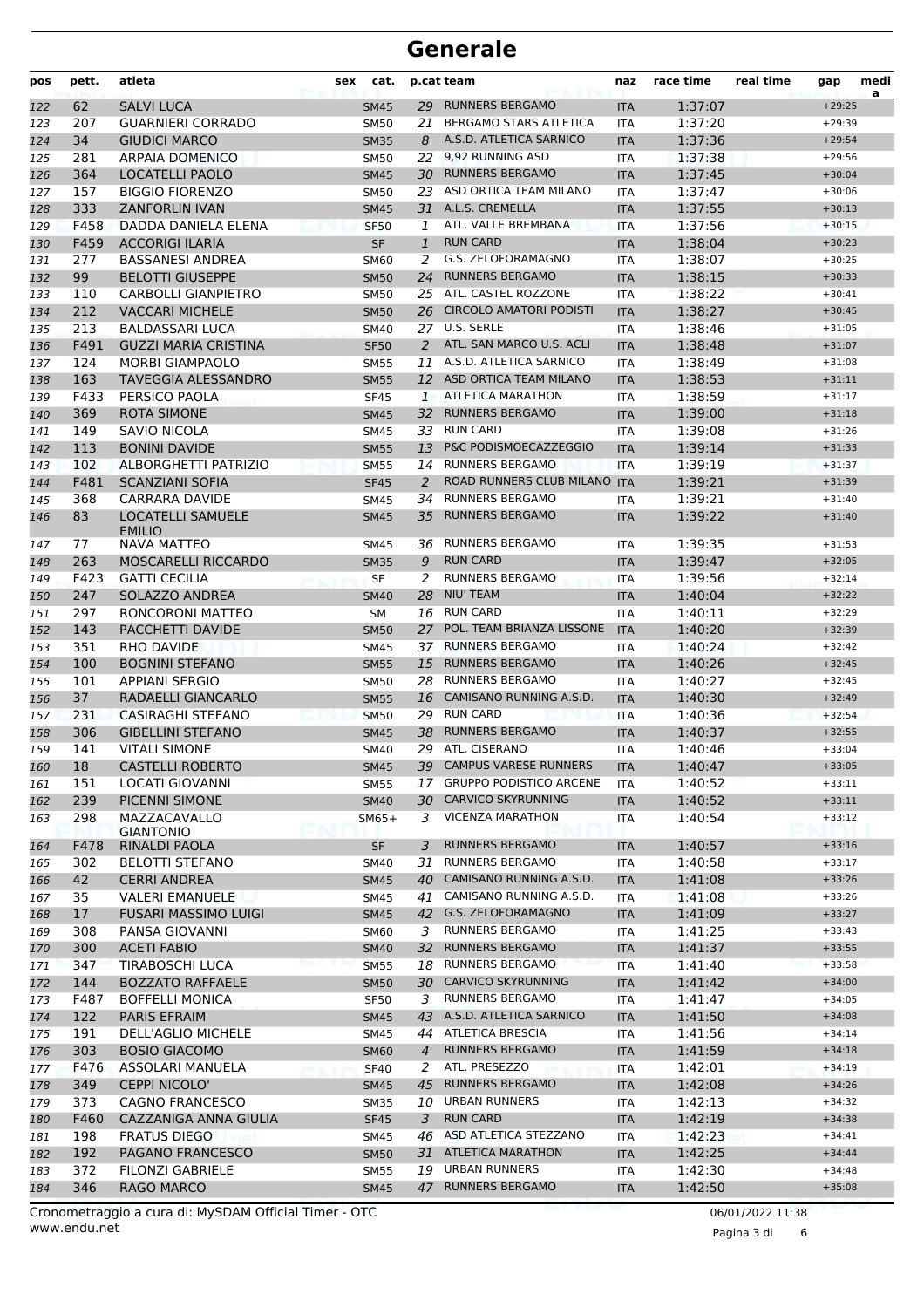| pos | pett. | atleta                       | sex | cat.        |              | p.cat team                      | naz        | race time | real time | gap      | medi<br>a |
|-----|-------|------------------------------|-----|-------------|--------------|---------------------------------|------------|-----------|-----------|----------|-----------|
| 185 | 338   | <b>CIOCCA ANTONIO</b>        |     | <b>SM60</b> | 5            | <b>MEDIRUN</b>                  | <b>ITA</b> | 1:42:57   |           | $+35:15$ |           |
| 186 | 279   | <b>BERTOLDINI TADDEO</b>     |     | SM40        |              | 33 FALCHI-LECCO                 | <b>ITA</b> | 1:42:58   |           | $+35:16$ |           |
| 187 | 87    | <b>LOCATELLI IVAN</b>        |     | <b>SM50</b> |              | 32 RUNNERS BERGAMO              | <b>ITA</b> | 1:43:10   |           | $+35:29$ |           |
| 188 | 201   | <b>LOCATELLI SIMONE</b>      |     | SM50        | 33           | <b>PADILE RUNNING TEAM</b>      | <b>ITA</b> | 1:43:26   |           | $+35:45$ |           |
| 189 | 295   | <b>BENEDETTI ROBERTO</b>     |     | <b>SM40</b> | 34           | POLISPORTIVA G.B. VIGHENZI      | <b>ITA</b> | 1:43:34   |           | $+35:53$ |           |
| 190 | 116   | <b>MERIGO ARRIGO</b>         |     | SM60        | 6            | <b>RUN CARD</b>                 | <b>ITA</b> | 1:43:38   |           | $+35:56$ |           |
| 191 | 33    | PIZIALI LORENZO              |     | <b>SM</b>   |              | 17 A.S.D. ATLETICA SARNICO      | <b>ITA</b> | 1:43:48   |           | $+36:07$ |           |
| 192 | F485  | <b>PARMA TECLA</b>           |     | <b>SF45</b> | 4            | FREE-ZONE                       | <b>ITA</b> | 1:43:48   |           | $+36:07$ |           |
| 193 | 128   | <b>ROSSI ANDREA</b>          |     | <b>SM50</b> | 34           | <b>RUN CARD</b>                 | <b>ITA</b> | 1:43:55   |           | $+36:13$ |           |
| 194 | 227   | <b>RUFFINI MARCO</b>         |     | SM50        | 35           | ATL. FRANCIACORTA               | <b>ITA</b> | 1:44:03   |           | $+36:21$ |           |
| 195 | 117   | <b>CODARA SIMONE</b>         |     | <b>SM45</b> | 48           | <b>RUN CARD</b>                 | <b>ITA</b> | 1:44:05   |           | $+36:23$ |           |
| 196 | 25    | <b>CERIANI ALBERTO</b>       |     | <b>SM50</b> |              | 36 ATLETICA 3V                  | ITA        | 1:44:06   |           | $+36:25$ |           |
| 197 | 171   | <b>FONTANA ROSSANO</b>       |     | <b>SM45</b> | 49           | <b>GS AVIS TREVIGLIO G.</b>     | <b>ITA</b> | 1:44:06   |           | $+36:25$ |           |
| 198 | 226   | <b>AGOSTONI DAVIDE</b>       |     | <b>SM</b>   |              | 18 RUN CARD                     | ITA        | 1:44:06   |           | $+36:25$ |           |
| 199 | 341   | <b>SALVI MATTEO</b>          |     | <b>SM40</b> | 35           | <b>RUN CARD</b>                 | <b>ITA</b> | 1:44:16   |           | $+36:34$ |           |
| 200 | 304   | <b>GALASSO ALESSANDRO</b>    |     | <b>SM45</b> | 50           | <b>RUNNERS BERGAMO</b>          | ITA        | 1:44:22   |           | $+36:40$ |           |
| 201 | 88    | <b>GIULIANI EMANUELE</b>     |     | <b>SM35</b> | 11           | <b>RUNNERS BERGAMO</b>          | <b>ITA</b> | 1:44:22   |           | $+36:40$ |           |
| 202 | 195   | <b>MAGNI DAVIDE</b>          |     | <b>SM</b>   |              | 19 RUN CARD                     | ITA        | 1:44:25   |           | $+36:43$ |           |
| 203 | 119   | <b>BARONI DANIELE</b>        |     | <b>SM35</b> |              | 12 RUN CARD                     | <b>ITA</b> | 1:44:31   |           | $+36:49$ |           |
| 204 | 363   | <b>ZANCHI CRISTIANO</b>      |     | <b>SM50</b> | 37           | <b>RUN CARD</b>                 | <b>ITA</b> | 1:44:31   |           | $+36:50$ |           |
| 205 | 241   | <b>FORMENTINI ROBERTO</b>    |     | <b>SM40</b> | 36           | <b>RUN CARD</b>                 | <b>ITA</b> | 1:44:45   |           | $+37:04$ |           |
| 206 | F426  | <b>INVERNIZZI BARBARA</b>    |     | <b>SF50</b> | 4            | ATLETICA 42195 'BLU FRIDA'      | <b>ITA</b> | 1:44:52   |           | $+37:10$ |           |
| 207 | 254   | <b>INCAMPO DOMENICO</b>      |     | <b>SM55</b> | 20           | <b>CUS PRO PATRIA MILANO</b>    | <b>ITA</b> | 1:44:55   |           | $+37:13$ |           |
| 208 | 136   | PISCOPELLO ANDREA            |     | <b>SM</b>   |              | 20 RUN CARD                     | ITA        | 1:44:56   |           | $+37:15$ |           |
| 209 | 259   | PETTINI STEFANO              |     | <b>SM45</b> | 51           | ASD ATLETICA STEZZANO           | <b>ITA</b> | 1:44:57   |           | $+37:15$ |           |
| 210 | 267   | <b>GERVASONI RICCARDO</b>    |     | <b>SM50</b> |              | 38 RUN CARD                     | <b>ITA</b> | 1:45:00   |           | $+37:19$ |           |
| 211 | 135   | <b>BEGNINI ANGELO</b>        |     | <b>SM40</b> | 37           | <b>RUN CARD</b>                 | <b>ITA</b> | 1:45:03   |           | $+37:21$ |           |
| 212 | 313   | <b>GARDANA CLAUDIO</b>       |     | <b>SM55</b> | 21           | FREE-ZONE                       | ITA        | 1:45:21   |           | $+37:39$ |           |
| 213 | 114   | MANDRACCHIA SALVATORE        |     | <b>SM45</b> | 52           | <b>RUN CARD</b>                 | <b>ITA</b> | 1:45:25   |           | $+37:43$ |           |
| 214 | F411  | KUROEDOVA ANJELA             |     | <b>SF50</b> | 5            | ATL. LA TORRE                   | <b>ITA</b> | 1:45:29   |           | $+37:47$ |           |
| 215 | 181   | <b>BORNATICI EDOARDO</b>     |     | <b>SM45</b> | 53           | <b>RUN CARD</b>                 | <b>ITA</b> | 1:45:35   |           | $+37:53$ |           |
| 216 | F456  | <b>FOTI ELISA</b>            |     | <b>SF35</b> | 1            | <b>SKY LARIO RUNNERS ASD</b>    | <b>ITA</b> | 1:45:45   |           | $+38:03$ |           |
| 217 | 57    | <b>VALOTA MARCO</b>          |     | <b>SM55</b> | 22           | <b>RUNNERS BERGAMO</b>          | <b>ITA</b> | 1:45:55   |           | $+38:14$ |           |
| 218 | 230   | <b>SCALICI FRANCESCO</b>     |     | SM50        | 39           | <b>RUN CARD</b>                 | ITA        | 1:46:05   |           | $+38:24$ |           |
| 219 | 286   | <b>COLOMBO PAOLO</b>         |     | <b>SM50</b> | 40           | ATL. VALLE BREMBANA             | <b>ITA</b> | 1:46:23   |           | $+38:41$ |           |
| 220 | 132   | <b>FERRARI FAUSTO</b>        |     | <b>SM55</b> | 23.          | ATL. FRANCIACORTA               | <b>ITA</b> | 1:46:26   |           | $+38:44$ |           |
| 221 | 355   | <b>STREPAROLA IVAN</b>       |     | <b>SM50</b> | 41           | <b>G. ALPINISTICO VERTOVESE</b> | <b>ITA</b> | 1:46:34   |           | $+38:53$ |           |
| 222 | 305   | <b>GIARRATANA GABRIELE</b>   |     | <b>SM40</b> | 38           | <b>RUNNERS BERGAMO</b>          | <b>ITA</b> | 1:46:35   |           | $+38:53$ |           |
| 223 | F404  | DI VITO LORENA<br>ANIONIELIA |     | <b>SF60</b> | $\mathbf{1}$ | ATL. CASONE NOCETO              | <b>ITA</b> | 1:46:45   |           | $+39:03$ |           |
| 224 | 168   | <b>FERRARI AGOSTINO</b>      |     | $SM65+$     | 4            | GS AVIS TREVIGLIO G.            | <b>ITA</b> | 1:46:45   |           | $+39:04$ |           |
| 225 | F444  | <b>ACCARDI CATERINA</b>      |     | <b>SF</b>   | 4            | WE ARE RUNNERS A.S.D.           | <b>ITA</b> | 1:47:02   |           | $+39:20$ |           |
| 226 | 75    | NICOLI PAOLO                 |     | <b>SM50</b> |              | 42 RUNNERS BERGAMO              | ITA        | 1:47:15   |           | $+39:34$ |           |
| 227 | F442  | RAVELLI LAURA                |     | <b>SF45</b> | 5            | <b>GRUPPO SPORTIVO ALPINI</b>   | <b>ITA</b> | 1:47:17   |           | $+39:36$ |           |
| 228 | 343   | <b>BONAVENTURA GIUSEPPE</b>  |     | <b>SM60</b> | 7            | G.T.A. CREMA                    | ITA        | 1:47:17   |           | $+39:36$ |           |
| 229 | 236   | <b>PAGANI FRANCESCO</b>      |     | <b>SM60</b> | 8            | ATL. VILLONGO                   | <b>ITA</b> | 1:47:22   |           | $+39:40$ |           |
| 230 | 291   | ALGAROTTI CLAUDIO            |     | $SM65+$     | 5            | RUNNING TORRE DE' ROVERI        | <b>ITA</b> | 1:47:23   |           | $+39:41$ |           |
| 231 | 60    | <b>SCANSANI MARCO</b>        |     | <b>SM60</b> | 9            | <b>RUNNERS BERGAMO</b>          | <b>ITA</b> | 1:47:26   |           | $+39:44$ |           |
| 232 | 190   | ANTONACCI MARCELLO           |     | SM40        |              | 39 RUN CARD                     | <b>ITA</b> | 1:47:26   |           | $+39:45$ |           |
| 233 | F462  | <b>TAMBORRA MARIA</b>        |     | <b>SF50</b> | 6            | <b>RUN CARD</b>                 | <b>ITA</b> | 1:47:34   |           | $+39:53$ |           |
| 234 | F408  | MORETTI VALENTINA            |     | SF35        | 2            | G.S. A.MARINELLI                | ITA        | 1:47:35   |           | $+39:53$ |           |
| 235 | 257   | <b>MARINO MARCO</b>          |     | <b>SM50</b> | 43           | <b>MARCIATORI SAN GIORGIO</b>   | <b>ITA</b> | 1:47:40   |           | $+39:58$ |           |
| 236 | 287   | <b>ZATTONI ALESSANDRO</b>    |     | SM50        | 44           | G.P. AVIS POL. MALAVICINA       | <b>ITA</b> | 1:47:48   |           | $+40:06$ |           |
| 237 | 318   | <b>MURA GIANLUCA</b>         |     | <b>SM45</b> |              | 54 IN SPORT SRL SSD             | <b>ITA</b> | 1:47:49   |           | $+40:07$ |           |
| 238 | 89    | GARAY ADRIAN DARIO           |     | SM50        |              | 45 RUNNERS BERGAMO              | <b>ITA</b> | 1:47:54   |           | $+40:12$ |           |
| 239 | F425  | <b>BERTOSSI LUISA</b>        |     | <b>SF45</b> | 6            | <b>RUNNERS CAPRIOLESE</b>       | <b>ITA</b> | 1:47:58   |           | $+40:16$ |           |
| 240 | 272   | <b>GARAGIOLA GABRIELE</b>    |     | SM50        |              | 46 A.S.D. VEGAN POWER TEAM      | ITA        | 1:48:05   |           | $+40:24$ |           |
| 241 | F430  | <b>GASPARINETTI MORENA</b>   |     | <b>SF55</b> | $\mathbf{1}$ | ATL. CASTEL ROZZONE             | <b>ITA</b> | 1:48:19   |           | $+40:38$ |           |
| 242 | 217   | APPIANI GAETANO              |     | <b>SM50</b> | 47           | SKY LARIO RUNNERS ASD           | ITA        | 1:48:21   |           | $+40:39$ |           |
| 243 | 228   | <b>SAVASTANO LUIGI</b>       |     | <b>SM50</b> |              | 48 GRUPPO PODISTICO MELZO A.    | <b>ITA</b> | 1:48:27   |           | $+40:45$ |           |
| 244 | F414  | TRESOLDI PATRIZIA            |     | <b>SF35</b> | 3            | <b>RUNNERS BERGAMO</b>          | ITA        | 1:48:31   |           | $+40:50$ |           |
| 245 | 39    | <b>GIANA EMILIO</b>          |     | <b>SM50</b> | 49           | CAMISANO RUNNING A.S.D.         | <b>ITA</b> | 1:48:43   |           | $+41:01$ |           |
| 246 | 360   | CAPITANO ROBERTO             |     | <b>SM55</b> |              | 24 RUNCARD                      | ITA        | 1:48:52   |           | $+41:11$ |           |
| 247 | 202   | <b>BOGLIONI MARINO</b>       |     | <b>SM55</b> |              | 25 PADILE RUNNING TEAM          | <b>ITA</b> | 1:48:53   |           | $+41:11$ |           |
|     |       |                              |     |             |              |                                 |            |           |           |          |           |

Pagina 4 di 6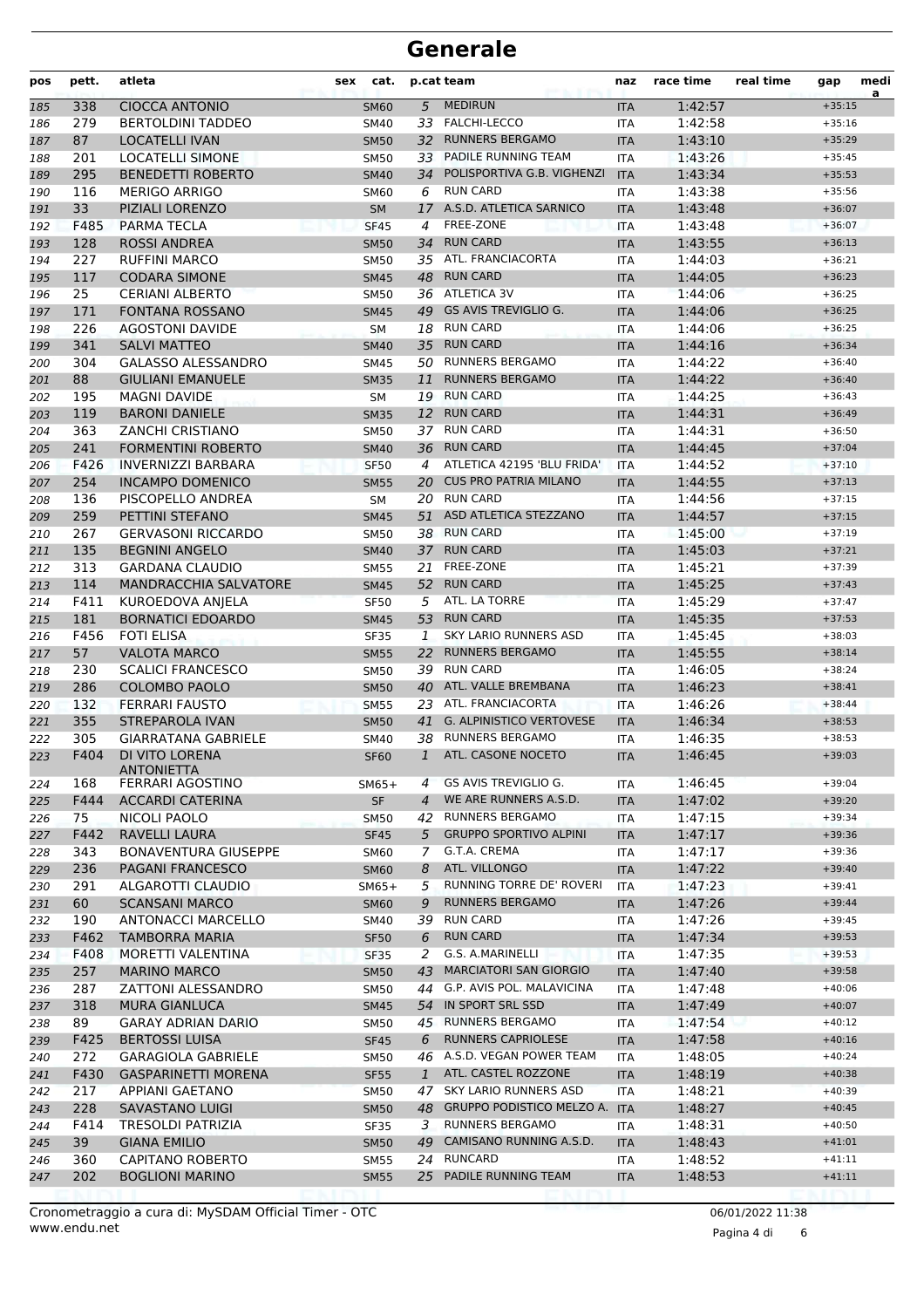| 50 RUN CARD<br><b>MORLACCHI MARCO</b><br>1:48:55<br>$+41:13$<br>260<br><b>SM50</b><br><b>ITA</b><br>248<br>251<br><b>MARTINELLI FULVIO</b><br>10 RASCHIANI TRIATHLON<br>1:49:09<br>249<br><b>SM60</b><br><b>ITA</b><br>$+41:28$<br>94<br><b>RUNNERS BERGAMO</b><br><b>COMETTI FABIO</b><br>55<br>1:49:15<br>250<br><b>SM45</b><br><b>ITA</b><br>$+41:33$<br>FREE-ZONE<br>PASINELLI DONATO<br>1:49:23<br>251<br>167<br>SM50<br>51<br>$+41:42$<br><b>ITA</b><br>CAMISANO RUNNING A.S.D.<br>F412<br><b>CUCCHI RAFFAELLA</b><br>252<br>1:49:25<br><b>SF50</b><br>$\mathcal{I}$<br><b>ITA</b><br>$+41:43$<br>ATL. AMBROSIANA<br>F409<br><b>IERARDI ANNA MARIA</b><br>1:49:26<br>253<br><b>SF40</b><br>3<br>ITA<br>$+41:44$<br>ATL. VILLONGO<br>235<br><b>PALTENGHI LUIGI</b><br>1:49:26<br><b>SM55</b><br>26<br>$+41:44$<br>254<br><b>ITA</b><br><b>RUNNERS BERGAMO</b><br>71<br>PEDRETTI ROBERTO<br>1:49:35<br><b>SM60</b><br>11<br><b>ITA</b><br>255<br>$+41:54$<br>359<br><b>RUNCARD</b><br><b>MEROLA ENNIO</b><br>1:49:42<br>256<br><b>SM55</b><br>27<br><b>ITA</b><br>$+42:01$<br>F489<br><b>RUNNERS BERGAMO</b><br>1:50:14<br>257<br><b>CURATOLO NICOLE</b><br><b>SF40</b><br>$+42:32$<br>4<br>ITA<br>F467<br><b>BETTINELLI CRISTINA</b><br>ASD ATLETICA STEZZANO<br>1:50:22<br><b>SF50</b><br>8<br><b>ITA</b><br>258<br>$+42:40$<br>PODISTI DUE CASTELLI ASD<br>51<br><b>CRISTIANELLI MARCO</b><br><b>ITA</b><br>1:50:28<br>259<br><b>SM35</b><br>13<br>$+42:46$<br><b>RUNNERS BERGAMO</b><br>92<br><b>ERLI PIETRO</b><br>1:50:28<br><b>SM35</b><br>14<br>$+42:46$<br>260<br><b>ITA</b><br>350<br>28 RUNNERS BERGAMO<br>1:50:45<br>LISSANA ROBERTO<br><b>SM55</b><br>$+43:03$<br>261<br>ITA<br>370<br><b>RUNNING TORRE DE' ROVERI</b><br><b>ZAMBETTI ANTONIO</b><br>1:51:01<br>52<br>$+43:19$<br>262<br><b>SM50</b><br><b>ITA</b><br>238<br><b>MERONI ALESSANDRO</b><br>ASD AVIS OGGIONO<br>1:51:07<br>$+43:25$<br>263<br><b>SM45</b><br>56<br><b>ITA</b><br>F466<br><b>RUN CARD</b><br>1:51:12<br><b>COVASSIN DANIELA</b><br>9<br>264<br><b>SF50</b><br><b>ITA</b><br>$+43:30$<br>57 RUN CARD<br>261<br><b>TINELLI MARCO</b><br>1:51:19<br>$+43:37$<br>265<br><b>SM45</b><br><b>ITA</b><br>249<br><b>GALLI ANDREA</b><br>40 G.A.P. SARONNO<br>1:51:20<br><b>ITA</b><br>$+43:38$<br>266<br><b>SM40</b><br>F484<br>10 MONZA MARATHON TEAM - A.<br>1:51:28<br><b>RIBOLDI BARBARA</b><br><b>SF50</b><br>ITA<br>$+43:46$<br>267<br>F422<br><b>GENOVESE GIUSEPPINA</b><br><b>RUNNERS BERGAMO</b><br>1:51:28<br>7<br>$+43:47$<br>268<br><b>SF45</b><br><b>ITA</b><br>CAMISANO RUNNING A.S.D.<br>43<br><b>CARMINATI IVAN</b><br>1:51:38<br>21<br>$+43:57$<br>269<br><b>SM</b><br><b>ITA</b><br>$\overline{2}$<br><b>RUN CARD</b><br>1:51:44<br>F431<br>DALL'AGNOLA LIDIA<br>270<br><b>SF55</b><br><b>ITA</b><br>$+44:02$<br><b>RUN CARD</b><br>284<br>PELLEGRINELLI DANIEL<br>1:51:46<br><b>SM35</b><br>15<br>$+44:04$<br>271<br><b>ITA</b><br>74<br><b>OBERTI ALESSIO</b><br>58<br><b>RUNNERS BERGAMO</b><br>1:51:54<br>272<br>$+44:12$<br><b>SM45</b><br><b>ITA</b><br>56<br>29 RUNNERS BERGAMO<br>1:52:12<br>VAVASSORI ALESSANDRO<br>273<br><b>SM55</b><br>ITA<br>$+44:30$<br><b>RUN CARD</b><br>1:52:23<br>F461<br>PELUCCHI PAOLA<br>8<br>$+44:42$<br>274<br><b>SF45</b><br><b>ITA</b><br>F421<br><b>GIAVAZZI SILVIA</b><br><b>RUNNERS BERGAMO</b><br>1:52:51<br>$+45:09$<br>275<br><b>SF35</b><br>4<br><b>ITA</b><br>F424<br><b>MURATORI NICOLETTA</b><br>A.S.D. ATLETICA SARNICO<br>1:52:53<br><b>SF40</b><br>276<br>5<br><b>ITA</b><br>$+45:11$<br>30 ASD ORTICA TEAM MILANO<br>156<br>PERACCHIO GIOVANNI<br>1:52:53<br><b>SM55</b><br><b>ITA</b><br>$+45:12$<br>277<br>214<br><b>GIANOLA NICOLA</b><br>53 SKY LARIO RUNNERS ASD<br>1:53:44<br><b>SM50</b><br><b>ITA</b><br>278<br>$+46:02$<br>31 VERDE PISELLO GROUP<br>1:53:47<br>244<br>DE GIACOMO GIOVANNI<br>$+46:06$<br>279<br><b>SM55</b><br>ITA<br><b>RUN CARD</b><br>1:53:54<br>131<br><b>VERGANO GIAN LUCA</b><br>41<br>$+46:13$<br>280<br><b>SM40</b><br><b>ITA</b><br>265<br><b>OBERTI MIRKO</b><br><b>RUN CARD</b><br>1:53:59<br>42<br>281<br><b>SM40</b><br>$+46:17$<br><b>ITA</b><br>F418<br><b>RUNNERS BERGAMO</b><br>1:54:00<br>POLONI STEFANIA<br>3<br>282<br><b>SF55</b><br><b>ITA</b><br>$+46:18$<br><b>RUN CARD</b><br><b>FERRAROLI MATTIA</b><br>134<br>43<br>1:54:09<br>$+46:27$<br>283<br><b>SM40</b><br><b>ITA</b><br><b>CORTI GIANNI</b><br>32 ATHLETIC CLUB VILLASANTA<br>19<br>1:54:14<br>284<br><b>SM55</b><br><b>ITA</b><br>$+46:33$<br>20<br>ATHLETIC CLUB VILLASANTA<br><b>MINETTI EDILIO</b><br>6<br>1:54:16<br>$SM65+$<br><b>ITA</b><br>$+46:35$<br>285<br>12 ATL. PRESEZZO<br>210<br><b>MAZZOLENI FILIPPO</b><br>1:54:23<br>$+46:42$<br>286<br><b>SM60</b><br><b>ITA</b><br>22 RUN CARD<br>PAMPOLINI LORIS<br>1:54:42<br>197<br>$+47:01$<br>SM<br>287<br>ITA<br>33 ESC SSD SRL EUROPA SC<br>282<br><b>ZAMPEDRI VITTORIO</b><br>1:54:47<br>288<br><b>SM55</b><br><b>ITA</b><br>$+47:05$<br>WE ARE RUNNERS A.S.D.<br>$+47:08$<br>F445<br><b>BRIGNOLI VANESSA</b><br>1:54:49<br>289<br><b>SF50</b><br>11<br><b>ITA</b><br>44 RUN CARD<br>108<br><b>ZAMBELLI SIMONE</b><br>1:55:04<br>$+47:22$<br><b>SM40</b><br><b>ITA</b><br>290<br>13 RASCHIANI TRIATHLON<br>283<br>1:55:06<br>$+47:24$<br>PERO ANDREA<br><b>SM60</b><br>ITA<br>291<br>98<br><b>RUNNERS BERGAMO</b><br><b>CARMINATI PIERLUIGI</b><br>59<br>1:55:12<br>$+47:30$<br>292<br><b>SM45</b><br><b>ITA</b><br>F454<br>BERGAMO STARS ATLETICA<br><b>DINARDO CHIARA</b><br>1:55:27<br>$+47:45$<br>293<br>SF35<br>5<br><b>ITA</b><br><b>RUNNERS BERGAMO</b><br>F419<br><b>MAFFEIS DEBORAH</b><br>1:55:31<br>294<br><b>SF45</b><br><b>ITA</b><br>$+47:50$<br>9<br>14 RUNNERS BERGAMO<br><b>RIVA ALBERTO</b><br>1:55:45<br>$+48:03$<br>295<br>66<br>SM60<br>ITA<br>5<br><b>RUN CARD</b><br>F468<br><b>OLDANI GRETA</b><br>SF<br>1:56:05<br>$+48:23$<br>296<br><b>ITA</b><br>127<br>34 ATL. CISERANO<br>SEGHEZZI MASSIMO<br>1:56:10<br>$+48:28$<br><b>SM55</b><br>ITA<br>297<br>97<br><b>RUNNERS BERGAMO</b><br>$+48:29$<br><b>BRIGUGLIO CLAUDIO</b><br>1:56:10<br>298<br>$SM65+$<br>$\mathcal{I}$<br><b>ITA</b><br><b>RUNNERS BERGAMO</b><br>F420<br>KNAP JOLANTA BARBARA<br>1:56:12<br>$+48:30$<br>299<br><b>SF40</b><br>6<br>ITA<br>RUNNERS BERGAMO<br>F417<br>SANNA CATERINA<br>1:56:22<br>$+48:40$<br>2<br>300<br><b>SF60</b><br><b>ITA</b><br>15 RUNNERS BERGAMO<br>85<br>LOCATELLI MARIO STEFANO<br>1:56:52<br>$+49:10$<br>301<br><b>SM60</b><br><b>ITA</b><br>ASD ORTICA TEAM MILANO<br>F438<br><b>MEO INES</b><br>$\overline{4}$<br>1:57:24<br>$+49:42$<br>302<br><b>SF55</b><br><b>ITA</b><br>199<br><b>BRESCIANI TOMMASO</b><br>45 RUN CARD<br>1:57:25<br>$+49:43$<br>303<br>SM40<br>ITA<br>PT SKYRUNNING<br>F471<br><b>CRACCO MARIA INES</b><br>3<br>1:57:25<br>$+49:43$<br>304<br><b>SF60</b><br><b>ITA</b><br>ASD ATLETICA STEZZANO<br><b>SPATERNA FABIO</b><br>1:57:50<br>$+50:08$<br>305<br>14<br><b>SM45</b><br>60<br><b>ITA</b><br>54 9,92 RUNNING ASD<br>47<br>AMMENDOLA RAFFAELE<br>1:58:03<br>$+50:22$<br>306<br><b>SM50</b><br><b>ITA</b><br>16 DE RAN CLAB<br>220<br>AMADEO GIORGIO<br>1:58:13<br>$+50:32$<br>307<br>SM60<br>ITA<br>F473<br><b>FASSI TIZIANA</b><br><b>G. ALPINISTICO VERTOVESE</b><br>1:58:30<br>308<br><b>SF40</b><br>$\mathcal{I}$<br><b>ITA</b><br>$+50:48$<br>23<br><b>RUN CARD</b><br>8<br>1:59:03<br>ROTA BRUNO LUIGI<br>$+51:21$<br>309<br>$SM65+$<br>ITA<br><b>RUNNERS BERGAMO</b><br>F413<br><b>TRAINA MARZIA</b><br>12<br>1:59:04<br>$+51:22$<br><b>SF50</b><br><b>ITA</b><br>310<br>55 RUNNERS BERGAMO<br>65<br>REDONDI ALESSANDRO<br>1:59:15<br><b>SM50</b><br>$+51:33$<br>311<br>ITA | pos | pett. | atleta | sex | cat. | p.cat team | naz | race time | real time | gap | medi<br>a |
|---------------------------------------------------------------------------------------------------------------------------------------------------------------------------------------------------------------------------------------------------------------------------------------------------------------------------------------------------------------------------------------------------------------------------------------------------------------------------------------------------------------------------------------------------------------------------------------------------------------------------------------------------------------------------------------------------------------------------------------------------------------------------------------------------------------------------------------------------------------------------------------------------------------------------------------------------------------------------------------------------------------------------------------------------------------------------------------------------------------------------------------------------------------------------------------------------------------------------------------------------------------------------------------------------------------------------------------------------------------------------------------------------------------------------------------------------------------------------------------------------------------------------------------------------------------------------------------------------------------------------------------------------------------------------------------------------------------------------------------------------------------------------------------------------------------------------------------------------------------------------------------------------------------------------------------------------------------------------------------------------------------------------------------------------------------------------------------------------------------------------------------------------------------------------------------------------------------------------------------------------------------------------------------------------------------------------------------------------------------------------------------------------------------------------------------------------------------------------------------------------------------------------------------------------------------------------------------------------------------------------------------------------------------------------------------------------------------------------------------------------------------------------------------------------------------------------------------------------------------------------------------------------------------------------------------------------------------------------------------------------------------------------------------------------------------------------------------------------------------------------------------------------------------------------------------------------------------------------------------------------------------------------------------------------------------------------------------------------------------------------------------------------------------------------------------------------------------------------------------------------------------------------------------------------------------------------------------------------------------------------------------------------------------------------------------------------------------------------------------------------------------------------------------------------------------------------------------------------------------------------------------------------------------------------------------------------------------------------------------------------------------------------------------------------------------------------------------------------------------------------------------------------------------------------------------------------------------------------------------------------------------------------------------------------------------------------------------------------------------------------------------------------------------------------------------------------------------------------------------------------------------------------------------------------------------------------------------------------------------------------------------------------------------------------------------------------------------------------------------------------------------------------------------------------------------------------------------------------------------------------------------------------------------------------------------------------------------------------------------------------------------------------------------------------------------------------------------------------------------------------------------------------------------------------------------------------------------------------------------------------------------------------------------------------------------------------------------------------------------------------------------------------------------------------------------------------------------------------------------------------------------------------------------------------------------------------------------------------------------------------------------------------------------------------------------------------------------------------------------------------------------------------------------------------------------------------------------------------------------------------------------------------------------------------------------------------------------------------------------------------------------------------------------------------------------------------------------------------------------------------------------------------------------------------------------------------------------------------------------------------------------------------------------------------------------------------------------------------------------------------------------------------------------------------------------------------------------------------------------------------------------------------------------------------------------------------------------------------------------------------------------------------------------------------------------------------------------------------------------------------------------------------------------------------------------------------------------------------------------------------------------------------------------------------------------------------------------------------------------------------------------------------------------------------------------------------------------------------------------------------------------------------------------------------------------------------------------------------------------------------------------------------------------------------------------------------------------------------------------------------------------------------------------------------------------------------------------------------------------------------------------------------------------------------------------------------------------------------------------------------------------------------------------------------------|-----|-------|--------|-----|------|------------|-----|-----------|-----------|-----|-----------|
|                                                                                                                                                                                                                                                                                                                                                                                                                                                                                                                                                                                                                                                                                                                                                                                                                                                                                                                                                                                                                                                                                                                                                                                                                                                                                                                                                                                                                                                                                                                                                                                                                                                                                                                                                                                                                                                                                                                                                                                                                                                                                                                                                                                                                                                                                                                                                                                                                                                                                                                                                                                                                                                                                                                                                                                                                                                                                                                                                                                                                                                                                                                                                                                                                                                                                                                                                                                                                                                                                                                                                                                                                                                                                                                                                                                                                                                                                                                                                                                                                                                                                                                                                                                                                                                                                                                                                                                                                                                                                                                                                                                                                                                                                                                                                                                                                                                                                                                                                                                                                                                                                                                                                                                                                                                                                                                                                                                                                                                                                                                                                                                                                                                                                                                                                                                                                                                                                                                                                                                                                                                                                                                                                                                                                                                                                                                                                                                                                                                                                                                                                                                                                                                                                                                                                                                                                                                                                                                                                                                                                                                                                                                                                                                                                                                                                                                                                                                                                                                                                                                                                                                                                                                                                 |     |       |        |     |      |            |     |           |           |     |           |
|                                                                                                                                                                                                                                                                                                                                                                                                                                                                                                                                                                                                                                                                                                                                                                                                                                                                                                                                                                                                                                                                                                                                                                                                                                                                                                                                                                                                                                                                                                                                                                                                                                                                                                                                                                                                                                                                                                                                                                                                                                                                                                                                                                                                                                                                                                                                                                                                                                                                                                                                                                                                                                                                                                                                                                                                                                                                                                                                                                                                                                                                                                                                                                                                                                                                                                                                                                                                                                                                                                                                                                                                                                                                                                                                                                                                                                                                                                                                                                                                                                                                                                                                                                                                                                                                                                                                                                                                                                                                                                                                                                                                                                                                                                                                                                                                                                                                                                                                                                                                                                                                                                                                                                                                                                                                                                                                                                                                                                                                                                                                                                                                                                                                                                                                                                                                                                                                                                                                                                                                                                                                                                                                                                                                                                                                                                                                                                                                                                                                                                                                                                                                                                                                                                                                                                                                                                                                                                                                                                                                                                                                                                                                                                                                                                                                                                                                                                                                                                                                                                                                                                                                                                                                                 |     |       |        |     |      |            |     |           |           |     |           |
|                                                                                                                                                                                                                                                                                                                                                                                                                                                                                                                                                                                                                                                                                                                                                                                                                                                                                                                                                                                                                                                                                                                                                                                                                                                                                                                                                                                                                                                                                                                                                                                                                                                                                                                                                                                                                                                                                                                                                                                                                                                                                                                                                                                                                                                                                                                                                                                                                                                                                                                                                                                                                                                                                                                                                                                                                                                                                                                                                                                                                                                                                                                                                                                                                                                                                                                                                                                                                                                                                                                                                                                                                                                                                                                                                                                                                                                                                                                                                                                                                                                                                                                                                                                                                                                                                                                                                                                                                                                                                                                                                                                                                                                                                                                                                                                                                                                                                                                                                                                                                                                                                                                                                                                                                                                                                                                                                                                                                                                                                                                                                                                                                                                                                                                                                                                                                                                                                                                                                                                                                                                                                                                                                                                                                                                                                                                                                                                                                                                                                                                                                                                                                                                                                                                                                                                                                                                                                                                                                                                                                                                                                                                                                                                                                                                                                                                                                                                                                                                                                                                                                                                                                                                                                 |     |       |        |     |      |            |     |           |           |     |           |
|                                                                                                                                                                                                                                                                                                                                                                                                                                                                                                                                                                                                                                                                                                                                                                                                                                                                                                                                                                                                                                                                                                                                                                                                                                                                                                                                                                                                                                                                                                                                                                                                                                                                                                                                                                                                                                                                                                                                                                                                                                                                                                                                                                                                                                                                                                                                                                                                                                                                                                                                                                                                                                                                                                                                                                                                                                                                                                                                                                                                                                                                                                                                                                                                                                                                                                                                                                                                                                                                                                                                                                                                                                                                                                                                                                                                                                                                                                                                                                                                                                                                                                                                                                                                                                                                                                                                                                                                                                                                                                                                                                                                                                                                                                                                                                                                                                                                                                                                                                                                                                                                                                                                                                                                                                                                                                                                                                                                                                                                                                                                                                                                                                                                                                                                                                                                                                                                                                                                                                                                                                                                                                                                                                                                                                                                                                                                                                                                                                                                                                                                                                                                                                                                                                                                                                                                                                                                                                                                                                                                                                                                                                                                                                                                                                                                                                                                                                                                                                                                                                                                                                                                                                                                                 |     |       |        |     |      |            |     |           |           |     |           |
|                                                                                                                                                                                                                                                                                                                                                                                                                                                                                                                                                                                                                                                                                                                                                                                                                                                                                                                                                                                                                                                                                                                                                                                                                                                                                                                                                                                                                                                                                                                                                                                                                                                                                                                                                                                                                                                                                                                                                                                                                                                                                                                                                                                                                                                                                                                                                                                                                                                                                                                                                                                                                                                                                                                                                                                                                                                                                                                                                                                                                                                                                                                                                                                                                                                                                                                                                                                                                                                                                                                                                                                                                                                                                                                                                                                                                                                                                                                                                                                                                                                                                                                                                                                                                                                                                                                                                                                                                                                                                                                                                                                                                                                                                                                                                                                                                                                                                                                                                                                                                                                                                                                                                                                                                                                                                                                                                                                                                                                                                                                                                                                                                                                                                                                                                                                                                                                                                                                                                                                                                                                                                                                                                                                                                                                                                                                                                                                                                                                                                                                                                                                                                                                                                                                                                                                                                                                                                                                                                                                                                                                                                                                                                                                                                                                                                                                                                                                                                                                                                                                                                                                                                                                                                 |     |       |        |     |      |            |     |           |           |     |           |
|                                                                                                                                                                                                                                                                                                                                                                                                                                                                                                                                                                                                                                                                                                                                                                                                                                                                                                                                                                                                                                                                                                                                                                                                                                                                                                                                                                                                                                                                                                                                                                                                                                                                                                                                                                                                                                                                                                                                                                                                                                                                                                                                                                                                                                                                                                                                                                                                                                                                                                                                                                                                                                                                                                                                                                                                                                                                                                                                                                                                                                                                                                                                                                                                                                                                                                                                                                                                                                                                                                                                                                                                                                                                                                                                                                                                                                                                                                                                                                                                                                                                                                                                                                                                                                                                                                                                                                                                                                                                                                                                                                                                                                                                                                                                                                                                                                                                                                                                                                                                                                                                                                                                                                                                                                                                                                                                                                                                                                                                                                                                                                                                                                                                                                                                                                                                                                                                                                                                                                                                                                                                                                                                                                                                                                                                                                                                                                                                                                                                                                                                                                                                                                                                                                                                                                                                                                                                                                                                                                                                                                                                                                                                                                                                                                                                                                                                                                                                                                                                                                                                                                                                                                                                                 |     |       |        |     |      |            |     |           |           |     |           |
|                                                                                                                                                                                                                                                                                                                                                                                                                                                                                                                                                                                                                                                                                                                                                                                                                                                                                                                                                                                                                                                                                                                                                                                                                                                                                                                                                                                                                                                                                                                                                                                                                                                                                                                                                                                                                                                                                                                                                                                                                                                                                                                                                                                                                                                                                                                                                                                                                                                                                                                                                                                                                                                                                                                                                                                                                                                                                                                                                                                                                                                                                                                                                                                                                                                                                                                                                                                                                                                                                                                                                                                                                                                                                                                                                                                                                                                                                                                                                                                                                                                                                                                                                                                                                                                                                                                                                                                                                                                                                                                                                                                                                                                                                                                                                                                                                                                                                                                                                                                                                                                                                                                                                                                                                                                                                                                                                                                                                                                                                                                                                                                                                                                                                                                                                                                                                                                                                                                                                                                                                                                                                                                                                                                                                                                                                                                                                                                                                                                                                                                                                                                                                                                                                                                                                                                                                                                                                                                                                                                                                                                                                                                                                                                                                                                                                                                                                                                                                                                                                                                                                                                                                                                                                 |     |       |        |     |      |            |     |           |           |     |           |
|                                                                                                                                                                                                                                                                                                                                                                                                                                                                                                                                                                                                                                                                                                                                                                                                                                                                                                                                                                                                                                                                                                                                                                                                                                                                                                                                                                                                                                                                                                                                                                                                                                                                                                                                                                                                                                                                                                                                                                                                                                                                                                                                                                                                                                                                                                                                                                                                                                                                                                                                                                                                                                                                                                                                                                                                                                                                                                                                                                                                                                                                                                                                                                                                                                                                                                                                                                                                                                                                                                                                                                                                                                                                                                                                                                                                                                                                                                                                                                                                                                                                                                                                                                                                                                                                                                                                                                                                                                                                                                                                                                                                                                                                                                                                                                                                                                                                                                                                                                                                                                                                                                                                                                                                                                                                                                                                                                                                                                                                                                                                                                                                                                                                                                                                                                                                                                                                                                                                                                                                                                                                                                                                                                                                                                                                                                                                                                                                                                                                                                                                                                                                                                                                                                                                                                                                                                                                                                                                                                                                                                                                                                                                                                                                                                                                                                                                                                                                                                                                                                                                                                                                                                                                                 |     |       |        |     |      |            |     |           |           |     |           |
|                                                                                                                                                                                                                                                                                                                                                                                                                                                                                                                                                                                                                                                                                                                                                                                                                                                                                                                                                                                                                                                                                                                                                                                                                                                                                                                                                                                                                                                                                                                                                                                                                                                                                                                                                                                                                                                                                                                                                                                                                                                                                                                                                                                                                                                                                                                                                                                                                                                                                                                                                                                                                                                                                                                                                                                                                                                                                                                                                                                                                                                                                                                                                                                                                                                                                                                                                                                                                                                                                                                                                                                                                                                                                                                                                                                                                                                                                                                                                                                                                                                                                                                                                                                                                                                                                                                                                                                                                                                                                                                                                                                                                                                                                                                                                                                                                                                                                                                                                                                                                                                                                                                                                                                                                                                                                                                                                                                                                                                                                                                                                                                                                                                                                                                                                                                                                                                                                                                                                                                                                                                                                                                                                                                                                                                                                                                                                                                                                                                                                                                                                                                                                                                                                                                                                                                                                                                                                                                                                                                                                                                                                                                                                                                                                                                                                                                                                                                                                                                                                                                                                                                                                                                                                 |     |       |        |     |      |            |     |           |           |     |           |
|                                                                                                                                                                                                                                                                                                                                                                                                                                                                                                                                                                                                                                                                                                                                                                                                                                                                                                                                                                                                                                                                                                                                                                                                                                                                                                                                                                                                                                                                                                                                                                                                                                                                                                                                                                                                                                                                                                                                                                                                                                                                                                                                                                                                                                                                                                                                                                                                                                                                                                                                                                                                                                                                                                                                                                                                                                                                                                                                                                                                                                                                                                                                                                                                                                                                                                                                                                                                                                                                                                                                                                                                                                                                                                                                                                                                                                                                                                                                                                                                                                                                                                                                                                                                                                                                                                                                                                                                                                                                                                                                                                                                                                                                                                                                                                                                                                                                                                                                                                                                                                                                                                                                                                                                                                                                                                                                                                                                                                                                                                                                                                                                                                                                                                                                                                                                                                                                                                                                                                                                                                                                                                                                                                                                                                                                                                                                                                                                                                                                                                                                                                                                                                                                                                                                                                                                                                                                                                                                                                                                                                                                                                                                                                                                                                                                                                                                                                                                                                                                                                                                                                                                                                                                                 |     |       |        |     |      |            |     |           |           |     |           |
|                                                                                                                                                                                                                                                                                                                                                                                                                                                                                                                                                                                                                                                                                                                                                                                                                                                                                                                                                                                                                                                                                                                                                                                                                                                                                                                                                                                                                                                                                                                                                                                                                                                                                                                                                                                                                                                                                                                                                                                                                                                                                                                                                                                                                                                                                                                                                                                                                                                                                                                                                                                                                                                                                                                                                                                                                                                                                                                                                                                                                                                                                                                                                                                                                                                                                                                                                                                                                                                                                                                                                                                                                                                                                                                                                                                                                                                                                                                                                                                                                                                                                                                                                                                                                                                                                                                                                                                                                                                                                                                                                                                                                                                                                                                                                                                                                                                                                                                                                                                                                                                                                                                                                                                                                                                                                                                                                                                                                                                                                                                                                                                                                                                                                                                                                                                                                                                                                                                                                                                                                                                                                                                                                                                                                                                                                                                                                                                                                                                                                                                                                                                                                                                                                                                                                                                                                                                                                                                                                                                                                                                                                                                                                                                                                                                                                                                                                                                                                                                                                                                                                                                                                                                                                 |     |       |        |     |      |            |     |           |           |     |           |
|                                                                                                                                                                                                                                                                                                                                                                                                                                                                                                                                                                                                                                                                                                                                                                                                                                                                                                                                                                                                                                                                                                                                                                                                                                                                                                                                                                                                                                                                                                                                                                                                                                                                                                                                                                                                                                                                                                                                                                                                                                                                                                                                                                                                                                                                                                                                                                                                                                                                                                                                                                                                                                                                                                                                                                                                                                                                                                                                                                                                                                                                                                                                                                                                                                                                                                                                                                                                                                                                                                                                                                                                                                                                                                                                                                                                                                                                                                                                                                                                                                                                                                                                                                                                                                                                                                                                                                                                                                                                                                                                                                                                                                                                                                                                                                                                                                                                                                                                                                                                                                                                                                                                                                                                                                                                                                                                                                                                                                                                                                                                                                                                                                                                                                                                                                                                                                                                                                                                                                                                                                                                                                                                                                                                                                                                                                                                                                                                                                                                                                                                                                                                                                                                                                                                                                                                                                                                                                                                                                                                                                                                                                                                                                                                                                                                                                                                                                                                                                                                                                                                                                                                                                                                                 |     |       |        |     |      |            |     |           |           |     |           |
|                                                                                                                                                                                                                                                                                                                                                                                                                                                                                                                                                                                                                                                                                                                                                                                                                                                                                                                                                                                                                                                                                                                                                                                                                                                                                                                                                                                                                                                                                                                                                                                                                                                                                                                                                                                                                                                                                                                                                                                                                                                                                                                                                                                                                                                                                                                                                                                                                                                                                                                                                                                                                                                                                                                                                                                                                                                                                                                                                                                                                                                                                                                                                                                                                                                                                                                                                                                                                                                                                                                                                                                                                                                                                                                                                                                                                                                                                                                                                                                                                                                                                                                                                                                                                                                                                                                                                                                                                                                                                                                                                                                                                                                                                                                                                                                                                                                                                                                                                                                                                                                                                                                                                                                                                                                                                                                                                                                                                                                                                                                                                                                                                                                                                                                                                                                                                                                                                                                                                                                                                                                                                                                                                                                                                                                                                                                                                                                                                                                                                                                                                                                                                                                                                                                                                                                                                                                                                                                                                                                                                                                                                                                                                                                                                                                                                                                                                                                                                                                                                                                                                                                                                                                                                 |     |       |        |     |      |            |     |           |           |     |           |
|                                                                                                                                                                                                                                                                                                                                                                                                                                                                                                                                                                                                                                                                                                                                                                                                                                                                                                                                                                                                                                                                                                                                                                                                                                                                                                                                                                                                                                                                                                                                                                                                                                                                                                                                                                                                                                                                                                                                                                                                                                                                                                                                                                                                                                                                                                                                                                                                                                                                                                                                                                                                                                                                                                                                                                                                                                                                                                                                                                                                                                                                                                                                                                                                                                                                                                                                                                                                                                                                                                                                                                                                                                                                                                                                                                                                                                                                                                                                                                                                                                                                                                                                                                                                                                                                                                                                                                                                                                                                                                                                                                                                                                                                                                                                                                                                                                                                                                                                                                                                                                                                                                                                                                                                                                                                                                                                                                                                                                                                                                                                                                                                                                                                                                                                                                                                                                                                                                                                                                                                                                                                                                                                                                                                                                                                                                                                                                                                                                                                                                                                                                                                                                                                                                                                                                                                                                                                                                                                                                                                                                                                                                                                                                                                                                                                                                                                                                                                                                                                                                                                                                                                                                                                                 |     |       |        |     |      |            |     |           |           |     |           |
|                                                                                                                                                                                                                                                                                                                                                                                                                                                                                                                                                                                                                                                                                                                                                                                                                                                                                                                                                                                                                                                                                                                                                                                                                                                                                                                                                                                                                                                                                                                                                                                                                                                                                                                                                                                                                                                                                                                                                                                                                                                                                                                                                                                                                                                                                                                                                                                                                                                                                                                                                                                                                                                                                                                                                                                                                                                                                                                                                                                                                                                                                                                                                                                                                                                                                                                                                                                                                                                                                                                                                                                                                                                                                                                                                                                                                                                                                                                                                                                                                                                                                                                                                                                                                                                                                                                                                                                                                                                                                                                                                                                                                                                                                                                                                                                                                                                                                                                                                                                                                                                                                                                                                                                                                                                                                                                                                                                                                                                                                                                                                                                                                                                                                                                                                                                                                                                                                                                                                                                                                                                                                                                                                                                                                                                                                                                                                                                                                                                                                                                                                                                                                                                                                                                                                                                                                                                                                                                                                                                                                                                                                                                                                                                                                                                                                                                                                                                                                                                                                                                                                                                                                                                                                 |     |       |        |     |      |            |     |           |           |     |           |
|                                                                                                                                                                                                                                                                                                                                                                                                                                                                                                                                                                                                                                                                                                                                                                                                                                                                                                                                                                                                                                                                                                                                                                                                                                                                                                                                                                                                                                                                                                                                                                                                                                                                                                                                                                                                                                                                                                                                                                                                                                                                                                                                                                                                                                                                                                                                                                                                                                                                                                                                                                                                                                                                                                                                                                                                                                                                                                                                                                                                                                                                                                                                                                                                                                                                                                                                                                                                                                                                                                                                                                                                                                                                                                                                                                                                                                                                                                                                                                                                                                                                                                                                                                                                                                                                                                                                                                                                                                                                                                                                                                                                                                                                                                                                                                                                                                                                                                                                                                                                                                                                                                                                                                                                                                                                                                                                                                                                                                                                                                                                                                                                                                                                                                                                                                                                                                                                                                                                                                                                                                                                                                                                                                                                                                                                                                                                                                                                                                                                                                                                                                                                                                                                                                                                                                                                                                                                                                                                                                                                                                                                                                                                                                                                                                                                                                                                                                                                                                                                                                                                                                                                                                                                                 |     |       |        |     |      |            |     |           |           |     |           |
|                                                                                                                                                                                                                                                                                                                                                                                                                                                                                                                                                                                                                                                                                                                                                                                                                                                                                                                                                                                                                                                                                                                                                                                                                                                                                                                                                                                                                                                                                                                                                                                                                                                                                                                                                                                                                                                                                                                                                                                                                                                                                                                                                                                                                                                                                                                                                                                                                                                                                                                                                                                                                                                                                                                                                                                                                                                                                                                                                                                                                                                                                                                                                                                                                                                                                                                                                                                                                                                                                                                                                                                                                                                                                                                                                                                                                                                                                                                                                                                                                                                                                                                                                                                                                                                                                                                                                                                                                                                                                                                                                                                                                                                                                                                                                                                                                                                                                                                                                                                                                                                                                                                                                                                                                                                                                                                                                                                                                                                                                                                                                                                                                                                                                                                                                                                                                                                                                                                                                                                                                                                                                                                                                                                                                                                                                                                                                                                                                                                                                                                                                                                                                                                                                                                                                                                                                                                                                                                                                                                                                                                                                                                                                                                                                                                                                                                                                                                                                                                                                                                                                                                                                                                                                 |     |       |        |     |      |            |     |           |           |     |           |
|                                                                                                                                                                                                                                                                                                                                                                                                                                                                                                                                                                                                                                                                                                                                                                                                                                                                                                                                                                                                                                                                                                                                                                                                                                                                                                                                                                                                                                                                                                                                                                                                                                                                                                                                                                                                                                                                                                                                                                                                                                                                                                                                                                                                                                                                                                                                                                                                                                                                                                                                                                                                                                                                                                                                                                                                                                                                                                                                                                                                                                                                                                                                                                                                                                                                                                                                                                                                                                                                                                                                                                                                                                                                                                                                                                                                                                                                                                                                                                                                                                                                                                                                                                                                                                                                                                                                                                                                                                                                                                                                                                                                                                                                                                                                                                                                                                                                                                                                                                                                                                                                                                                                                                                                                                                                                                                                                                                                                                                                                                                                                                                                                                                                                                                                                                                                                                                                                                                                                                                                                                                                                                                                                                                                                                                                                                                                                                                                                                                                                                                                                                                                                                                                                                                                                                                                                                                                                                                                                                                                                                                                                                                                                                                                                                                                                                                                                                                                                                                                                                                                                                                                                                                                                 |     |       |        |     |      |            |     |           |           |     |           |
|                                                                                                                                                                                                                                                                                                                                                                                                                                                                                                                                                                                                                                                                                                                                                                                                                                                                                                                                                                                                                                                                                                                                                                                                                                                                                                                                                                                                                                                                                                                                                                                                                                                                                                                                                                                                                                                                                                                                                                                                                                                                                                                                                                                                                                                                                                                                                                                                                                                                                                                                                                                                                                                                                                                                                                                                                                                                                                                                                                                                                                                                                                                                                                                                                                                                                                                                                                                                                                                                                                                                                                                                                                                                                                                                                                                                                                                                                                                                                                                                                                                                                                                                                                                                                                                                                                                                                                                                                                                                                                                                                                                                                                                                                                                                                                                                                                                                                                                                                                                                                                                                                                                                                                                                                                                                                                                                                                                                                                                                                                                                                                                                                                                                                                                                                                                                                                                                                                                                                                                                                                                                                                                                                                                                                                                                                                                                                                                                                                                                                                                                                                                                                                                                                                                                                                                                                                                                                                                                                                                                                                                                                                                                                                                                                                                                                                                                                                                                                                                                                                                                                                                                                                                                                 |     |       |        |     |      |            |     |           |           |     |           |
|                                                                                                                                                                                                                                                                                                                                                                                                                                                                                                                                                                                                                                                                                                                                                                                                                                                                                                                                                                                                                                                                                                                                                                                                                                                                                                                                                                                                                                                                                                                                                                                                                                                                                                                                                                                                                                                                                                                                                                                                                                                                                                                                                                                                                                                                                                                                                                                                                                                                                                                                                                                                                                                                                                                                                                                                                                                                                                                                                                                                                                                                                                                                                                                                                                                                                                                                                                                                                                                                                                                                                                                                                                                                                                                                                                                                                                                                                                                                                                                                                                                                                                                                                                                                                                                                                                                                                                                                                                                                                                                                                                                                                                                                                                                                                                                                                                                                                                                                                                                                                                                                                                                                                                                                                                                                                                                                                                                                                                                                                                                                                                                                                                                                                                                                                                                                                                                                                                                                                                                                                                                                                                                                                                                                                                                                                                                                                                                                                                                                                                                                                                                                                                                                                                                                                                                                                                                                                                                                                                                                                                                                                                                                                                                                                                                                                                                                                                                                                                                                                                                                                                                                                                                                                 |     |       |        |     |      |            |     |           |           |     |           |
|                                                                                                                                                                                                                                                                                                                                                                                                                                                                                                                                                                                                                                                                                                                                                                                                                                                                                                                                                                                                                                                                                                                                                                                                                                                                                                                                                                                                                                                                                                                                                                                                                                                                                                                                                                                                                                                                                                                                                                                                                                                                                                                                                                                                                                                                                                                                                                                                                                                                                                                                                                                                                                                                                                                                                                                                                                                                                                                                                                                                                                                                                                                                                                                                                                                                                                                                                                                                                                                                                                                                                                                                                                                                                                                                                                                                                                                                                                                                                                                                                                                                                                                                                                                                                                                                                                                                                                                                                                                                                                                                                                                                                                                                                                                                                                                                                                                                                                                                                                                                                                                                                                                                                                                                                                                                                                                                                                                                                                                                                                                                                                                                                                                                                                                                                                                                                                                                                                                                                                                                                                                                                                                                                                                                                                                                                                                                                                                                                                                                                                                                                                                                                                                                                                                                                                                                                                                                                                                                                                                                                                                                                                                                                                                                                                                                                                                                                                                                                                                                                                                                                                                                                                                                                 |     |       |        |     |      |            |     |           |           |     |           |
|                                                                                                                                                                                                                                                                                                                                                                                                                                                                                                                                                                                                                                                                                                                                                                                                                                                                                                                                                                                                                                                                                                                                                                                                                                                                                                                                                                                                                                                                                                                                                                                                                                                                                                                                                                                                                                                                                                                                                                                                                                                                                                                                                                                                                                                                                                                                                                                                                                                                                                                                                                                                                                                                                                                                                                                                                                                                                                                                                                                                                                                                                                                                                                                                                                                                                                                                                                                                                                                                                                                                                                                                                                                                                                                                                                                                                                                                                                                                                                                                                                                                                                                                                                                                                                                                                                                                                                                                                                                                                                                                                                                                                                                                                                                                                                                                                                                                                                                                                                                                                                                                                                                                                                                                                                                                                                                                                                                                                                                                                                                                                                                                                                                                                                                                                                                                                                                                                                                                                                                                                                                                                                                                                                                                                                                                                                                                                                                                                                                                                                                                                                                                                                                                                                                                                                                                                                                                                                                                                                                                                                                                                                                                                                                                                                                                                                                                                                                                                                                                                                                                                                                                                                                                                 |     |       |        |     |      |            |     |           |           |     |           |
|                                                                                                                                                                                                                                                                                                                                                                                                                                                                                                                                                                                                                                                                                                                                                                                                                                                                                                                                                                                                                                                                                                                                                                                                                                                                                                                                                                                                                                                                                                                                                                                                                                                                                                                                                                                                                                                                                                                                                                                                                                                                                                                                                                                                                                                                                                                                                                                                                                                                                                                                                                                                                                                                                                                                                                                                                                                                                                                                                                                                                                                                                                                                                                                                                                                                                                                                                                                                                                                                                                                                                                                                                                                                                                                                                                                                                                                                                                                                                                                                                                                                                                                                                                                                                                                                                                                                                                                                                                                                                                                                                                                                                                                                                                                                                                                                                                                                                                                                                                                                                                                                                                                                                                                                                                                                                                                                                                                                                                                                                                                                                                                                                                                                                                                                                                                                                                                                                                                                                                                                                                                                                                                                                                                                                                                                                                                                                                                                                                                                                                                                                                                                                                                                                                                                                                                                                                                                                                                                                                                                                                                                                                                                                                                                                                                                                                                                                                                                                                                                                                                                                                                                                                                                                 |     |       |        |     |      |            |     |           |           |     |           |
|                                                                                                                                                                                                                                                                                                                                                                                                                                                                                                                                                                                                                                                                                                                                                                                                                                                                                                                                                                                                                                                                                                                                                                                                                                                                                                                                                                                                                                                                                                                                                                                                                                                                                                                                                                                                                                                                                                                                                                                                                                                                                                                                                                                                                                                                                                                                                                                                                                                                                                                                                                                                                                                                                                                                                                                                                                                                                                                                                                                                                                                                                                                                                                                                                                                                                                                                                                                                                                                                                                                                                                                                                                                                                                                                                                                                                                                                                                                                                                                                                                                                                                                                                                                                                                                                                                                                                                                                                                                                                                                                                                                                                                                                                                                                                                                                                                                                                                                                                                                                                                                                                                                                                                                                                                                                                                                                                                                                                                                                                                                                                                                                                                                                                                                                                                                                                                                                                                                                                                                                                                                                                                                                                                                                                                                                                                                                                                                                                                                                                                                                                                                                                                                                                                                                                                                                                                                                                                                                                                                                                                                                                                                                                                                                                                                                                                                                                                                                                                                                                                                                                                                                                                                                                 |     |       |        |     |      |            |     |           |           |     |           |
|                                                                                                                                                                                                                                                                                                                                                                                                                                                                                                                                                                                                                                                                                                                                                                                                                                                                                                                                                                                                                                                                                                                                                                                                                                                                                                                                                                                                                                                                                                                                                                                                                                                                                                                                                                                                                                                                                                                                                                                                                                                                                                                                                                                                                                                                                                                                                                                                                                                                                                                                                                                                                                                                                                                                                                                                                                                                                                                                                                                                                                                                                                                                                                                                                                                                                                                                                                                                                                                                                                                                                                                                                                                                                                                                                                                                                                                                                                                                                                                                                                                                                                                                                                                                                                                                                                                                                                                                                                                                                                                                                                                                                                                                                                                                                                                                                                                                                                                                                                                                                                                                                                                                                                                                                                                                                                                                                                                                                                                                                                                                                                                                                                                                                                                                                                                                                                                                                                                                                                                                                                                                                                                                                                                                                                                                                                                                                                                                                                                                                                                                                                                                                                                                                                                                                                                                                                                                                                                                                                                                                                                                                                                                                                                                                                                                                                                                                                                                                                                                                                                                                                                                                                                                                 |     |       |        |     |      |            |     |           |           |     |           |
|                                                                                                                                                                                                                                                                                                                                                                                                                                                                                                                                                                                                                                                                                                                                                                                                                                                                                                                                                                                                                                                                                                                                                                                                                                                                                                                                                                                                                                                                                                                                                                                                                                                                                                                                                                                                                                                                                                                                                                                                                                                                                                                                                                                                                                                                                                                                                                                                                                                                                                                                                                                                                                                                                                                                                                                                                                                                                                                                                                                                                                                                                                                                                                                                                                                                                                                                                                                                                                                                                                                                                                                                                                                                                                                                                                                                                                                                                                                                                                                                                                                                                                                                                                                                                                                                                                                                                                                                                                                                                                                                                                                                                                                                                                                                                                                                                                                                                                                                                                                                                                                                                                                                                                                                                                                                                                                                                                                                                                                                                                                                                                                                                                                                                                                                                                                                                                                                                                                                                                                                                                                                                                                                                                                                                                                                                                                                                                                                                                                                                                                                                                                                                                                                                                                                                                                                                                                                                                                                                                                                                                                                                                                                                                                                                                                                                                                                                                                                                                                                                                                                                                                                                                                                                 |     |       |        |     |      |            |     |           |           |     |           |
|                                                                                                                                                                                                                                                                                                                                                                                                                                                                                                                                                                                                                                                                                                                                                                                                                                                                                                                                                                                                                                                                                                                                                                                                                                                                                                                                                                                                                                                                                                                                                                                                                                                                                                                                                                                                                                                                                                                                                                                                                                                                                                                                                                                                                                                                                                                                                                                                                                                                                                                                                                                                                                                                                                                                                                                                                                                                                                                                                                                                                                                                                                                                                                                                                                                                                                                                                                                                                                                                                                                                                                                                                                                                                                                                                                                                                                                                                                                                                                                                                                                                                                                                                                                                                                                                                                                                                                                                                                                                                                                                                                                                                                                                                                                                                                                                                                                                                                                                                                                                                                                                                                                                                                                                                                                                                                                                                                                                                                                                                                                                                                                                                                                                                                                                                                                                                                                                                                                                                                                                                                                                                                                                                                                                                                                                                                                                                                                                                                                                                                                                                                                                                                                                                                                                                                                                                                                                                                                                                                                                                                                                                                                                                                                                                                                                                                                                                                                                                                                                                                                                                                                                                                                                                 |     |       |        |     |      |            |     |           |           |     |           |
|                                                                                                                                                                                                                                                                                                                                                                                                                                                                                                                                                                                                                                                                                                                                                                                                                                                                                                                                                                                                                                                                                                                                                                                                                                                                                                                                                                                                                                                                                                                                                                                                                                                                                                                                                                                                                                                                                                                                                                                                                                                                                                                                                                                                                                                                                                                                                                                                                                                                                                                                                                                                                                                                                                                                                                                                                                                                                                                                                                                                                                                                                                                                                                                                                                                                                                                                                                                                                                                                                                                                                                                                                                                                                                                                                                                                                                                                                                                                                                                                                                                                                                                                                                                                                                                                                                                                                                                                                                                                                                                                                                                                                                                                                                                                                                                                                                                                                                                                                                                                                                                                                                                                                                                                                                                                                                                                                                                                                                                                                                                                                                                                                                                                                                                                                                                                                                                                                                                                                                                                                                                                                                                                                                                                                                                                                                                                                                                                                                                                                                                                                                                                                                                                                                                                                                                                                                                                                                                                                                                                                                                                                                                                                                                                                                                                                                                                                                                                                                                                                                                                                                                                                                                                                 |     |       |        |     |      |            |     |           |           |     |           |
|                                                                                                                                                                                                                                                                                                                                                                                                                                                                                                                                                                                                                                                                                                                                                                                                                                                                                                                                                                                                                                                                                                                                                                                                                                                                                                                                                                                                                                                                                                                                                                                                                                                                                                                                                                                                                                                                                                                                                                                                                                                                                                                                                                                                                                                                                                                                                                                                                                                                                                                                                                                                                                                                                                                                                                                                                                                                                                                                                                                                                                                                                                                                                                                                                                                                                                                                                                                                                                                                                                                                                                                                                                                                                                                                                                                                                                                                                                                                                                                                                                                                                                                                                                                                                                                                                                                                                                                                                                                                                                                                                                                                                                                                                                                                                                                                                                                                                                                                                                                                                                                                                                                                                                                                                                                                                                                                                                                                                                                                                                                                                                                                                                                                                                                                                                                                                                                                                                                                                                                                                                                                                                                                                                                                                                                                                                                                                                                                                                                                                                                                                                                                                                                                                                                                                                                                                                                                                                                                                                                                                                                                                                                                                                                                                                                                                                                                                                                                                                                                                                                                                                                                                                                                                 |     |       |        |     |      |            |     |           |           |     |           |
|                                                                                                                                                                                                                                                                                                                                                                                                                                                                                                                                                                                                                                                                                                                                                                                                                                                                                                                                                                                                                                                                                                                                                                                                                                                                                                                                                                                                                                                                                                                                                                                                                                                                                                                                                                                                                                                                                                                                                                                                                                                                                                                                                                                                                                                                                                                                                                                                                                                                                                                                                                                                                                                                                                                                                                                                                                                                                                                                                                                                                                                                                                                                                                                                                                                                                                                                                                                                                                                                                                                                                                                                                                                                                                                                                                                                                                                                                                                                                                                                                                                                                                                                                                                                                                                                                                                                                                                                                                                                                                                                                                                                                                                                                                                                                                                                                                                                                                                                                                                                                                                                                                                                                                                                                                                                                                                                                                                                                                                                                                                                                                                                                                                                                                                                                                                                                                                                                                                                                                                                                                                                                                                                                                                                                                                                                                                                                                                                                                                                                                                                                                                                                                                                                                                                                                                                                                                                                                                                                                                                                                                                                                                                                                                                                                                                                                                                                                                                                                                                                                                                                                                                                                                                                 |     |       |        |     |      |            |     |           |           |     |           |
|                                                                                                                                                                                                                                                                                                                                                                                                                                                                                                                                                                                                                                                                                                                                                                                                                                                                                                                                                                                                                                                                                                                                                                                                                                                                                                                                                                                                                                                                                                                                                                                                                                                                                                                                                                                                                                                                                                                                                                                                                                                                                                                                                                                                                                                                                                                                                                                                                                                                                                                                                                                                                                                                                                                                                                                                                                                                                                                                                                                                                                                                                                                                                                                                                                                                                                                                                                                                                                                                                                                                                                                                                                                                                                                                                                                                                                                                                                                                                                                                                                                                                                                                                                                                                                                                                                                                                                                                                                                                                                                                                                                                                                                                                                                                                                                                                                                                                                                                                                                                                                                                                                                                                                                                                                                                                                                                                                                                                                                                                                                                                                                                                                                                                                                                                                                                                                                                                                                                                                                                                                                                                                                                                                                                                                                                                                                                                                                                                                                                                                                                                                                                                                                                                                                                                                                                                                                                                                                                                                                                                                                                                                                                                                                                                                                                                                                                                                                                                                                                                                                                                                                                                                                                                 |     |       |        |     |      |            |     |           |           |     |           |
|                                                                                                                                                                                                                                                                                                                                                                                                                                                                                                                                                                                                                                                                                                                                                                                                                                                                                                                                                                                                                                                                                                                                                                                                                                                                                                                                                                                                                                                                                                                                                                                                                                                                                                                                                                                                                                                                                                                                                                                                                                                                                                                                                                                                                                                                                                                                                                                                                                                                                                                                                                                                                                                                                                                                                                                                                                                                                                                                                                                                                                                                                                                                                                                                                                                                                                                                                                                                                                                                                                                                                                                                                                                                                                                                                                                                                                                                                                                                                                                                                                                                                                                                                                                                                                                                                                                                                                                                                                                                                                                                                                                                                                                                                                                                                                                                                                                                                                                                                                                                                                                                                                                                                                                                                                                                                                                                                                                                                                                                                                                                                                                                                                                                                                                                                                                                                                                                                                                                                                                                                                                                                                                                                                                                                                                                                                                                                                                                                                                                                                                                                                                                                                                                                                                                                                                                                                                                                                                                                                                                                                                                                                                                                                                                                                                                                                                                                                                                                                                                                                                                                                                                                                                                                 |     |       |        |     |      |            |     |           |           |     |           |
|                                                                                                                                                                                                                                                                                                                                                                                                                                                                                                                                                                                                                                                                                                                                                                                                                                                                                                                                                                                                                                                                                                                                                                                                                                                                                                                                                                                                                                                                                                                                                                                                                                                                                                                                                                                                                                                                                                                                                                                                                                                                                                                                                                                                                                                                                                                                                                                                                                                                                                                                                                                                                                                                                                                                                                                                                                                                                                                                                                                                                                                                                                                                                                                                                                                                                                                                                                                                                                                                                                                                                                                                                                                                                                                                                                                                                                                                                                                                                                                                                                                                                                                                                                                                                                                                                                                                                                                                                                                                                                                                                                                                                                                                                                                                                                                                                                                                                                                                                                                                                                                                                                                                                                                                                                                                                                                                                                                                                                                                                                                                                                                                                                                                                                                                                                                                                                                                                                                                                                                                                                                                                                                                                                                                                                                                                                                                                                                                                                                                                                                                                                                                                                                                                                                                                                                                                                                                                                                                                                                                                                                                                                                                                                                                                                                                                                                                                                                                                                                                                                                                                                                                                                                                                 |     |       |        |     |      |            |     |           |           |     |           |
|                                                                                                                                                                                                                                                                                                                                                                                                                                                                                                                                                                                                                                                                                                                                                                                                                                                                                                                                                                                                                                                                                                                                                                                                                                                                                                                                                                                                                                                                                                                                                                                                                                                                                                                                                                                                                                                                                                                                                                                                                                                                                                                                                                                                                                                                                                                                                                                                                                                                                                                                                                                                                                                                                                                                                                                                                                                                                                                                                                                                                                                                                                                                                                                                                                                                                                                                                                                                                                                                                                                                                                                                                                                                                                                                                                                                                                                                                                                                                                                                                                                                                                                                                                                                                                                                                                                                                                                                                                                                                                                                                                                                                                                                                                                                                                                                                                                                                                                                                                                                                                                                                                                                                                                                                                                                                                                                                                                                                                                                                                                                                                                                                                                                                                                                                                                                                                                                                                                                                                                                                                                                                                                                                                                                                                                                                                                                                                                                                                                                                                                                                                                                                                                                                                                                                                                                                                                                                                                                                                                                                                                                                                                                                                                                                                                                                                                                                                                                                                                                                                                                                                                                                                                                                 |     |       |        |     |      |            |     |           |           |     |           |
|                                                                                                                                                                                                                                                                                                                                                                                                                                                                                                                                                                                                                                                                                                                                                                                                                                                                                                                                                                                                                                                                                                                                                                                                                                                                                                                                                                                                                                                                                                                                                                                                                                                                                                                                                                                                                                                                                                                                                                                                                                                                                                                                                                                                                                                                                                                                                                                                                                                                                                                                                                                                                                                                                                                                                                                                                                                                                                                                                                                                                                                                                                                                                                                                                                                                                                                                                                                                                                                                                                                                                                                                                                                                                                                                                                                                                                                                                                                                                                                                                                                                                                                                                                                                                                                                                                                                                                                                                                                                                                                                                                                                                                                                                                                                                                                                                                                                                                                                                                                                                                                                                                                                                                                                                                                                                                                                                                                                                                                                                                                                                                                                                                                                                                                                                                                                                                                                                                                                                                                                                                                                                                                                                                                                                                                                                                                                                                                                                                                                                                                                                                                                                                                                                                                                                                                                                                                                                                                                                                                                                                                                                                                                                                                                                                                                                                                                                                                                                                                                                                                                                                                                                                                                                 |     |       |        |     |      |            |     |           |           |     |           |
|                                                                                                                                                                                                                                                                                                                                                                                                                                                                                                                                                                                                                                                                                                                                                                                                                                                                                                                                                                                                                                                                                                                                                                                                                                                                                                                                                                                                                                                                                                                                                                                                                                                                                                                                                                                                                                                                                                                                                                                                                                                                                                                                                                                                                                                                                                                                                                                                                                                                                                                                                                                                                                                                                                                                                                                                                                                                                                                                                                                                                                                                                                                                                                                                                                                                                                                                                                                                                                                                                                                                                                                                                                                                                                                                                                                                                                                                                                                                                                                                                                                                                                                                                                                                                                                                                                                                                                                                                                                                                                                                                                                                                                                                                                                                                                                                                                                                                                                                                                                                                                                                                                                                                                                                                                                                                                                                                                                                                                                                                                                                                                                                                                                                                                                                                                                                                                                                                                                                                                                                                                                                                                                                                                                                                                                                                                                                                                                                                                                                                                                                                                                                                                                                                                                                                                                                                                                                                                                                                                                                                                                                                                                                                                                                                                                                                                                                                                                                                                                                                                                                                                                                                                                                                 |     |       |        |     |      |            |     |           |           |     |           |
|                                                                                                                                                                                                                                                                                                                                                                                                                                                                                                                                                                                                                                                                                                                                                                                                                                                                                                                                                                                                                                                                                                                                                                                                                                                                                                                                                                                                                                                                                                                                                                                                                                                                                                                                                                                                                                                                                                                                                                                                                                                                                                                                                                                                                                                                                                                                                                                                                                                                                                                                                                                                                                                                                                                                                                                                                                                                                                                                                                                                                                                                                                                                                                                                                                                                                                                                                                                                                                                                                                                                                                                                                                                                                                                                                                                                                                                                                                                                                                                                                                                                                                                                                                                                                                                                                                                                                                                                                                                                                                                                                                                                                                                                                                                                                                                                                                                                                                                                                                                                                                                                                                                                                                                                                                                                                                                                                                                                                                                                                                                                                                                                                                                                                                                                                                                                                                                                                                                                                                                                                                                                                                                                                                                                                                                                                                                                                                                                                                                                                                                                                                                                                                                                                                                                                                                                                                                                                                                                                                                                                                                                                                                                                                                                                                                                                                                                                                                                                                                                                                                                                                                                                                                                                 |     |       |        |     |      |            |     |           |           |     |           |
|                                                                                                                                                                                                                                                                                                                                                                                                                                                                                                                                                                                                                                                                                                                                                                                                                                                                                                                                                                                                                                                                                                                                                                                                                                                                                                                                                                                                                                                                                                                                                                                                                                                                                                                                                                                                                                                                                                                                                                                                                                                                                                                                                                                                                                                                                                                                                                                                                                                                                                                                                                                                                                                                                                                                                                                                                                                                                                                                                                                                                                                                                                                                                                                                                                                                                                                                                                                                                                                                                                                                                                                                                                                                                                                                                                                                                                                                                                                                                                                                                                                                                                                                                                                                                                                                                                                                                                                                                                                                                                                                                                                                                                                                                                                                                                                                                                                                                                                                                                                                                                                                                                                                                                                                                                                                                                                                                                                                                                                                                                                                                                                                                                                                                                                                                                                                                                                                                                                                                                                                                                                                                                                                                                                                                                                                                                                                                                                                                                                                                                                                                                                                                                                                                                                                                                                                                                                                                                                                                                                                                                                                                                                                                                                                                                                                                                                                                                                                                                                                                                                                                                                                                                                                                 |     |       |        |     |      |            |     |           |           |     |           |
|                                                                                                                                                                                                                                                                                                                                                                                                                                                                                                                                                                                                                                                                                                                                                                                                                                                                                                                                                                                                                                                                                                                                                                                                                                                                                                                                                                                                                                                                                                                                                                                                                                                                                                                                                                                                                                                                                                                                                                                                                                                                                                                                                                                                                                                                                                                                                                                                                                                                                                                                                                                                                                                                                                                                                                                                                                                                                                                                                                                                                                                                                                                                                                                                                                                                                                                                                                                                                                                                                                                                                                                                                                                                                                                                                                                                                                                                                                                                                                                                                                                                                                                                                                                                                                                                                                                                                                                                                                                                                                                                                                                                                                                                                                                                                                                                                                                                                                                                                                                                                                                                                                                                                                                                                                                                                                                                                                                                                                                                                                                                                                                                                                                                                                                                                                                                                                                                                                                                                                                                                                                                                                                                                                                                                                                                                                                                                                                                                                                                                                                                                                                                                                                                                                                                                                                                                                                                                                                                                                                                                                                                                                                                                                                                                                                                                                                                                                                                                                                                                                                                                                                                                                                                                 |     |       |        |     |      |            |     |           |           |     |           |
|                                                                                                                                                                                                                                                                                                                                                                                                                                                                                                                                                                                                                                                                                                                                                                                                                                                                                                                                                                                                                                                                                                                                                                                                                                                                                                                                                                                                                                                                                                                                                                                                                                                                                                                                                                                                                                                                                                                                                                                                                                                                                                                                                                                                                                                                                                                                                                                                                                                                                                                                                                                                                                                                                                                                                                                                                                                                                                                                                                                                                                                                                                                                                                                                                                                                                                                                                                                                                                                                                                                                                                                                                                                                                                                                                                                                                                                                                                                                                                                                                                                                                                                                                                                                                                                                                                                                                                                                                                                                                                                                                                                                                                                                                                                                                                                                                                                                                                                                                                                                                                                                                                                                                                                                                                                                                                                                                                                                                                                                                                                                                                                                                                                                                                                                                                                                                                                                                                                                                                                                                                                                                                                                                                                                                                                                                                                                                                                                                                                                                                                                                                                                                                                                                                                                                                                                                                                                                                                                                                                                                                                                                                                                                                                                                                                                                                                                                                                                                                                                                                                                                                                                                                                                                 |     |       |        |     |      |            |     |           |           |     |           |
|                                                                                                                                                                                                                                                                                                                                                                                                                                                                                                                                                                                                                                                                                                                                                                                                                                                                                                                                                                                                                                                                                                                                                                                                                                                                                                                                                                                                                                                                                                                                                                                                                                                                                                                                                                                                                                                                                                                                                                                                                                                                                                                                                                                                                                                                                                                                                                                                                                                                                                                                                                                                                                                                                                                                                                                                                                                                                                                                                                                                                                                                                                                                                                                                                                                                                                                                                                                                                                                                                                                                                                                                                                                                                                                                                                                                                                                                                                                                                                                                                                                                                                                                                                                                                                                                                                                                                                                                                                                                                                                                                                                                                                                                                                                                                                                                                                                                                                                                                                                                                                                                                                                                                                                                                                                                                                                                                                                                                                                                                                                                                                                                                                                                                                                                                                                                                                                                                                                                                                                                                                                                                                                                                                                                                                                                                                                                                                                                                                                                                                                                                                                                                                                                                                                                                                                                                                                                                                                                                                                                                                                                                                                                                                                                                                                                                                                                                                                                                                                                                                                                                                                                                                                                                 |     |       |        |     |      |            |     |           |           |     |           |
|                                                                                                                                                                                                                                                                                                                                                                                                                                                                                                                                                                                                                                                                                                                                                                                                                                                                                                                                                                                                                                                                                                                                                                                                                                                                                                                                                                                                                                                                                                                                                                                                                                                                                                                                                                                                                                                                                                                                                                                                                                                                                                                                                                                                                                                                                                                                                                                                                                                                                                                                                                                                                                                                                                                                                                                                                                                                                                                                                                                                                                                                                                                                                                                                                                                                                                                                                                                                                                                                                                                                                                                                                                                                                                                                                                                                                                                                                                                                                                                                                                                                                                                                                                                                                                                                                                                                                                                                                                                                                                                                                                                                                                                                                                                                                                                                                                                                                                                                                                                                                                                                                                                                                                                                                                                                                                                                                                                                                                                                                                                                                                                                                                                                                                                                                                                                                                                                                                                                                                                                                                                                                                                                                                                                                                                                                                                                                                                                                                                                                                                                                                                                                                                                                                                                                                                                                                                                                                                                                                                                                                                                                                                                                                                                                                                                                                                                                                                                                                                                                                                                                                                                                                                                                 |     |       |        |     |      |            |     |           |           |     |           |
|                                                                                                                                                                                                                                                                                                                                                                                                                                                                                                                                                                                                                                                                                                                                                                                                                                                                                                                                                                                                                                                                                                                                                                                                                                                                                                                                                                                                                                                                                                                                                                                                                                                                                                                                                                                                                                                                                                                                                                                                                                                                                                                                                                                                                                                                                                                                                                                                                                                                                                                                                                                                                                                                                                                                                                                                                                                                                                                                                                                                                                                                                                                                                                                                                                                                                                                                                                                                                                                                                                                                                                                                                                                                                                                                                                                                                                                                                                                                                                                                                                                                                                                                                                                                                                                                                                                                                                                                                                                                                                                                                                                                                                                                                                                                                                                                                                                                                                                                                                                                                                                                                                                                                                                                                                                                                                                                                                                                                                                                                                                                                                                                                                                                                                                                                                                                                                                                                                                                                                                                                                                                                                                                                                                                                                                                                                                                                                                                                                                                                                                                                                                                                                                                                                                                                                                                                                                                                                                                                                                                                                                                                                                                                                                                                                                                                                                                                                                                                                                                                                                                                                                                                                                                                 |     |       |        |     |      |            |     |           |           |     |           |
|                                                                                                                                                                                                                                                                                                                                                                                                                                                                                                                                                                                                                                                                                                                                                                                                                                                                                                                                                                                                                                                                                                                                                                                                                                                                                                                                                                                                                                                                                                                                                                                                                                                                                                                                                                                                                                                                                                                                                                                                                                                                                                                                                                                                                                                                                                                                                                                                                                                                                                                                                                                                                                                                                                                                                                                                                                                                                                                                                                                                                                                                                                                                                                                                                                                                                                                                                                                                                                                                                                                                                                                                                                                                                                                                                                                                                                                                                                                                                                                                                                                                                                                                                                                                                                                                                                                                                                                                                                                                                                                                                                                                                                                                                                                                                                                                                                                                                                                                                                                                                                                                                                                                                                                                                                                                                                                                                                                                                                                                                                                                                                                                                                                                                                                                                                                                                                                                                                                                                                                                                                                                                                                                                                                                                                                                                                                                                                                                                                                                                                                                                                                                                                                                                                                                                                                                                                                                                                                                                                                                                                                                                                                                                                                                                                                                                                                                                                                                                                                                                                                                                                                                                                                                                 |     |       |        |     |      |            |     |           |           |     |           |
|                                                                                                                                                                                                                                                                                                                                                                                                                                                                                                                                                                                                                                                                                                                                                                                                                                                                                                                                                                                                                                                                                                                                                                                                                                                                                                                                                                                                                                                                                                                                                                                                                                                                                                                                                                                                                                                                                                                                                                                                                                                                                                                                                                                                                                                                                                                                                                                                                                                                                                                                                                                                                                                                                                                                                                                                                                                                                                                                                                                                                                                                                                                                                                                                                                                                                                                                                                                                                                                                                                                                                                                                                                                                                                                                                                                                                                                                                                                                                                                                                                                                                                                                                                                                                                                                                                                                                                                                                                                                                                                                                                                                                                                                                                                                                                                                                                                                                                                                                                                                                                                                                                                                                                                                                                                                                                                                                                                                                                                                                                                                                                                                                                                                                                                                                                                                                                                                                                                                                                                                                                                                                                                                                                                                                                                                                                                                                                                                                                                                                                                                                                                                                                                                                                                                                                                                                                                                                                                                                                                                                                                                                                                                                                                                                                                                                                                                                                                                                                                                                                                                                                                                                                                                                 |     |       |        |     |      |            |     |           |           |     |           |
|                                                                                                                                                                                                                                                                                                                                                                                                                                                                                                                                                                                                                                                                                                                                                                                                                                                                                                                                                                                                                                                                                                                                                                                                                                                                                                                                                                                                                                                                                                                                                                                                                                                                                                                                                                                                                                                                                                                                                                                                                                                                                                                                                                                                                                                                                                                                                                                                                                                                                                                                                                                                                                                                                                                                                                                                                                                                                                                                                                                                                                                                                                                                                                                                                                                                                                                                                                                                                                                                                                                                                                                                                                                                                                                                                                                                                                                                                                                                                                                                                                                                                                                                                                                                                                                                                                                                                                                                                                                                                                                                                                                                                                                                                                                                                                                                                                                                                                                                                                                                                                                                                                                                                                                                                                                                                                                                                                                                                                                                                                                                                                                                                                                                                                                                                                                                                                                                                                                                                                                                                                                                                                                                                                                                                                                                                                                                                                                                                                                                                                                                                                                                                                                                                                                                                                                                                                                                                                                                                                                                                                                                                                                                                                                                                                                                                                                                                                                                                                                                                                                                                                                                                                                                                 |     |       |        |     |      |            |     |           |           |     |           |
|                                                                                                                                                                                                                                                                                                                                                                                                                                                                                                                                                                                                                                                                                                                                                                                                                                                                                                                                                                                                                                                                                                                                                                                                                                                                                                                                                                                                                                                                                                                                                                                                                                                                                                                                                                                                                                                                                                                                                                                                                                                                                                                                                                                                                                                                                                                                                                                                                                                                                                                                                                                                                                                                                                                                                                                                                                                                                                                                                                                                                                                                                                                                                                                                                                                                                                                                                                                                                                                                                                                                                                                                                                                                                                                                                                                                                                                                                                                                                                                                                                                                                                                                                                                                                                                                                                                                                                                                                                                                                                                                                                                                                                                                                                                                                                                                                                                                                                                                                                                                                                                                                                                                                                                                                                                                                                                                                                                                                                                                                                                                                                                                                                                                                                                                                                                                                                                                                                                                                                                                                                                                                                                                                                                                                                                                                                                                                                                                                                                                                                                                                                                                                                                                                                                                                                                                                                                                                                                                                                                                                                                                                                                                                                                                                                                                                                                                                                                                                                                                                                                                                                                                                                                                                 |     |       |        |     |      |            |     |           |           |     |           |
|                                                                                                                                                                                                                                                                                                                                                                                                                                                                                                                                                                                                                                                                                                                                                                                                                                                                                                                                                                                                                                                                                                                                                                                                                                                                                                                                                                                                                                                                                                                                                                                                                                                                                                                                                                                                                                                                                                                                                                                                                                                                                                                                                                                                                                                                                                                                                                                                                                                                                                                                                                                                                                                                                                                                                                                                                                                                                                                                                                                                                                                                                                                                                                                                                                                                                                                                                                                                                                                                                                                                                                                                                                                                                                                                                                                                                                                                                                                                                                                                                                                                                                                                                                                                                                                                                                                                                                                                                                                                                                                                                                                                                                                                                                                                                                                                                                                                                                                                                                                                                                                                                                                                                                                                                                                                                                                                                                                                                                                                                                                                                                                                                                                                                                                                                                                                                                                                                                                                                                                                                                                                                                                                                                                                                                                                                                                                                                                                                                                                                                                                                                                                                                                                                                                                                                                                                                                                                                                                                                                                                                                                                                                                                                                                                                                                                                                                                                                                                                                                                                                                                                                                                                                                                 |     |       |        |     |      |            |     |           |           |     |           |
|                                                                                                                                                                                                                                                                                                                                                                                                                                                                                                                                                                                                                                                                                                                                                                                                                                                                                                                                                                                                                                                                                                                                                                                                                                                                                                                                                                                                                                                                                                                                                                                                                                                                                                                                                                                                                                                                                                                                                                                                                                                                                                                                                                                                                                                                                                                                                                                                                                                                                                                                                                                                                                                                                                                                                                                                                                                                                                                                                                                                                                                                                                                                                                                                                                                                                                                                                                                                                                                                                                                                                                                                                                                                                                                                                                                                                                                                                                                                                                                                                                                                                                                                                                                                                                                                                                                                                                                                                                                                                                                                                                                                                                                                                                                                                                                                                                                                                                                                                                                                                                                                                                                                                                                                                                                                                                                                                                                                                                                                                                                                                                                                                                                                                                                                                                                                                                                                                                                                                                                                                                                                                                                                                                                                                                                                                                                                                                                                                                                                                                                                                                                                                                                                                                                                                                                                                                                                                                                                                                                                                                                                                                                                                                                                                                                                                                                                                                                                                                                                                                                                                                                                                                                                                 |     |       |        |     |      |            |     |           |           |     |           |
|                                                                                                                                                                                                                                                                                                                                                                                                                                                                                                                                                                                                                                                                                                                                                                                                                                                                                                                                                                                                                                                                                                                                                                                                                                                                                                                                                                                                                                                                                                                                                                                                                                                                                                                                                                                                                                                                                                                                                                                                                                                                                                                                                                                                                                                                                                                                                                                                                                                                                                                                                                                                                                                                                                                                                                                                                                                                                                                                                                                                                                                                                                                                                                                                                                                                                                                                                                                                                                                                                                                                                                                                                                                                                                                                                                                                                                                                                                                                                                                                                                                                                                                                                                                                                                                                                                                                                                                                                                                                                                                                                                                                                                                                                                                                                                                                                                                                                                                                                                                                                                                                                                                                                                                                                                                                                                                                                                                                                                                                                                                                                                                                                                                                                                                                                                                                                                                                                                                                                                                                                                                                                                                                                                                                                                                                                                                                                                                                                                                                                                                                                                                                                                                                                                                                                                                                                                                                                                                                                                                                                                                                                                                                                                                                                                                                                                                                                                                                                                                                                                                                                                                                                                                                                 |     |       |        |     |      |            |     |           |           |     |           |
|                                                                                                                                                                                                                                                                                                                                                                                                                                                                                                                                                                                                                                                                                                                                                                                                                                                                                                                                                                                                                                                                                                                                                                                                                                                                                                                                                                                                                                                                                                                                                                                                                                                                                                                                                                                                                                                                                                                                                                                                                                                                                                                                                                                                                                                                                                                                                                                                                                                                                                                                                                                                                                                                                                                                                                                                                                                                                                                                                                                                                                                                                                                                                                                                                                                                                                                                                                                                                                                                                                                                                                                                                                                                                                                                                                                                                                                                                                                                                                                                                                                                                                                                                                                                                                                                                                                                                                                                                                                                                                                                                                                                                                                                                                                                                                                                                                                                                                                                                                                                                                                                                                                                                                                                                                                                                                                                                                                                                                                                                                                                                                                                                                                                                                                                                                                                                                                                                                                                                                                                                                                                                                                                                                                                                                                                                                                                                                                                                                                                                                                                                                                                                                                                                                                                                                                                                                                                                                                                                                                                                                                                                                                                                                                                                                                                                                                                                                                                                                                                                                                                                                                                                                                                                 |     |       |        |     |      |            |     |           |           |     |           |
|                                                                                                                                                                                                                                                                                                                                                                                                                                                                                                                                                                                                                                                                                                                                                                                                                                                                                                                                                                                                                                                                                                                                                                                                                                                                                                                                                                                                                                                                                                                                                                                                                                                                                                                                                                                                                                                                                                                                                                                                                                                                                                                                                                                                                                                                                                                                                                                                                                                                                                                                                                                                                                                                                                                                                                                                                                                                                                                                                                                                                                                                                                                                                                                                                                                                                                                                                                                                                                                                                                                                                                                                                                                                                                                                                                                                                                                                                                                                                                                                                                                                                                                                                                                                                                                                                                                                                                                                                                                                                                                                                                                                                                                                                                                                                                                                                                                                                                                                                                                                                                                                                                                                                                                                                                                                                                                                                                                                                                                                                                                                                                                                                                                                                                                                                                                                                                                                                                                                                                                                                                                                                                                                                                                                                                                                                                                                                                                                                                                                                                                                                                                                                                                                                                                                                                                                                                                                                                                                                                                                                                                                                                                                                                                                                                                                                                                                                                                                                                                                                                                                                                                                                                                                                 |     |       |        |     |      |            |     |           |           |     |           |
|                                                                                                                                                                                                                                                                                                                                                                                                                                                                                                                                                                                                                                                                                                                                                                                                                                                                                                                                                                                                                                                                                                                                                                                                                                                                                                                                                                                                                                                                                                                                                                                                                                                                                                                                                                                                                                                                                                                                                                                                                                                                                                                                                                                                                                                                                                                                                                                                                                                                                                                                                                                                                                                                                                                                                                                                                                                                                                                                                                                                                                                                                                                                                                                                                                                                                                                                                                                                                                                                                                                                                                                                                                                                                                                                                                                                                                                                                                                                                                                                                                                                                                                                                                                                                                                                                                                                                                                                                                                                                                                                                                                                                                                                                                                                                                                                                                                                                                                                                                                                                                                                                                                                                                                                                                                                                                                                                                                                                                                                                                                                                                                                                                                                                                                                                                                                                                                                                                                                                                                                                                                                                                                                                                                                                                                                                                                                                                                                                                                                                                                                                                                                                                                                                                                                                                                                                                                                                                                                                                                                                                                                                                                                                                                                                                                                                                                                                                                                                                                                                                                                                                                                                                                                                 |     |       |        |     |      |            |     |           |           |     |           |
|                                                                                                                                                                                                                                                                                                                                                                                                                                                                                                                                                                                                                                                                                                                                                                                                                                                                                                                                                                                                                                                                                                                                                                                                                                                                                                                                                                                                                                                                                                                                                                                                                                                                                                                                                                                                                                                                                                                                                                                                                                                                                                                                                                                                                                                                                                                                                                                                                                                                                                                                                                                                                                                                                                                                                                                                                                                                                                                                                                                                                                                                                                                                                                                                                                                                                                                                                                                                                                                                                                                                                                                                                                                                                                                                                                                                                                                                                                                                                                                                                                                                                                                                                                                                                                                                                                                                                                                                                                                                                                                                                                                                                                                                                                                                                                                                                                                                                                                                                                                                                                                                                                                                                                                                                                                                                                                                                                                                                                                                                                                                                                                                                                                                                                                                                                                                                                                                                                                                                                                                                                                                                                                                                                                                                                                                                                                                                                                                                                                                                                                                                                                                                                                                                                                                                                                                                                                                                                                                                                                                                                                                                                                                                                                                                                                                                                                                                                                                                                                                                                                                                                                                                                                                                 |     |       |        |     |      |            |     |           |           |     |           |
|                                                                                                                                                                                                                                                                                                                                                                                                                                                                                                                                                                                                                                                                                                                                                                                                                                                                                                                                                                                                                                                                                                                                                                                                                                                                                                                                                                                                                                                                                                                                                                                                                                                                                                                                                                                                                                                                                                                                                                                                                                                                                                                                                                                                                                                                                                                                                                                                                                                                                                                                                                                                                                                                                                                                                                                                                                                                                                                                                                                                                                                                                                                                                                                                                                                                                                                                                                                                                                                                                                                                                                                                                                                                                                                                                                                                                                                                                                                                                                                                                                                                                                                                                                                                                                                                                                                                                                                                                                                                                                                                                                                                                                                                                                                                                                                                                                                                                                                                                                                                                                                                                                                                                                                                                                                                                                                                                                                                                                                                                                                                                                                                                                                                                                                                                                                                                                                                                                                                                                                                                                                                                                                                                                                                                                                                                                                                                                                                                                                                                                                                                                                                                                                                                                                                                                                                                                                                                                                                                                                                                                                                                                                                                                                                                                                                                                                                                                                                                                                                                                                                                                                                                                                                                 |     |       |        |     |      |            |     |           |           |     |           |
|                                                                                                                                                                                                                                                                                                                                                                                                                                                                                                                                                                                                                                                                                                                                                                                                                                                                                                                                                                                                                                                                                                                                                                                                                                                                                                                                                                                                                                                                                                                                                                                                                                                                                                                                                                                                                                                                                                                                                                                                                                                                                                                                                                                                                                                                                                                                                                                                                                                                                                                                                                                                                                                                                                                                                                                                                                                                                                                                                                                                                                                                                                                                                                                                                                                                                                                                                                                                                                                                                                                                                                                                                                                                                                                                                                                                                                                                                                                                                                                                                                                                                                                                                                                                                                                                                                                                                                                                                                                                                                                                                                                                                                                                                                                                                                                                                                                                                                                                                                                                                                                                                                                                                                                                                                                                                                                                                                                                                                                                                                                                                                                                                                                                                                                                                                                                                                                                                                                                                                                                                                                                                                                                                                                                                                                                                                                                                                                                                                                                                                                                                                                                                                                                                                                                                                                                                                                                                                                                                                                                                                                                                                                                                                                                                                                                                                                                                                                                                                                                                                                                                                                                                                                                                 |     |       |        |     |      |            |     |           |           |     |           |
|                                                                                                                                                                                                                                                                                                                                                                                                                                                                                                                                                                                                                                                                                                                                                                                                                                                                                                                                                                                                                                                                                                                                                                                                                                                                                                                                                                                                                                                                                                                                                                                                                                                                                                                                                                                                                                                                                                                                                                                                                                                                                                                                                                                                                                                                                                                                                                                                                                                                                                                                                                                                                                                                                                                                                                                                                                                                                                                                                                                                                                                                                                                                                                                                                                                                                                                                                                                                                                                                                                                                                                                                                                                                                                                                                                                                                                                                                                                                                                                                                                                                                                                                                                                                                                                                                                                                                                                                                                                                                                                                                                                                                                                                                                                                                                                                                                                                                                                                                                                                                                                                                                                                                                                                                                                                                                                                                                                                                                                                                                                                                                                                                                                                                                                                                                                                                                                                                                                                                                                                                                                                                                                                                                                                                                                                                                                                                                                                                                                                                                                                                                                                                                                                                                                                                                                                                                                                                                                                                                                                                                                                                                                                                                                                                                                                                                                                                                                                                                                                                                                                                                                                                                                                                 |     |       |        |     |      |            |     |           |           |     |           |
|                                                                                                                                                                                                                                                                                                                                                                                                                                                                                                                                                                                                                                                                                                                                                                                                                                                                                                                                                                                                                                                                                                                                                                                                                                                                                                                                                                                                                                                                                                                                                                                                                                                                                                                                                                                                                                                                                                                                                                                                                                                                                                                                                                                                                                                                                                                                                                                                                                                                                                                                                                                                                                                                                                                                                                                                                                                                                                                                                                                                                                                                                                                                                                                                                                                                                                                                                                                                                                                                                                                                                                                                                                                                                                                                                                                                                                                                                                                                                                                                                                                                                                                                                                                                                                                                                                                                                                                                                                                                                                                                                                                                                                                                                                                                                                                                                                                                                                                                                                                                                                                                                                                                                                                                                                                                                                                                                                                                                                                                                                                                                                                                                                                                                                                                                                                                                                                                                                                                                                                                                                                                                                                                                                                                                                                                                                                                                                                                                                                                                                                                                                                                                                                                                                                                                                                                                                                                                                                                                                                                                                                                                                                                                                                                                                                                                                                                                                                                                                                                                                                                                                                                                                                                                 |     |       |        |     |      |            |     |           |           |     |           |
|                                                                                                                                                                                                                                                                                                                                                                                                                                                                                                                                                                                                                                                                                                                                                                                                                                                                                                                                                                                                                                                                                                                                                                                                                                                                                                                                                                                                                                                                                                                                                                                                                                                                                                                                                                                                                                                                                                                                                                                                                                                                                                                                                                                                                                                                                                                                                                                                                                                                                                                                                                                                                                                                                                                                                                                                                                                                                                                                                                                                                                                                                                                                                                                                                                                                                                                                                                                                                                                                                                                                                                                                                                                                                                                                                                                                                                                                                                                                                                                                                                                                                                                                                                                                                                                                                                                                                                                                                                                                                                                                                                                                                                                                                                                                                                                                                                                                                                                                                                                                                                                                                                                                                                                                                                                                                                                                                                                                                                                                                                                                                                                                                                                                                                                                                                                                                                                                                                                                                                                                                                                                                                                                                                                                                                                                                                                                                                                                                                                                                                                                                                                                                                                                                                                                                                                                                                                                                                                                                                                                                                                                                                                                                                                                                                                                                                                                                                                                                                                                                                                                                                                                                                                                                 |     |       |        |     |      |            |     |           |           |     |           |
|                                                                                                                                                                                                                                                                                                                                                                                                                                                                                                                                                                                                                                                                                                                                                                                                                                                                                                                                                                                                                                                                                                                                                                                                                                                                                                                                                                                                                                                                                                                                                                                                                                                                                                                                                                                                                                                                                                                                                                                                                                                                                                                                                                                                                                                                                                                                                                                                                                                                                                                                                                                                                                                                                                                                                                                                                                                                                                                                                                                                                                                                                                                                                                                                                                                                                                                                                                                                                                                                                                                                                                                                                                                                                                                                                                                                                                                                                                                                                                                                                                                                                                                                                                                                                                                                                                                                                                                                                                                                                                                                                                                                                                                                                                                                                                                                                                                                                                                                                                                                                                                                                                                                                                                                                                                                                                                                                                                                                                                                                                                                                                                                                                                                                                                                                                                                                                                                                                                                                                                                                                                                                                                                                                                                                                                                                                                                                                                                                                                                                                                                                                                                                                                                                                                                                                                                                                                                                                                                                                                                                                                                                                                                                                                                                                                                                                                                                                                                                                                                                                                                                                                                                                                                                 |     |       |        |     |      |            |     |           |           |     |           |
|                                                                                                                                                                                                                                                                                                                                                                                                                                                                                                                                                                                                                                                                                                                                                                                                                                                                                                                                                                                                                                                                                                                                                                                                                                                                                                                                                                                                                                                                                                                                                                                                                                                                                                                                                                                                                                                                                                                                                                                                                                                                                                                                                                                                                                                                                                                                                                                                                                                                                                                                                                                                                                                                                                                                                                                                                                                                                                                                                                                                                                                                                                                                                                                                                                                                                                                                                                                                                                                                                                                                                                                                                                                                                                                                                                                                                                                                                                                                                                                                                                                                                                                                                                                                                                                                                                                                                                                                                                                                                                                                                                                                                                                                                                                                                                                                                                                                                                                                                                                                                                                                                                                                                                                                                                                                                                                                                                                                                                                                                                                                                                                                                                                                                                                                                                                                                                                                                                                                                                                                                                                                                                                                                                                                                                                                                                                                                                                                                                                                                                                                                                                                                                                                                                                                                                                                                                                                                                                                                                                                                                                                                                                                                                                                                                                                                                                                                                                                                                                                                                                                                                                                                                                                                 |     |       |        |     |      |            |     |           |           |     |           |
|                                                                                                                                                                                                                                                                                                                                                                                                                                                                                                                                                                                                                                                                                                                                                                                                                                                                                                                                                                                                                                                                                                                                                                                                                                                                                                                                                                                                                                                                                                                                                                                                                                                                                                                                                                                                                                                                                                                                                                                                                                                                                                                                                                                                                                                                                                                                                                                                                                                                                                                                                                                                                                                                                                                                                                                                                                                                                                                                                                                                                                                                                                                                                                                                                                                                                                                                                                                                                                                                                                                                                                                                                                                                                                                                                                                                                                                                                                                                                                                                                                                                                                                                                                                                                                                                                                                                                                                                                                                                                                                                                                                                                                                                                                                                                                                                                                                                                                                                                                                                                                                                                                                                                                                                                                                                                                                                                                                                                                                                                                                                                                                                                                                                                                                                                                                                                                                                                                                                                                                                                                                                                                                                                                                                                                                                                                                                                                                                                                                                                                                                                                                                                                                                                                                                                                                                                                                                                                                                                                                                                                                                                                                                                                                                                                                                                                                                                                                                                                                                                                                                                                                                                                                                                 |     |       |        |     |      |            |     |           |           |     |           |
|                                                                                                                                                                                                                                                                                                                                                                                                                                                                                                                                                                                                                                                                                                                                                                                                                                                                                                                                                                                                                                                                                                                                                                                                                                                                                                                                                                                                                                                                                                                                                                                                                                                                                                                                                                                                                                                                                                                                                                                                                                                                                                                                                                                                                                                                                                                                                                                                                                                                                                                                                                                                                                                                                                                                                                                                                                                                                                                                                                                                                                                                                                                                                                                                                                                                                                                                                                                                                                                                                                                                                                                                                                                                                                                                                                                                                                                                                                                                                                                                                                                                                                                                                                                                                                                                                                                                                                                                                                                                                                                                                                                                                                                                                                                                                                                                                                                                                                                                                                                                                                                                                                                                                                                                                                                                                                                                                                                                                                                                                                                                                                                                                                                                                                                                                                                                                                                                                                                                                                                                                                                                                                                                                                                                                                                                                                                                                                                                                                                                                                                                                                                                                                                                                                                                                                                                                                                                                                                                                                                                                                                                                                                                                                                                                                                                                                                                                                                                                                                                                                                                                                                                                                                                                 |     |       |        |     |      |            |     |           |           |     |           |
|                                                                                                                                                                                                                                                                                                                                                                                                                                                                                                                                                                                                                                                                                                                                                                                                                                                                                                                                                                                                                                                                                                                                                                                                                                                                                                                                                                                                                                                                                                                                                                                                                                                                                                                                                                                                                                                                                                                                                                                                                                                                                                                                                                                                                                                                                                                                                                                                                                                                                                                                                                                                                                                                                                                                                                                                                                                                                                                                                                                                                                                                                                                                                                                                                                                                                                                                                                                                                                                                                                                                                                                                                                                                                                                                                                                                                                                                                                                                                                                                                                                                                                                                                                                                                                                                                                                                                                                                                                                                                                                                                                                                                                                                                                                                                                                                                                                                                                                                                                                                                                                                                                                                                                                                                                                                                                                                                                                                                                                                                                                                                                                                                                                                                                                                                                                                                                                                                                                                                                                                                                                                                                                                                                                                                                                                                                                                                                                                                                                                                                                                                                                                                                                                                                                                                                                                                                                                                                                                                                                                                                                                                                                                                                                                                                                                                                                                                                                                                                                                                                                                                                                                                                                                                 |     |       |        |     |      |            |     |           |           |     |           |

Pagina 5 di 6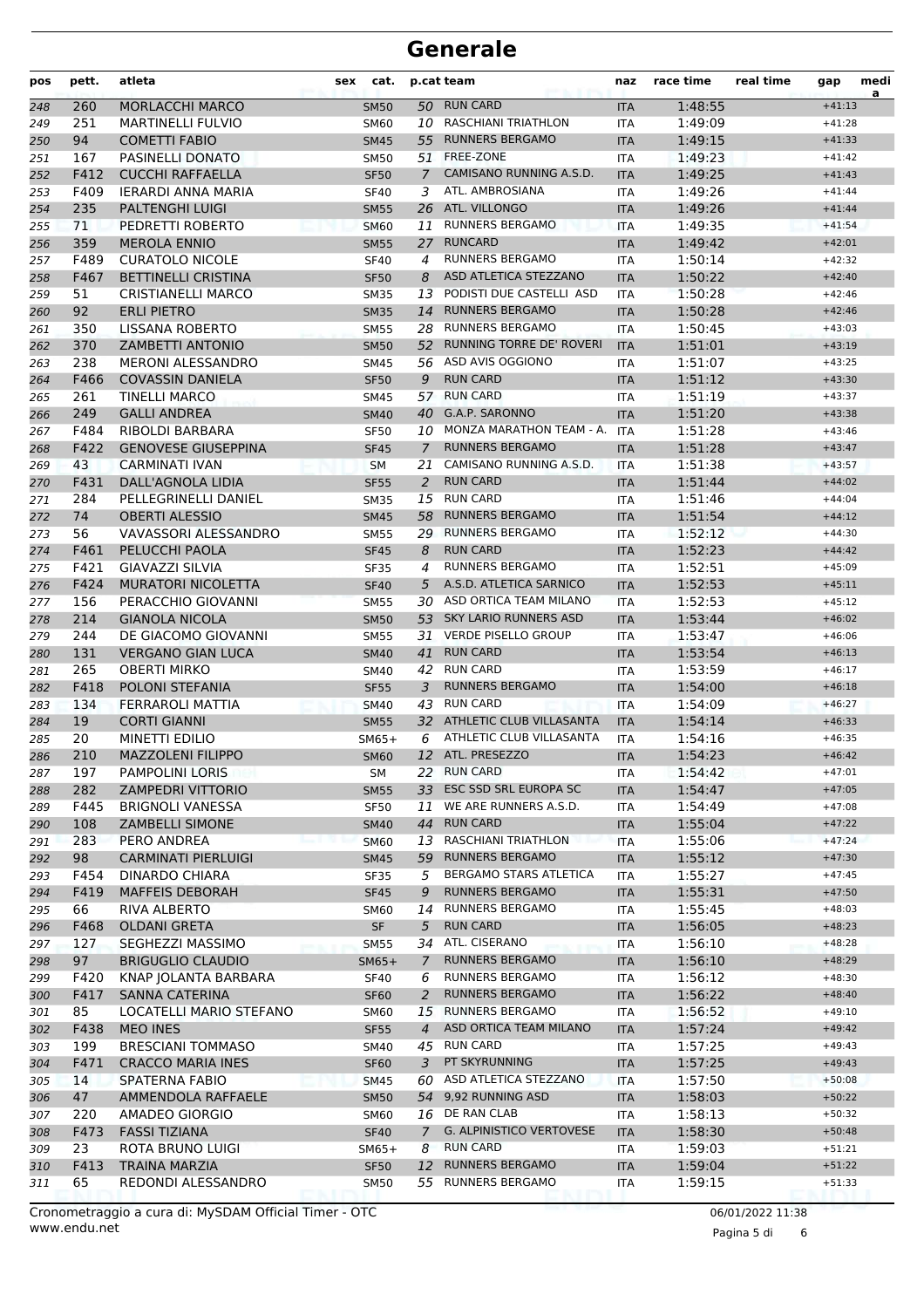| pos        | pett. | atleta                                   | sex | cat.             |                | p.cat team                      | naz        | race time    | real time | gap            | medi<br>a |
|------------|-------|------------------------------------------|-----|------------------|----------------|---------------------------------|------------|--------------|-----------|----------------|-----------|
| 312        | 152   | DEL BELLO SERGIO PRIMO                   |     | <b>SM60</b>      |                | 17 ATL. CASTEL ROZZONE          | <b>ITA</b> | 1:59:18      |           | $+51:36$       |           |
| 313        | 278   | <b>CARDIA VINCENZO</b>                   |     | <b>SM</b>        | 23             | <b>RUN CARD</b>                 | <b>ITA</b> | 1:59:23      |           | $+51:41$       |           |
| 314        | F446  | <b>FLORIO DESIREE</b>                    |     | <b>SF40</b>      | 8              | WE ARE RUNNERS A.S.D.           | <b>ITA</b> | 1:59:26      |           | $+51:44$       |           |
| 315        | F455  | PERICO MICHELA                           |     | <b>SF40</b>      | 9              | ATL. PRESEZZO                   | <b>ITA</b> | 1:59:29      |           | $+51:48$       |           |
| 316        | 148   | <b>ARIOTTI ALBERTO</b>                   |     | <b>SM50</b>      | 56             | <b>SKY LARIO RUNNERS ASD</b>    | <b>ITA</b> | 1:59:44      |           | $+52:02$       |           |
| 317        | 112   | <b>SACCHI EMANUELE</b>                   |     | SM               |                | 24 SKY LARIO RUNNERS ASD        | <b>ITA</b> | 1:59:47      |           | $+52:05$       |           |
| 318        | 189   | <b>FRATINI SIMONE</b>                    |     | <b>SM50</b>      |                | 57 G.P. S.ANGELA AVIS           | <b>ITA</b> | 2:00:05      |           | $+52:23$       |           |
| 319        | F432  | <b>MANARA ELENA</b>                      |     | <b>SF40</b>      | 10             | <b>G.S. MONTESTELLA</b>         | <b>ITA</b> | 2:00:18      |           | $+52:36$       |           |
| 320        | 86    | <b>LOCATELLI EDOARDO</b><br><b>ADAMO</b> |     | <b>SM55</b>      | 35             | <b>RUNNERS BERGAMO</b>          | <b>ITA</b> | 2:01:01      |           | $+53:19$       |           |
| 321        | 177   | DE LUCIA LUIGI                           |     | <b>SM50</b>      | 58             | <b>RUN CARD</b>                 | <b>ITA</b> | 2:01:16      |           | $+53:34$       |           |
| 322        | F463  | PALUMBO CRISTINA                         |     | <b>SF40</b>      | 11             | <b>RUN CARD</b>                 | <b>ITA</b> | 2:01:29      |           | $+53:48$       |           |
| 323        | F435  | <b>SCEPI FEDERICA</b>                    |     | <b>SF40</b>      |                | 12 G.S. A.MARINELLI             | <b>ITA</b> | 2:01:34      |           | $+53:52$       |           |
| 324        | F474  | <b>ZAPPELLA MARA</b>                     |     | <b>SF50</b>      | 13             | <b>RUNNING TORRE DE' ROVERI</b> | <b>ITA</b> | 2:01:58      |           | $+54:17$       |           |
| 325        | 44    | <b>BARNABO' FRANCESCO</b>                |     | <b>SM60</b>      |                | 18 CAMISANO RUNNING A.S.D.      | <b>ITA</b> | 2:02:06      |           | $+54:25$       |           |
| 326        | F480  | <b>BOLIS ELENA</b>                       |     | <b>SF40</b>      | 13             | <b>CARVICO SKYRUNNING</b>       | <b>ITA</b> | 2:03:38      |           | $+55:56$       |           |
| 327        | 252   | ROCCA ALDINO                             |     | $SM65+$          | 9              | ATL. PRESEZZO                   | <b>ITA</b> | 2:03:41      |           | $+56:00$       |           |
| 328        | 82    | <b>LONGHI FLORIANO</b>                   |     | $SM65+$          | 10             | <b>RUNNERS BERGAMO</b>          | <b>ITA</b> | 2:05:21      |           | $+57:40$       |           |
| 329        | 41    | <b>CARMINATI MARCO</b>                   |     | <b>SM40</b>      |                | 46 CAMISANO RUNNING A.S.D.      | <b>ITA</b> | 2:05:38      |           | $+57:56$       |           |
| 330        | F437  | <b>VELTRI ISABELLA</b>                   |     | <b>SF45</b>      |                | 10 ASD ORTICA TEAM MILANO       | <b>ITA</b> | 2:06:09      |           | $+58:27$       |           |
| 331        | 70    | PECCHIOLI STEFANO                        |     | SM60             |                | 19 RUNNERS BERGAMO              | <b>ITA</b> | 2:06:11      |           | $+58:30$       |           |
| 332        | 246   | <b>MARINO ANTONIO</b>                    |     | <b>SM55</b>      | 36             | <b>RUN CARD</b>                 | <b>ITA</b> | 2:06:38      |           | $+58:57$       |           |
| 333        | F450  | <b>TANKLANG YUPIN</b>                    |     | <b>SF50</b>      | 14             | <b>BERGAMO STARS ATLETICA</b>   | <b>ITA</b> | 2:06:57      |           | $+59:15$       |           |
| 334        | F479  | <b>TKACHENKO KSENIIA</b>                 |     | <b>SF40</b>      | 14             | <b>RUNNERS BERGAMO</b>          | <b>ITA</b> | 2:06:58      |           | $+59:16$       |           |
| 335        | F464  | PITTATORE LEONE NADIA                    |     | <b>SF45</b>      | 11             | G.P. AVIS PAVIA                 | <b>ITA</b> | 2:07:02      |           | $+59:20$       |           |
| 336        | F448  | <b>ARZUFFI ELENA</b>                     |     | <b>SF40</b>      | 15             | <b>BERGAMO STARS ATLETICA</b>   | <b>ITA</b> | 2:07:27      |           | $+59:46$       |           |
| 337        | F440  | <b>GABBIANI PATRIZIA</b>                 |     | <b>SF55</b>      | 5              | ASD ORTICA TEAM MILANO          | <b>ITA</b> | 2:07:55      |           | $+1:00:13$     |           |
| 338        | 362   | <b>SULAS MARCO</b>                       |     | <b>SM40</b>      | 47             | <b>RUNCARD</b>                  | <b>ITA</b> | 2:08:47      |           | $+1:01:05$     |           |
| 339        | 255   | <b>REPOSI MATTEO</b>                     |     | <b>SM45</b>      | 61             | G.P. AVIS PAVIA                 | ITA        | 2:10:21      |           | $+1:02:39$     |           |
| 340        | 256   | <b>BOARETTO FLAVIO</b>                   |     | <b>SM60</b>      | 20             | <b>G.P. AVIS PAVIA</b>          | <b>ITA</b> | 2:10:21      |           | $+1:02:39$     |           |
| 341        | F443  | <b>ODOLINI ILENIA</b>                    |     | <b>SF35</b>      | 6              | <b>ATLETICA BRESCIA</b>         | <b>ITA</b> | 2:10:34      |           | $+1:02:52$     |           |
| 342        | F477  | MONTOUCHET RAPHAELLE                     |     | <b>SF35</b>      | $\overline{7}$ | <b>RUNNERS BERGAMO</b>          | <b>ITA</b> | 2:10:44      |           | $+1:03:02$     |           |
| 343        | 193   | SESSANTINI FERDINANDO                    |     | SM40             | 48             | <b>BERGAMO STARS ATLETICA</b>   | <b>ITA</b> | 2:10:46      |           | $+1:03:05$     |           |
| 344        | 307   | <b>MAOLONI DARIO</b>                     |     | $SM65+$          | 11             | <b>RUNNERS BERGAMO</b>          | <b>ITA</b> | 2:12:50      |           | $+1:05:08$     |           |
| 345        | 371   | <b>CRIPPA CORRADO</b>                    |     | <b>SM60</b>      | 21             | <b>RUNNERS BERGAMO</b>          | <b>ITA</b> | 2:14:23      |           | $+1:06:41$     |           |
| 346        | 27    | ROBBIANI ALBERTO                         |     | <b>SM60</b>      | <b>22</b>      | ASD AVIS OGGIONO                | <b>ITA</b> | 2:14:23      |           | $+1:06:41$     |           |
| 347        | 50    | <b>TREVISAN FRANCESCO</b>                |     | $SM65+$          |                | 12 9,92 RUNNING ASD             | <b>ITA</b> | 2:14:31      |           | $+1:06:49$     |           |
| 348        | F483  | <b>FRANCESCHINI ANTONELLA</b>            |     | <b>SF50</b>      | 15             | <b>F.O.RUNNING TEAM</b>         | <b>ITA</b> | 2:15:54      |           | $+1:08:13$     |           |
| 349        | 72    | PASETTI GAETANO                          |     | $SM65+$          |                | 13 RUNNERS BERGAMO              | <b>ITA</b> | 2:16:22      |           | $+1:08:41$     |           |
| 350        |       | F482 CARLI SONIA                         |     | SF45             |                | 12 A.L.S. CREMELLA              | <b>ITA</b> | 2:16:33      |           | $+1:08:51$     |           |
| 351        | 73    | <b>ORLANDINI LUIGI</b>                   |     | $SM65+$          |                | 14 RUNNERS BERGAMO              | <b>ITA</b> | 2:16:33      |           | $+1:08:52$     |           |
| 352        | F470  | BRIZZI ILARIA                            |     | <b>SF45</b>      |                | 13 G.P. AVIS POL. MALAVICINA    | <b>ITA</b> | 2:17:28      |           | $+1:09:46$     |           |
| 353        | 123   | <b>BORDONALI ALBERTINO</b>               |     | $SM65+$          |                | 15 A.S.D. ATLETICA SARNICO      | <b>ITA</b> | 2:19:13      |           | $+1:11:31$     |           |
| 354        | 169   | PISONI GIUSEPPE                          |     | $SM65+$          |                | 16 GS AVIS TREVIGLIO G.         | <b>ITA</b> | 2:20:13      |           | $+1:12:31$     |           |
| 355        | 170   | <b>GALLI FABRIZIO</b>                    |     | SM60             |                | 23 GS AVIS TREVIGLIO G.         | ITA        | 2:20:13      |           | $+1:12:32$     |           |
| 356        | F475  | <b>BARCHI BARBARA</b>                    |     | <b>SF45</b>      |                | 14 VICENZA MARATHON             | <b>ITA</b> | 2:22:40      |           | $+1:14:59$     |           |
| 357        | F488  | <b>CAIRONI ANNA ROSA</b>                 |     | SF <sub>60</sub> | $\overline{4}$ | <b>RUNNERS BERGAMO</b>          | ITA        | 2:24:56      |           | $+1:17:15$     |           |
| 358        | 107   | <b>GANDOLFI NICOLA</b>                   |     | <b>SM45</b>      |                | 62 ATL. PRESEZZO                | <b>ITA</b> | 2:27:40      |           | $+1:19:58$     |           |
| 359        | 161   | <b>BARBI LUCA</b>                        |     | SM50             |                | 59 ASD ORTICA TEAM MILANO       | <b>ITA</b> | 2:28:38      |           | $+1:20:57$     |           |
| 360        | 375   | <b>COLLIVA PAOLO</b>                     |     | <b>SM45</b>      |                | 63 ASD ORTICA TEAM MILANO       | <b>ITA</b> | 2:28:39      |           | $+1:20:57$     |           |
| <b>DNF</b> | 182   | <b>GUARNATI LUIGI</b>                    |     | <b>SM45</b>      |                | S.S. TENNO                      | ITA        |              |           |                |           |
| <b>DNF</b> | 165   | <b>GALLOTTI GIANFRANCO</b>               |     | <b>SM60</b>      |                | ASD ORTICA TEAM MILANO          | <b>ITA</b> |              |           |                |           |
| <b>DNF</b> | 54    | <b>ZURRU FRANCO</b>                      |     | <b>SM60</b>      |                | RUNNERS BERGAMO                 | ITA        |              |           |                |           |
| DNF        | 139   | DI LUCA GABRIELE                         |     | <b>SM60</b>      |                | ROAD RUNNERS CLUB MILANO ITA    |            |              |           |                |           |
| <b>DNF</b> | F441  | BORELLA LORELLA                          |     | <b>SF55</b>      |                | ASD ORTICA TEAM MILANO          | ITA.       | rang pang ka |           |                |           |
| DNF        | F416  | <b>SCHIEPATI DORELLA</b>                 |     | <b>SF55</b>      |                | RUNNERS BERGAMO                 | <b>ITA</b> |              |           |                |           |
| DNF        | F452  | FERRARI ORIETTA                          |     | <b>SF50</b>      |                | ASD ATLETICA STEZZANO           | ITA        |              |           |                |           |
|            |       |                                          |     |                  |                |                                 |            |              |           | en la propinsi |           |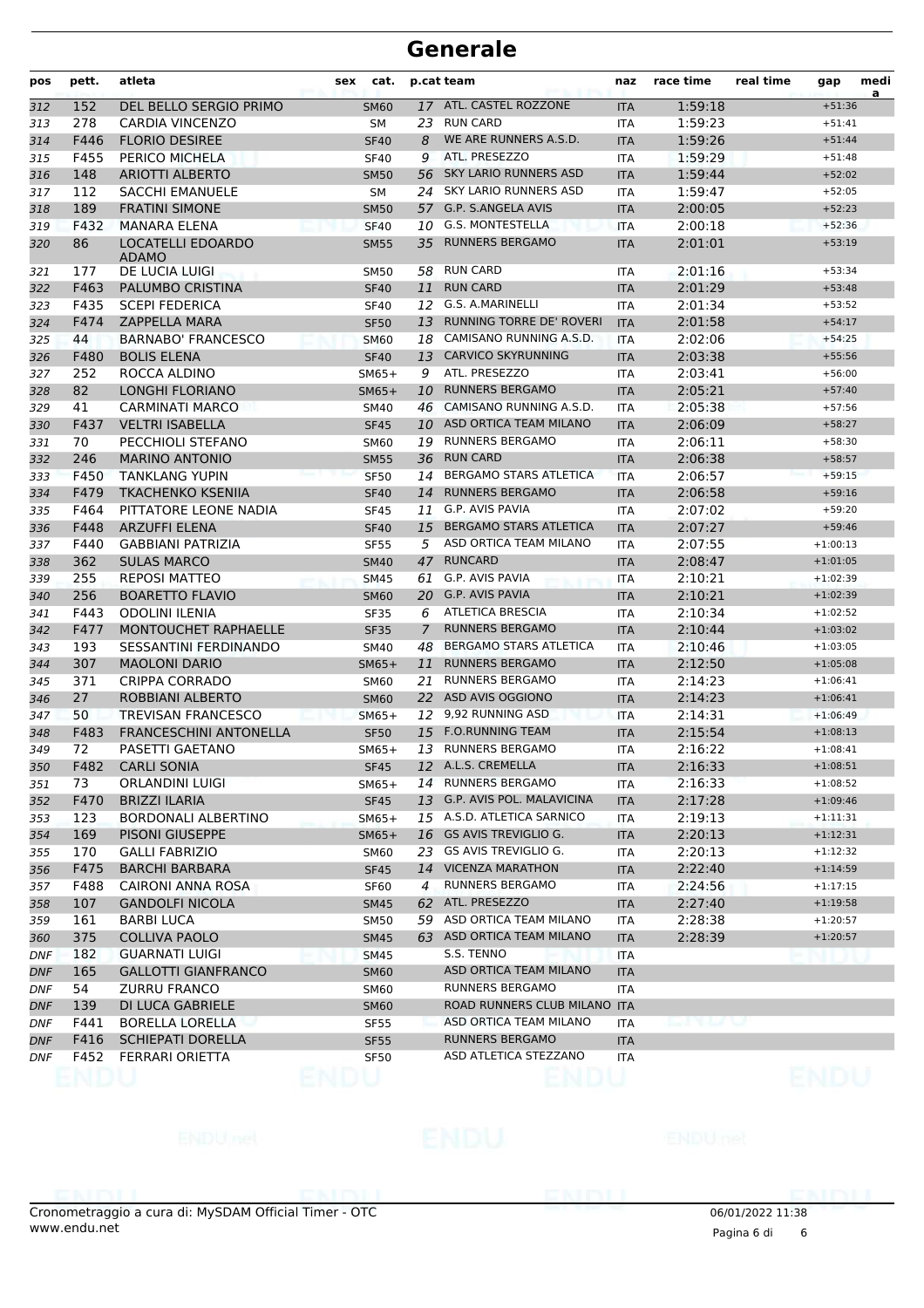### **Mezza Maratona sul Brembo**

*Gara* **Diecimila sul brembo** *Data* **06/01/2022**

|                | <b>Generale</b> |                                           |     |             |                |                                 |            |           |           |          |           |  |  |
|----------------|-----------------|-------------------------------------------|-----|-------------|----------------|---------------------------------|------------|-----------|-----------|----------|-----------|--|--|
| pos            | pett.           | atleta                                    | sex | cat.        |                | p.cat team                      | naz        | race time | real time | gap      | medi<br>a |  |  |
| $\overline{1}$ | 1013            | <b>COPETA DAVIDE</b>                      |     | <b>SM</b>   |                | <b>C.S. S.ROCCHINO</b>          | <b>ITA</b> | 0:31:19   |           |          |           |  |  |
| 2              | 1169            | <b>CADEI STEFANO</b>                      |     | <b>PM</b>   |                | ATL. VALLE BREMBANA             | <b>ITA</b> | 0:33:36   |           | $+2:17$  |           |  |  |
| 3              | 1091            | <b>LOMETTI MATTEO</b>                     |     | <b>SM</b>   |                | A.S.D. BRANCALEONE ASTI         | <b>ITA</b> | 0:33:43   |           | $+2:24$  |           |  |  |
| 4              | 1012            | PIFFERI MAURO                             |     | <b>SM45</b> |                | BERGAMO STARS ATLETICA          | <b>ITA</b> | 0:33:58   |           | $+2:39$  |           |  |  |
| 5              | 1079            | <b>CARRARA RAFFAELE</b>                   |     | <b>SM</b>   |                | ATL. VALLE BREMBANA             | <b>ITA</b> | 0:34:21   |           | $+3:02$  |           |  |  |
| 6              | 1005            | <b>TURRINI LORENZO</b>                    |     | <b>SM</b>   | 1              | S.A. VALCHIESE                  | <b>ITA</b> | 0:34:30   |           | $+3:11$  |           |  |  |
| 7              | 1008            | SPANU ALESSANDRO                          |     | <b>SM40</b> | $\mathbf{1}$   | <b>G. ALPINISTICO VERTOVESE</b> | <b>ITA</b> | 0:34:46   |           | $+3:27$  |           |  |  |
| 8              | 1004            | <b>BORDIGNON FEDERICO</b>                 |     | <b>SM</b>   | 2              | <b>VICENZA MARATHON</b>         | <b>ITA</b> | 0:34:53   |           | $+3:34$  |           |  |  |
| 9              | 1146            | <b>GAMBA FERRUCCIO</b>                    |     | <b>SM45</b> | $\mathbf{1}$   | <b>G. ALPINISTICO VERTOVESE</b> | <b>ITA</b> | 0:35:05   |           | $+3:46$  |           |  |  |
| 10             | 1076            | LUCIA GIUSEPPE                            |     | <b>SM50</b> | 1              | <b>CUS INSUBRIA VARESE COMO</b> | <b>ITA</b> | 0:35:06   |           | $+3:47$  |           |  |  |
| 11             | 1172            | <b>VENTURELLI FABIO ERMINIO</b>           |     | <b>SM35</b> | $\mathbf{1}$   | <b>CUS BERGAMO ASD</b>          | <b>ITA</b> | 0:35:35   |           | $+4:16$  |           |  |  |
| 12             | 1007            | ARNOLDI MAURO                             |     | <b>SM45</b> | 2              | <b>CUS BERGAMO ASD</b>          | <b>ITA</b> | 0:35:36   |           | $+4:17$  |           |  |  |
| 13             | 1002            | <b>NORIS GIULIANO</b>                     |     | <b>SM</b>   | 3              | <b>G. ALPINISTICO VERTOVESE</b> | <b>ITA</b> | 0:35:37   |           | $+4:18$  |           |  |  |
| 14             | 1168            | SOLDANI GIORGIO                           |     | <b>SM35</b> | 2              | <b>CUS BERGAMO ASD</b>          | <b>ITA</b> | 0:35:39   |           | $+4:20$  |           |  |  |
| 15             | 1030            | <b>NODARI MATTEO</b>                      |     | <b>SM</b>   | $\overline{4}$ | WE ARE RUNNERS A.S.D.           | <b>ITA</b> | 0:35:44   |           | $+4:25$  |           |  |  |
| 16             | 1038            | <b>CHANCHANE DIAE</b><br><b>FRRAHMANF</b> |     | <b>SM40</b> | 2              | S.A. VALCHIESE                  | <b>ITA</b> | 0:36:23   |           | $+5:04$  |           |  |  |
| 17             | 1175            | <b>MARTINEZ MUNOZ</b><br><b>GONZALO</b>   |     | <b>SM50</b> | 2              | CANGURO A.A.C.                  | <b>ESP</b> | 0:36:26   |           | $+5:07$  |           |  |  |
| 18             | 1074            | <b>MANTOVANI DENIS</b>                    |     | <b>SM</b>   | 5              | S.S. TENNO                      | <b>ITA</b> | 0:36:37   |           | $+5:18$  |           |  |  |
| 19             | 1006            | <b>ZANI OSCAR</b>                         |     | <b>SM</b>   | 6              | G.S. OROBIE                     | <b>ITA</b> | 0:36:46   |           | $+5:27$  |           |  |  |
| 20             | 1068            | DI CEGLIE GIUSEPPE                        |     | <b>SM45</b> | 3              | NAVIGLIO RUNNING TEAM ASD ITA   |            | 0:36:46   |           | $+5:27$  |           |  |  |
| 21             | 1073            | <b>BERTOLDINI TIZIANO</b>                 |     | <b>SM45</b> | $\overline{4}$ | <b>TEAM PASTURO ASD</b>         | <b>ITA</b> | 0:36:56   |           | $+5:37$  |           |  |  |
| 22             | 1031            | <b>MORO PIERPAOLO</b>                     |     | <b>SM45</b> | 5              | <b>OSTUNI RUNNER'S</b>          | <b>ITA</b> | 0:37:35   |           | $+6:16$  |           |  |  |
| 23             | 1144            | <b>BOSIO DAVIDE</b>                       |     | <b>SM</b>   | 7              | <b>G. ALPINISTICO VERTOVESE</b> | <b>ITA</b> | 0:37:56   |           | $+6:37$  |           |  |  |
| 24             | 1145            | <b>FALABRETTI ENRICO</b>                  |     | <b>SM50</b> | 3              | <b>G. ALPINISTICO VERTOVESE</b> | <b>ITA</b> | 0:37:58   |           | $+6:39$  |           |  |  |
| 25             | 1072            | <b>MIGLIORATI ALBERTO</b>                 |     | <b>SM40</b> | 3              | POLISPORTIVA G.B. VIGHENZI      | <b>ITA</b> | 0:37:58   |           | $+6:39$  |           |  |  |
| 26             | 1003            | <b>GRASSI MIRKO</b>                       |     | <b>SM</b>   | 8              | <b>G. ALPINISTICO VERTOVESE</b> | <b>ITA</b> | 0:38:01   |           | $+6:42$  |           |  |  |
| 27             | 1148            | NIGRONI LORENZO                           |     | <b>SM</b>   | 9              | <b>G. ALPINISTICO VERTOVESE</b> | <b>ITA</b> | 0:38:08   |           | $+6:49$  |           |  |  |
| 28             | 1017            | <b>GELMI LUISA</b>                        |     | <b>SF35</b> |                | <b>G. ALPINISTICO VERTOVESE</b> | <b>ITA</b> | 0:38:18   |           | $+6:59$  |           |  |  |
| 29             | 1024            | <b>MARTINOLI DANIELE</b>                  |     | <b>SM50</b> | $\overline{4}$ | A.S.D. ATLETICA SARNICO         | <b>ITA</b> | 0:38:19   |           | $+7:00$  |           |  |  |
| 30             | 1124            | FERRARI PAOLO EMERIO<br><b>UGO</b>        |     | <b>SM45</b> | 6              | CAMISANO RUNNING A.S.D.         | <b>ITA</b> | 0:38:22   |           | $+7:03$  |           |  |  |
| 31             | 1095            | <b>VAVASSORI MAURO</b>                    |     | <b>SM45</b> | 7              | A.S.D. ATLETICA SARNICO         | <b>ITA</b> | 0:38:25   |           | $+7:06$  |           |  |  |
| 32             | 1063            | MERCADO CARL MIRKO                        |     | SΜ          | 10             | RUNAWAY MILANO A.S.D.           | <b>ITA</b> | 0:38:25   |           | $+7:06$  |           |  |  |
| 33             | 1016            | PASSERA VANESSA                           |     | <b>SF</b>   |                | G.S. A.MARINELLI                | <b>ITA</b> | 0:38:36   |           | $+7:16$  |           |  |  |
| 34             | 1010            | ZAPPELLA ROBERTO                          |     | <b>SM35</b> | 3              | ATL. VALLE BREMBANA             | <b>ITA</b> | 0:38:43   |           | $+7:24$  |           |  |  |
| 35             | 1132            | <b>NESSI MARCO</b>                        |     | <b>SM45</b> | 8              | S.E.V. VALMADRERA               | <b>ITA</b> | 0:38:48   |           | $+7:29$  |           |  |  |
| 36             | 1035            | <b>GHEZZI MATTEO</b>                      |     | SM40        | 4              | <b>ILAM PASTURO ASD</b>         | ITA        | 0:38:53   |           | $+7:34$  |           |  |  |
| 37             | 1161            | <b>ZANI ANDREA</b>                        |     | <b>SM</b>   |                | 11 G.S. OROBIE                  | <b>ITA</b> | 0:38:54   |           | $+7:35$  |           |  |  |
| 38             | 1071            | <b>MARVEGGIO FABRIZIO</b>                 |     | <b>SM50</b> | 5              | GR. ESCURS. FALCHI              | ITA        | 0:39:22   |           | $+8:02$  |           |  |  |
| 39             | 1061            | <b>MERIS MARCO</b>                        |     | <b>SM50</b> | 6              | <b>ATLETICA BRESCIA</b>         | <b>ITA</b> | 0:39:27   |           | $+8:08$  |           |  |  |
| 40             | 1166            | <b>CENTRA GAETANO</b>                     |     | <b>SM45</b> | 9              | <b>ATLETICA BRESCIA</b>         | ITA        | 0:39:27   |           | $+8:08$  |           |  |  |
| 41             | 1056            | <b>VICARIO PAOLO</b>                      |     | <b>SM</b>   |                | 12 GS AVIS TREVIGLIO G.         | <b>ITA</b> | 0:39:27   |           | $+8:08$  |           |  |  |
| 42             | 1138            | <b>CORSETTO SIMONE</b>                    |     | SM45        |                | 10 PIETRO MICCA BIELLA          | ITA        | 0:39:43   |           | $+8:24$  |           |  |  |
| 43             | 1034            | <b>MONTANI LUCA</b>                       |     | <b>SM50</b> |                | 7 ASD NUOVA VIRTUS CREMA        | <b>ITA</b> | 0:39:52   |           | $+8:33$  |           |  |  |
| 44             | 1015            | <b>BIROLINI LARA</b>                      |     | <b>SF45</b> |                | ELLE ERRE ASD                   | <b>ITA</b> | 0:39:58   |           | $+8:39$  |           |  |  |
| 45             | 1088            | <b>COLOMBO ALESSANDRO</b>                 |     | <b>SM35</b> | 4              | <b>RUN CARD</b>                 | <b>ITA</b> | 0:40:01   |           | $+8:42$  |           |  |  |
| 46             | 1066            | ALTOBELLI GIANGIACOMO                     |     | <b>SM40</b> | 5              | <b>RUN CARD</b>                 | <b>ITA</b> | 0:40:13   |           | $+8:54$  |           |  |  |
| 47             | 1022            | <b>BORLENGHI LUCA</b>                     |     | <b>SM45</b> |                | 11 G.S. TOCCALMATTO             | <b>ITA</b> | 0:40:16   |           | $+8:57$  |           |  |  |
|                | 1039            | DOMINANTE ANGELO                          |     | <b>SM35</b> | 5              | <b>MARATONETI ERACLEA</b>       | ITA        | 0:40:21   |           | $+9:02$  |           |  |  |
| 48             | 1183            | PATELLI ANNA                              |     | <b>SF</b>   |                | ATL. CASAZZA                    |            | 0:40:27   |           | $+9:08$  |           |  |  |
| 49             | 1165            | <b>TURRA PIERFRANCESCO</b>                |     |             | 1              | RUNAWAY MILANO A.S.D.           | <b>ITA</b> | 0:40:30   |           | $+9:11$  |           |  |  |
| 50             |                 |                                           |     | <b>SM55</b> |                |                                 | ITA        |           |           |          |           |  |  |
| 51             | 1104            | PEDRETTI FABIO                            |     | <b>SM45</b> |                | 12 RUNNERS BERGAMO              | <b>ITA</b> | 0:40:34   |           | $+9:15$  |           |  |  |
| 52             | 1087            | <b>VINCI DONATELLA</b>                    |     | <b>SF55</b> |                | ROAD RUNNERS CLUB MILANO ITA    |            | 0:40:40   |           | $+9:20$  |           |  |  |
| 53             | 1058            | DONESANA ANDREA                           |     | <b>SM45</b> |                | 13 GS AVIS TREVIGLIO G.         | <b>ITA</b> | 0:40:46   |           | $+9:27$  |           |  |  |
| 54             | 1133            | LONGONI SERGIO                            |     | SM45        |                | 14 RUN CARD                     | ITA        | 0:41:05   |           | $+9:46$  |           |  |  |
| 55             | 1109            | LOMBARDA LUCA                             |     | <b>SM55</b> | 2              | <b>RUNNERS BERGAMO</b>          | <b>ITA</b> | 0:41:05   |           | $+9:46$  |           |  |  |
| 56             | 1143            | <b>BALINI GIOVANNI</b>                    |     | SM          | 13             | G. ALPINISTICO VERTOVESE        | ITA        | 0:41:21   |           | $+10:02$ |           |  |  |
| 57             |                 | 1156 SOCCINI GIOVANNI                     |     | <b>SM55</b> | 3              | <b>RUNNERS BERGAMO</b>          | <b>ITA</b> | 0:41:22   |           | $+10:03$ |           |  |  |

Pagina 1 di 3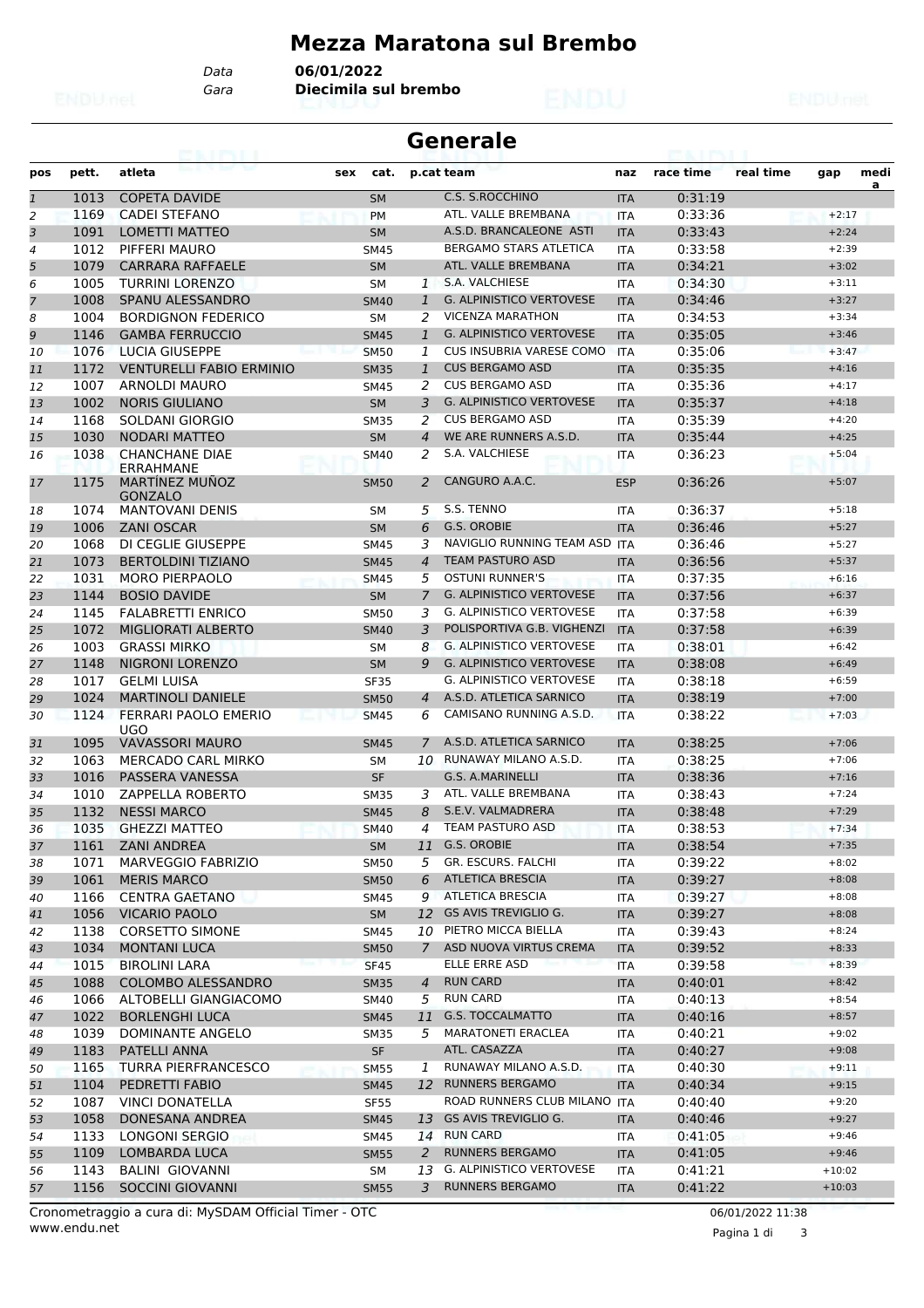| pos        | pett.        | atleta                                       | sex | cat.                       |                | p.cat team                                           | naz                      | race time          | real time | gap                  | medi<br>a |
|------------|--------------|----------------------------------------------|-----|----------------------------|----------------|------------------------------------------------------|--------------------------|--------------------|-----------|----------------------|-----------|
| 58         | 1128         | <b>ESPOSITO ANTONIO</b>                      |     | <b>SM55</b>                | $\overline{4}$ | ATL. LA TORRE                                        | <b>ITA</b>               | 0:41:33            |           | $+10:14$             |           |
| 59         | 1179         | LOCATELLI GIOVANNI                           |     | <b>SM60</b>                | $\mathbf{1}$   | <b>RUNNERS BERGAMO</b>                               | <b>ITA</b>               | 0:41:34            |           | $+10:15$             |           |
| 60         | 1178         | <b>MAZZONI MARCO</b>                         |     | <b>SM45</b>                | 15             | G.S. C.S.I. MORBEGNO                                 | <b>ITA</b>               | 0:41:40            |           | $+10:21$             |           |
| 61         | 1139         | SABBADINI CECILIA                            |     | <b>SF</b>                  | 1              | DK RUNNERS MILANO                                    | <b>ITA</b>               | 0:41:45            |           | $+10:26$             |           |
| 62         | 1094         | <b>MOROTTI DARIO</b>                         |     | <b>SM55</b>                | 5              | A.S.D. ATLETICA SARNICO                              | <b>ITA</b>               | 0:41:47            |           | $+10:28$             |           |
| 63         | 1163         | <b>GELMI GAETANO</b>                         |     | <b>SM50</b>                | 8              | <b>G. ALPINISTICO VERTOVESE</b>                      | <b>ITA</b>               | 0:41:48            |           | $+10:29$             |           |
| 64         | 1189         | <b>ZORLONI LUCA</b>                          |     | PM                         | 1              | <b>BIKE &amp; RUN</b>                                | <b>ITA</b>               | 0:41:49            |           | $+10:30$             |           |
| 65         | 1082         | <b>BERTOLA ROBERTO</b>                       |     | <b>SM50</b>                | 9              | ATL. CASTEL ROZZONE                                  | <b>ITA</b>               | 0:41:58            |           | $+10:39$             |           |
| 66         | 1052         | <b>CACCIA DANIELE</b>                        |     | <b>SM35</b>                | 6              | <b>CANTO DI CORSA</b>                                | <b>ITA</b>               | 0:42:11            |           | $+10:52$             |           |
| 67         | 1170         | MAZZA MATTEO                                 |     | <b>SM35</b>                | 7              | <b>G.S. TOCCALMATTO</b>                              | <b>ITA</b>               | 0:42:17            |           | $+10:58$             |           |
| 68         | 1150         | <b>BORDOGNA ANGELO</b>                       |     | <b>SM50</b>                | 10             | RUNNING TORRE DE' ROVERI                             | <b>ITA</b>               | 0:42:20            |           | $+11:01$             |           |
| 69         | 1047         | <b>BRIGNOLA GIUSEPPE</b>                     |     | <b>SM55</b>                | 6              | ATL. VALLE BREMBANA                                  | <b>ITA</b>               | 0:42:28            |           | $+11:09$             |           |
| 70         | 1083         | <b>DONEDA MIRCO</b>                          |     | <b>SM45</b>                | 16             | ATL. CASTEL ROZZONE                                  | <b>ITA</b>               | 0:42:28            |           | $+11:09$             |           |
| 71         | 1177         | <b>MONTRASIO SERGIO</b>                      |     | <b>SM55</b>                | 7              | <b>CARVICO SKYRUNNING</b>                            | <b>ITA</b>               | 0:42:37            |           | $+11:18$             |           |
| 72         | 1069         | PIANA ALESSANDRO                             |     | <b>SM45</b>                | 17             | <b>C.T.L. 3 ATLETICA</b>                             | <b>ITA</b>               | 0:43:01            |           | $+11:42$             |           |
| 73         | 1187         | <b>BETTINAGLIO OMAR</b>                      |     | PM                         | 2              | <b>G. ALPINISTICO VERTOVESE</b>                      | <b>ITA</b>               | 0:43:02            |           | $+11:43$             |           |
| 74         | 1077         | <b>CORTINOVIS DANTE</b><br><b>SEBASTIANO</b> |     | <b>SM50</b>                | 11             | G.S. A.MARINELLI                                     | <b>ITA</b>               | 0:43:14            |           | $+11:55$             |           |
| 75         | 1029         | <b>GIOVANNINI CHRISTIAN</b>                  |     | <b>SM</b>                  | 14             | ATL. TREVIGLIO                                       | <b>ITA</b>               | 0:43:15            |           | $+11:56$             |           |
| 76         | 1125         | PLIZZARI UMBERTO                             |     | <b>SM55</b>                | 8              | CAMISANO RUNNING A.S.D.                              | <b>ITA</b>               | 0:43:18            |           | $+11:59$             |           |
| 77         | 1186         | SPAGLIARDI ANTONIO                           |     | <b>SM60</b>                | 2              | G.P. CASALESE                                        | <b>ITA</b>               | 0:43:18            |           | $+11:59$             |           |
| 78         | 1099         | <b>TAIOCCHI DARIO</b>                        |     | <b>SM55</b>                | 9              | <b>RUNNERS BERGAMO</b>                               | <b>ITA</b>               | 0:43:20            |           | $+12:01$             |           |
| 79         | 1190         | <b>ARTUSI AMBROGIO</b>                       |     | <b>SM45</b>                | 18             | POL. PAGNONA                                         | <b>ITA</b>               | 0:43:34            |           | $+12:15$             |           |
| 80         | 1078         | <b>PIANESE GIANFRANCO</b>                    |     | <b>SM50</b>                | 12             | <b>RUNNERS BERGAMO</b>                               | <b>ITA</b>               | 0:44:01            |           | $+12:42$             |           |
| 81         | 1188         | <b>ZORLONI ANGELO</b>                        |     | <b>SM55</b>                | 10             | <b>BIKE &amp; RUN</b>                                | <b>ITA</b>               | 0:44:02            |           | $+12:43$             |           |
| 82         | 1151         | <b>ANDREOLI LUCA</b>                         |     | <b>SM45</b>                | 19             | <b>RUNNERS BERGAMO</b>                               | <b>ITA</b>               | 0:44:09            |           | $+12:50$             |           |
| 83         | 1140         | <b>FERRARI MATTEO</b>                        |     | <b>SM35</b>                | 8              | ASD ATLETICA STEZZANO                                | ITA                      | 0:44:15            |           | $+12:56$             |           |
| 84         | 1171         | <b>QUADRI DAVIDE PIERLUIGI</b>               |     | <b>SM40</b>                | 6              | <b>RUN CARD</b>                                      | <b>ITA</b>               | 0:44:27            |           | $+13:08$             |           |
| 85         | 1126         | MONTAGNINO SANDRO                            |     | $SM65+$                    | 1              | ATL. LA TORRE                                        | ITA                      | 0:44:33            |           | $+13:14$             |           |
| 86         | 1120         | <b>BONALUMI SERGIO</b>                       |     | <b>SM60</b>                | 3              | <b>RUNNERS BERGAMO</b>                               | <b>ITA</b>               | 0:44:38            |           | $+13:19$             |           |
| 87         | 1075         | CALO' COSIMO                                 |     | <b>SM55</b>                | 11             | C.T.L. 3 ATLETICA<br><b>G. ALPINISTICO VERTOVESE</b> | <b>ITA</b>               | 0:44:46            |           | $+13:27$             |           |
| 88         | 1147         | <b>GELMI DAVIDE</b>                          |     | <b>SM40</b>                | $\mathcal{I}$  | ATL. VALLE BREMBANA                                  | <b>ITA</b>               | 0:44:53            |           | $+13:34$             |           |
| 89         | 1141<br>1157 | <b>GERVASONI MAURO</b>                       |     | <b>SM60</b>                | $\overline{4}$ | 13 RUNNERS BERGAMO                                   | <b>ITA</b>               | 0:45:01            |           | $+13:42$             |           |
| 90         | 1160         | <b>WATZKE UMBERTO</b>                        |     | <b>SM50</b>                |                | 12 ATL. BRESSO                                       | <b>ITA</b>               | 0:45:04            |           | $+13:45$<br>$+14:02$ |           |
| 91         | 1089         | RESTELLI ALESSANDRO<br><b>SPADONE ANDREA</b> |     | <b>SM55</b>                | 8              | G. S. D. GENZIANELLA                                 | <b>ITA</b>               | 0:45:21<br>0:45:30 |           | $+14:11$             |           |
| 92<br>93   | 1090         | <b>BELARDELLI CHIARA</b>                     |     | <b>SM40</b><br><b>SF40</b> | 1              | G. S. D. GENZIANELLA                                 | <b>ITA</b><br><b>ITA</b> | 0:45:36            |           | $+14:17$             |           |
| 94         | 1127         | <b>SCARPELLINI GIANLUIGI</b>                 |     | <b>SM55</b>                | 13             | ATL. LA TORRE                                        | <b>ITA</b>               | 0:45:57            |           | $+14:38$             |           |
| 95         | 1084         | <b>GALLI GIUSEPPE</b>                        |     | <b>SM50</b>                |                | 14 ATL. CASTEL ROZZONE                               | <b>ITA</b>               | 0:46:21            |           | $+15:02$             |           |
| 96         | 1115         | <b>BREMBILLA PAOLO</b>                       |     | <b>SM55</b>                |                | 14 RUNNERS BERGAMO                                   | <b>ITA</b>               | 0:46:29            |           | $+15:10$             |           |
| 97         | 1106         | <b>MAZZOLENI FERRACINI</b>                   |     | SM40                       | 9              | <b>RUNNERS BERGAMO</b>                               | ITA                      | 0:46:38            |           | $+15:19$             |           |
|            |              | <b>GIOVANNI</b>                              |     |                            |                | <b>G. ALPINISTICO VERTOVESE</b>                      |                          |                    |           |                      |           |
| 98         | 1149         | <b>NOZZA IRENE</b>                           |     | <b>SF</b>                  | 2              |                                                      | <b>ITA</b>               | 0:46:43            |           | $+15:24$             |           |
| 99         | 1184         | <b>BUJOR GABRIEL</b>                         |     | <b>SM45</b>                | 20             | <b>RUNNERS BERGAMO</b>                               | ITA                      | 0:46:47            |           | $+15:28$             |           |
| 100        | 1174         | PIAZZALUNGA DIEGO                            |     | <b>SM50</b>                | 15             | <b>RUNNERS BERGAMO</b><br>ATL. VILLONGO              | <b>ITA</b>               | 0:46:50            |           | $+15:30$<br>$+15:46$ |           |
| 101        | 1041<br>1044 | AMATI LARA<br><b>CAPOFERRI GIANBATTISTA</b>  |     | <b>SF35</b>                | 1<br>15        | ATL. VILLONGO                                        | ITA                      | 0:47:05<br>0:47:05 |           | $+15:46$             |           |
| 102        | 1059         | CATTANEO LUCA                                |     | <b>SM55</b><br><b>SM35</b> | 9              | <b>RUN CARD</b>                                      | <b>ITA</b>               | 0:47:14            |           | $+15:55$             |           |
| 103        | 1048         | <b>RUBIS ELIO</b>                            |     | $SM65+$                    | $\overline{2}$ | ATL. VALLE BREMBANA                                  | ITA<br><b>ITA</b>        | 0:47:19            |           | $+16:00$             |           |
| 104<br>105 | 1131         | SIGNORELLI STEFANO                           |     | <b>SM50</b>                | 16             | ATL. LA TORRE                                        | ITA                      | 0:47:23            |           | $+16:04$             |           |
| 106        | 1092         | MANCIAVILLANO EMANUELE                       |     | <b>SM60</b>                | 5              | ATL. MALNATE                                         | <b>ITA</b>               | 0:47:24            |           | $+16:05$             |           |
| 107        | 1096         | PARIS MASSIMILIANO                           |     | <b>SM45</b>                | 21             | <b>RUNNERS BERGAMO</b>                               | <b>ITA</b>               | 0:47:27            |           | $+16:08$             |           |
| 108        | 1181         | <b>FERRARI CHRISTIAN</b>                     |     | <b>SM40</b>                | 10             | ASD ATLETICA STEZZANO                                | <b>ITA</b>               | 0:47:48            |           | $+16:29$             |           |
| 109        | 1098         | VALDANI CLAUDIO                              |     | SM40                       | 11             | RUNNERS BERGAMO                                      | ITA                      | 0:48:22            |           | $+17:03$             |           |
| 110        | 1055         | <b>GRIFFINI GIANFRANCO</b>                   |     | <b>SM45</b>                |                | 22 G.S. ZELOFORAMAGNO                                | <b>ITA</b>               | 0:48:24            |           | $+17:05$             |           |
| 111        | 1065         | ROMEO LEILA                                  |     | SF35                       | 2              | ASD ORTICA TEAM MILANO                               | ITA                      | 0:48:25            |           | $+17:06$             |           |
| 112        | 1158         | SONZOGNI ELEONORA                            |     | <b>SF45</b>                | $\mathbf{1}$   | RUNNERS BERGAMO                                      | <b>ITA</b>               | 0:48:48            |           | $+17:29$             |           |
| 113        | 1123         | <b>FOINI MICHELE</b>                         |     | <b>SM45</b>                | 23             | <b>RUN CARD</b>                                      | ITA                      | 0:48:52            |           | $+17:33$             |           |
| 114        | 1032         | <b>ORLANDINI GIOVANNI</b>                    |     | <b>SM50</b>                | 17             | ATL. VALLE BREMBANA                                  | <b>ITA</b>               | 0:48:59            |           | $+17:40$             |           |
| 115        | 1153         | <b>MARIO</b><br>CANCARE' GIACOMO             |     | $SM65+$                    | 3              | <b>RUNNERS BERGAMO</b>                               | ITA                      | 0:49:01            |           | $+17:42$             |           |
| 116        | 1042         | <b>BRESCIANINI PALMINO</b>                   |     | <b>SM60</b>                | 6              | <b>MARATHON TEAM BG</b>                              | <b>ITA</b>               | 0:49:22            |           | $+18:03$             |           |
| 117        | 1176         | ANZALONE FRANCESCO                           |     | SM40                       |                | 12 9,92 RUNNING ASD                                  | ITA                      | 0:49:25            |           | $+18:06$             |           |
| 118        | 1070         | <b>BOLIS GIANBATTISTA</b>                    |     | <b>SM60</b>                | $\mathcal{I}$  | FRIMAS VITALBA FITNESS                               | <b>ITA</b>               | 0:49:27            |           | $+18:08$             |           |
| 119        | 1054         | <b>CALFI MARCELLA</b>                        |     | <b>SF40</b>                | 2              | GS AVIS TREVIGLIO G.                                 | ITA                      | 0:49:30            |           | $+18:11$             |           |
|            |              |                                              |     |                            |                |                                                      |                          |                    |           |                      |           |

Pagina 2 di 3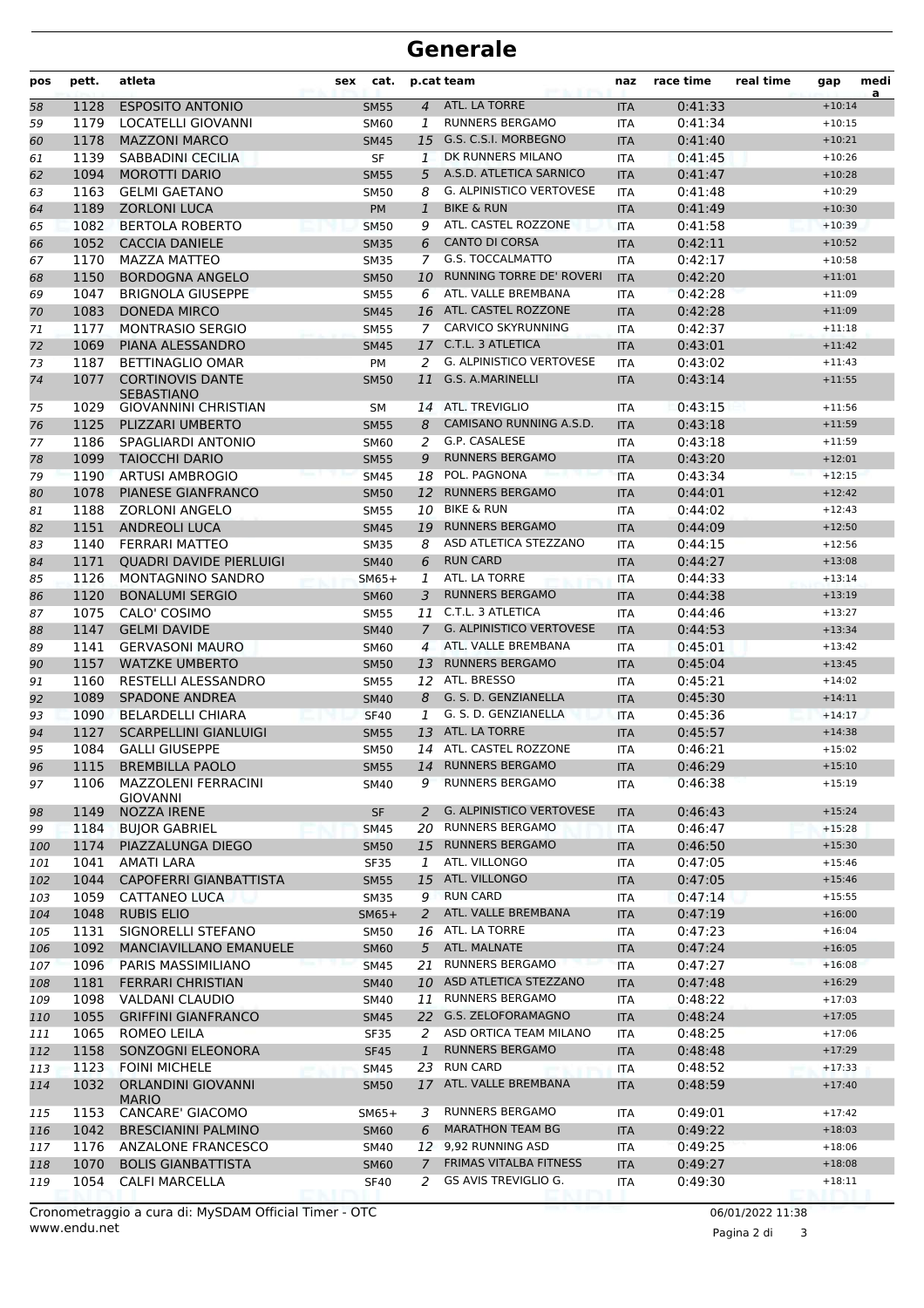| pos | pett. | atleta                                    | cat.<br>sex |                | p.cat team                 | naz        | race time | real time | gap      | medi<br>a |
|-----|-------|-------------------------------------------|-------------|----------------|----------------------------|------------|-----------|-----------|----------|-----------|
| 120 | 1129  | LUSSANA ALESSANDRA                        | <b>SF50</b> | $\mathbf{1}$   | ATL. LA TORRE              | <b>ITA</b> | 0:49:30   |           | $+18:11$ |           |
| 121 | 1085  | <b>BERVA MARIO</b>                        | $SM65+$     | 4              | ATL. CASTEL ROZZONE        | <b>ITA</b> | 0:49:41   |           | $+18:22$ |           |
| 122 | 1114  | <b>CARMINATI GERMANO</b>                  | <b>SM45</b> | 24             | <b>RUNNERS BERGAMO</b>     | <b>ITA</b> | 0:49:50   |           | $+18:31$ |           |
| 123 | 1191  | ROTTOLI ERNESTO                           | $SM65+$     | 5.             | ATL. PRESEZZO              | <b>ITA</b> | 0:49:51   |           | $+18:32$ |           |
| 124 | 1119  | <b>BOMBARDIERI</b><br><b>MASSIMILIANO</b> | <b>SM45</b> | 25             | <b>RUNNERS BERGAMO</b>     | <b>ITA</b> | 0:49:53   |           | $+18:34$ |           |
| 125 | 1134  | <b>CONFALONIERI MARIO</b>                 | <b>SM60</b> | 8              | <b>2002 MARATHON CLUB</b>  | <b>ITA</b> | 0:50:00   |           | $+18:41$ |           |
| 126 | 1122  | <b>AGOSTINELLI KATIA</b>                  | <b>SF45</b> | $\overline{a}$ | <b>RUNNERS BERGAMO</b>     | <b>ITA</b> | 0:50:39   |           | $+19:19$ |           |
| 127 | 1037  | <b>LIMAURO BARBARA</b>                    | <b>SF45</b> | 3              | <b>RUN CARD</b>            | <b>ITA</b> | 0:50:40   |           | $+19:21$ |           |
| 128 | 1051  | <b>ORLANDI GIOVANNI</b>                   | <b>SM60</b> | 9              | <b>ATL. PARATICO</b>       | <b>ITA</b> | 0:51:02   |           | $+19:43$ |           |
| 129 | 1110  | <b>DALDOSSI STEFANO</b>                   | <b>SM55</b> | 16             | <b>RUNNERS BERGAMO</b>     | <b>ITA</b> | 0:51:05   |           | $+19:46$ |           |
| 130 | 1116  | <b>BOSCHINI MARCO</b>                     | <b>SM45</b> | 26             | <b>RUNNERS BERGAMO</b>     | <b>ITA</b> | 0:51:06   |           | $+19:47$ |           |
| 131 | 1105  | PINNA MARCO                               | $SM65+$     | 6              | <b>RUNNERS BERGAMO</b>     | <b>ITA</b> | 0:51:56   |           | $+20:37$ |           |
| 132 | 1086  | <b>BREVI FRANCA</b>                       | <b>SF45</b> | $\overline{4}$ | ATL. CASTEL ROZZONE        | <b>ITA</b> | 0:52:19   |           | $+21:00$ |           |
| 133 | 1080  | <b>MASSEROLI FRANCESCO</b>                | <b>SM55</b> | 17             | ATL. CASTEL ROZZONE        | <b>ITA</b> | 0:52:20   |           | $+21:00$ |           |
| 134 | 1025  | <b>COLOSIO CHIARA SERENA</b>              | <b>SF45</b> | 5              | A.S.D. ATLETICA SARNICO    | <b>ITA</b> | 0:52:59   |           | $+21:40$ |           |
| 135 | 1112  | CATTANEO MAURIZIO                         | <b>SM60</b> | 10             | <b>RUNNERS BERGAMO</b>     | <b>ITA</b> | 0:53:18   |           | $+21:59$ |           |
| 136 | 1049  | DE PAOLI ANNARITA                         | <b>SF50</b> | $\overline{2}$ | 9,92 RUNNING ASD           | <b>ITA</b> | 0:53:25   |           | $+22:06$ |           |
| 137 | 1027  | <b>MACCABITI AMBRA</b>                    | <b>SF35</b> | 3              | ATL. GAVARDO '90 LIB.      | <b>ITA</b> | 0:54:08   |           | $+22:49$ |           |
| 138 | 1121  | <b>BAROSSI SUSI</b>                       | <b>SF45</b> | 6              | <b>RUNNERS BERGAMO</b>     | <b>ITA</b> | 0:54:20   |           | $+23:01$ |           |
| 139 | 1060  | <b>BASSI FABIO</b>                        | <b>SM40</b> | 13             | GS AVIS TREVIGLIO G.       | <b>ITA</b> | 0:54:29   |           | $+23:10$ |           |
| 140 | 1135  | <b>DEL MAFFEO ELIANA</b>                  | $SF65+$     | $\mathbf{1}$   | <b>2002 MARATHON CLUB</b>  | <b>ITA</b> | 0:55:17   |           | $+23:58$ |           |
| 141 | 1173  | PANZERI DANIELE                           | $SM65+$     | 7              | <b>RUNNERS BERGAMO</b>     | <b>ITA</b> | 0:55:41   |           | $+24:22$ |           |
| 142 | 1081  | <b>IMERI GIANMARIO</b>                    | <b>SM60</b> | 11             | ATL. CASTEL ROZZONE        | <b>ITA</b> | 0:56:25   |           | $+25:06$ |           |
| 143 | 1050  | <b>BOLPAGNI GIULIANO</b>                  | <b>SM55</b> | 18             | 9.92 RUNNING ASD           | <b>ITA</b> | 0:56:33   |           | $+25:14$ |           |
| 144 | 1113  | <b>CAIRONI GIACOMO</b>                    | <b>SM55</b> | 19             | <b>RUNNERS BERGAMO</b>     | <b>ITA</b> | 0:56:38   |           | $+25:19$ |           |
| 145 | 1159  | <b>SEGALA SIMONE</b>                      | <b>SM50</b> | 18             | PFIZER ITALIA RUNNING TEAM | <b>ITA</b> | 0:57:27   |           | $+26:08$ |           |
| 146 | 1097  | <b>VENTRE CARMELO</b>                     | <b>SM55</b> | 20             | <b>RUNNERS BERGAMO</b>     | <b>ITA</b> | 0:58:00   |           | $+26:41$ |           |
| 147 | 1118  | <b>BENEDETTI GIUSEPPE</b><br><b>IVANO</b> | SM60        | 12             | <b>RUNNERS BERGAMO</b>     | <b>ITA</b> | 0:58:42   |           | $+27:23$ |           |
| 148 | 1162  | <b>STROPPA FRANCESCA</b>                  | <b>SF35</b> | 4              | <b>RUNNERS BERGAMO</b>     | <b>ITA</b> | 0:59:32   |           | $+28:13$ |           |
| 149 | 1185  | <b>GARDANI CRISTIANO</b>                  | $SM65+$     | 8              | <b>RUNNERS BERGAMO</b>     | <b>ITA</b> | 0:59:49   |           | $+28:30$ |           |
| 150 | 1180  | <b>ZALTRON FABRIZIO</b>                   | <b>SM60</b> | 13             | ASD ORTICA TEAM MILANO     | <b>ITA</b> | 1:00:37   |           | $+29:18$ |           |
| 151 | 1137  | DOKA ELSA                                 | <b>SF40</b> | 3              | ATL. AMBROSIANA            | <b>ITA</b> | 1:01:44   |           | $+30:25$ |           |
| 152 | 1142  | <b>BONASSI LUCIANO</b>                    | $SM65+$     | 9              | ATL. PARATICO              | <b>ITA</b> | 1:02:28   |           | $+31:09$ |           |
| 153 | 1152  | AYALA PINOARGOTE JUANA<br><b>BEATRIZ</b>  | <b>SF45</b> | 7              | <b>RUNNERS BERGAMO</b>     | <b>ITA</b> | 1:02:48   |           | $+31:29$ |           |
| 154 | 1164  | <b>GHILARDI ALESSANDRA</b>                | <b>SF45</b> | 8              | <b>RUNNERS BERGAMO</b>     | <b>ITA</b> | 1:04:00   |           | $+32:41$ |           |
| 155 | 1093  | <b>BORDONALI TANIA</b>                    | <b>SF45</b> | 9              | A.S.D. ATLETICA SARNICO    | <b>ITA</b> | 1:04:32   |           | $+33:13$ |           |
| 156 | 1100  | <b>SEMPRINI STEFANO</b>                   | <b>SM40</b> | 14             | <b>RUNNERS BERGAMO</b>     | <b>ITA</b> | 1:05:00   |           | $+33:41$ |           |
| 157 | 1111  | <b>CERVI PIETRO</b>                       | $SM65+$     | 10             | <b>RUNNERS BERGAMO</b>     | <b>ITA</b> | 1:12:11   |           | $+40:52$ |           |

|             |                |             |                |             | $0.0101$ in and $11.20$ |             |
|-------------|----------------|-------------|----------------|-------------|-------------------------|-------------|
|             |                |             |                | ENDIJ       |                         | enini i     |
|             | <b>ENDUnet</b> |             | ENDU           |             | <b>ENDUmet</b>          |             |
| <b>ENDU</b> |                | <b>ENDU</b> |                | <b>ENDU</b> |                         | <b>ENDU</b> |
|             | ENDU           |             | <b>ENDU</b>    |             | <b>ENDU</b>             |             |
| <b>ENDU</b> |                | <b>ENDU</b> |                | <b>ENDU</b> |                         | <b>ENDU</b> |
|             | ENDU           |             | <b>ENDUnet</b> |             | ENDU                    |             |
| <b>ENDU</b> |                | <b>ENDU</b> |                | <b>ENDU</b> |                         | <b>ENDU</b> |